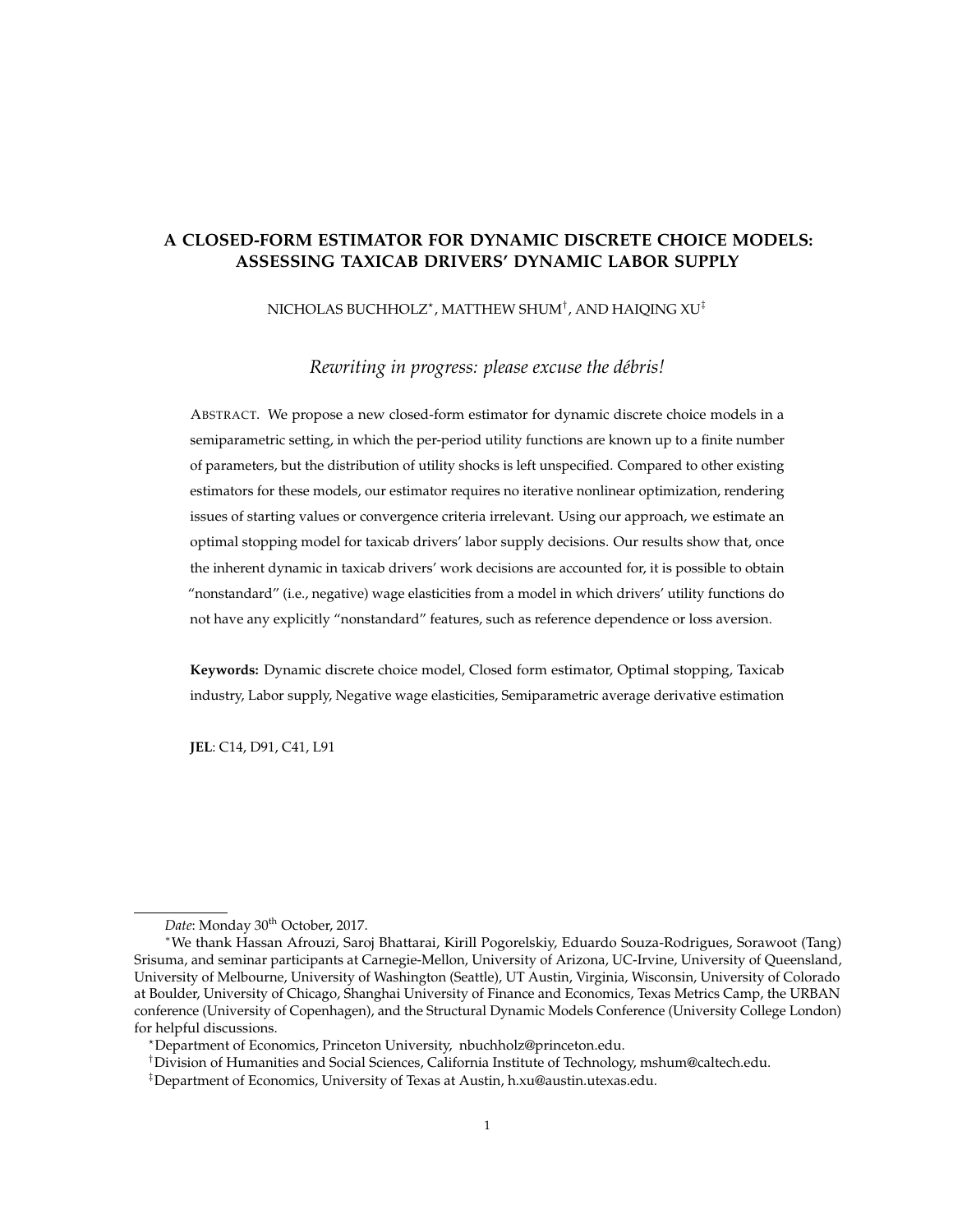## 1. INTRODUCTION

The dynamic discrete choice (DDC) framework, pioneered by [Wolpin](#page-25-0) [\(1984\)](#page-25-0), [Pakes](#page-25-1) [\(1986\)](#page-25-1), [Rust](#page-25-2) [\(1987,](#page-25-2) [1994\)](#page-25-3), has gradually become the workhorse model for modelling dynamic decision processes in structural econometrics. Such models, which can be considered an extension of McFadden's [1978;](#page-24-0) [1980](#page-24-1) classic random utility model to a dynamic decision setting, have been used to model a variety of economic phenomenon ranging from labor and health economics to industrial organization, public finance, and political economy.

Despite its popularity, most of the estimators proposed for DDC models are time-consuming, typically involving iterative nonlinear optimization procedures which can be sensitive to starting values and convergence criteria. In this paper we introduce a new estimator for a large class of DDC models (including optimal stopping models) which circumvents these difficulties with the existing estimators. It provides *closed form* estimates for the model parameters – that is, our estimator is non-iterative, thus rendering starting values and convergence criteria irrelevant. In addition, our approach is also semiparametric, and does not require parametric assumptions to be made on the distribution of the error terms in the discrete choice model; this contrasts with many applications of dynamic discrete choice models, which assume that these errors follow the extreme-value distribution, leading to logit choice probabilities.

We apply our estimator to a model of optimal labor supply of taxicab drivers. The labor supply decisions of taxicab drivers has been an ongoing area of research ever since the seminal paper of [Camerer, Babcock, Loewenstein, and Thaler](#page-23-0) [\(1997\)](#page-23-0), who found evidence of negative income elasticities of labor supply– that is, working fewer hours under high wage rates. Such a finding is inconsistent with textbook neoclassical labor supply models but congruent with behavioral models of income targeting, in which agents with flexible hours set an income target and work until the target is reached. A large follow-up literature, using a variety of datasets, has both confirmed and disputed these findings.

In this paper, we use a new and comprehensive dataset of New York City taxi drivers (the world's largest taxicab market), and take a new approach to this question. We model taxicab drivers' labor supply decisions as emerging from an *optimal stopping* problem: in a stochastically evolving environment, drivers give rides and, after each fare, decide whether or not to continue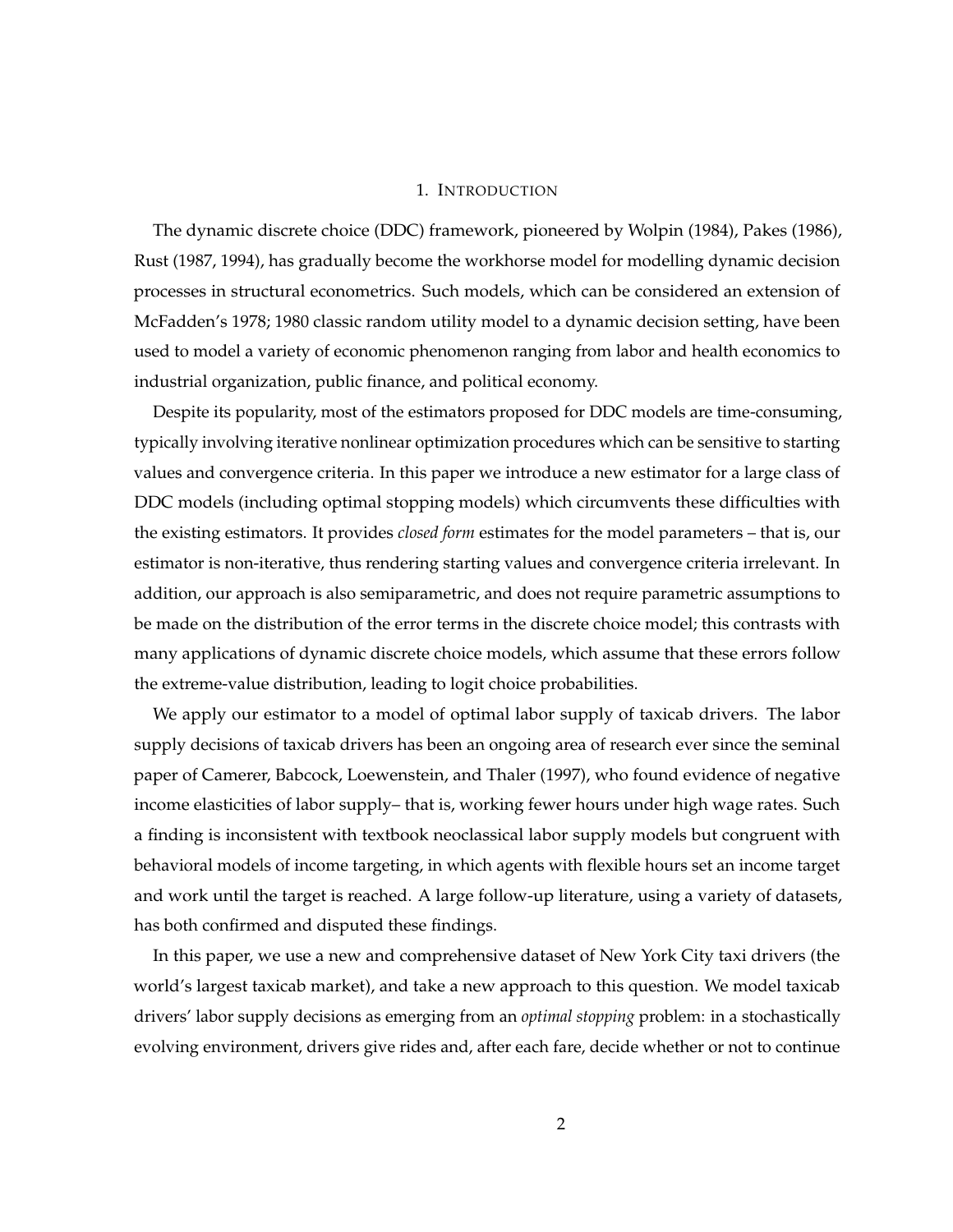working or quit for the day. Their stopping rule is determined by both their cumulative income, as well as total amount of time worked, during the day.

Our results reconcile the previous literature to a certain extent. Estimates of drivers' optimal stopping rules show that, holding hours worked, drivers are more likely to quit at higher levels of cumulative income. The implied reduced-form depends on the specifics of and variability in the income process: on days with faster income accumulation, this may appear as negative income elasticities, while on days with slower income accumulation, this may look like positive income elasticities. More broadly, these findings suggest that once the inherent dynamic optimization aspect of taxicab drivers' labor supply decisions are accounted for, there is no need to add non-standard behavioral parameters to the model to explain their quitting behavior – it emerges as an outcome along the optimal dynamic decision-making path.

Our closed-form estimator for dynamic discrete choice models relies on a new recursive representation for the unknown quantile function of the utility shocks which we derive in this paper. This leads to a representation for the conditional choice probabilities which is linear in the utility function parameters, which permits us to estimate the model using classic estimators from the existing semiparametric binary choice model literature. Specifically, we use Powell, Stock and Stoker's [\(1989,](#page-25-4)PSS) kernel-based average-derivative estimator, which can be expressed in closed-form. We show that, under additional mild conditions, our estimator has the same asymptotic properties as PSS's original estimator (which was applied to static discrete-choice models). Monte Carlo simulations demonstrate that our estimator performs well in small samples.

In section X we do [...]

# 2. AN OPTIMAL STOPPING PROBLEM OF TAXICAB DRIVER LABOR SUPPLY

A growing literature has sprung up which seeks to estimate labor supply elasticities in markets where labor supply is continuously adjustable. Several of these papers have studied the market for taxi rides, because taxi drivers choose their own hours. One main contribution in this paper is to pose and estimate a model of taxi driver's labor supply as a dynamic discrete choice over quitting for the day. Our model highlights the tradeoffs between working longer to earn extra income versus incurring increasing costs of effort. Estimating the structural model allows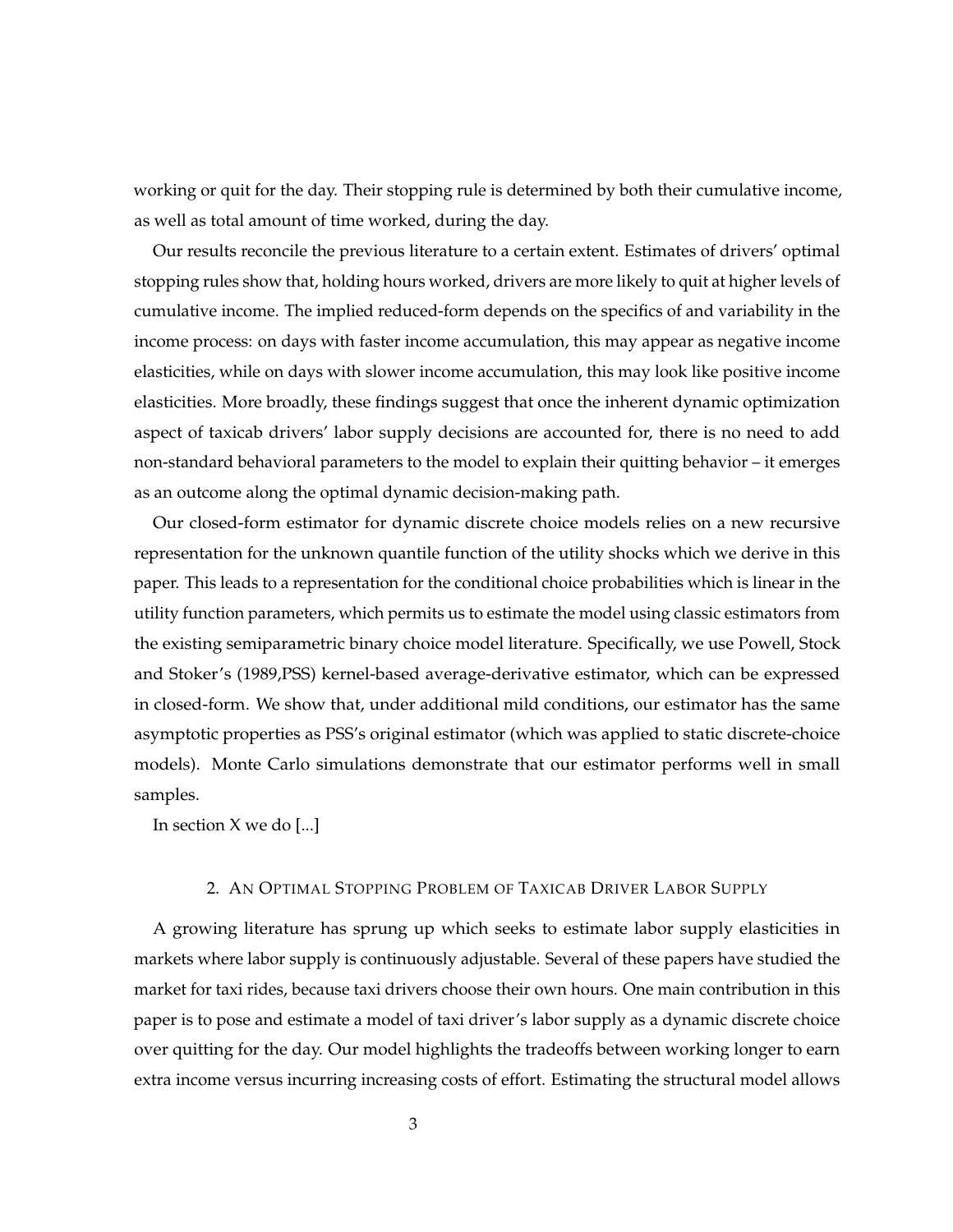us to both analyze the labor-leisure tradeoff in a richer way compared to previous studies, and also to showcase some features of our semiparametric estimation procedure.

Our dynamic modelling approach contrasts with much of the existing literature on labor supply in the taxi industry. [Camerer, Babcock, Loewenstein, and Thaler](#page-23-0) [\(1997\)](#page-23-0) found evidence of strong negative wage elasticities; they argued that negative elasticities reflected the presence of income-targeting on the part of drivers: for example, a labor supply policy of the form "I will work today until I earn \$200." [Farber](#page-23-1) [\(2005,](#page-23-1) [2008,](#page-23-2) [2014\)](#page-23-3) consider static models of labor supply. The first paper develops a static stopping rule model which explores similar forces to our model, showing that drivers stopping is most reliably predicted by hours instead of income. The latter two papers integrate reference-dependent utility, which is the notion that agents' utility is not only a function of income but also reference-points or targets, where the marginal utility of income increases more quickly before the target is met than after it is met. Originally, [Farber](#page-23-2) [\(2008\)](#page-23-2) finds mixed evidence for the existence of reference-dependence, but [Farber](#page-23-3) [\(2014\)](#page-23-3) uses more comprehensive data and finds strong evidence that labor supply behavior is driven by the standard neoclassical prediction of upward sloping supply curves, as opposed to incometargeting and its associated negative elasticities. [Crawford and Meng](#page-23-4) [\(2011\)](#page-23-4) specify and estimate a dynamic model of labor supply incorporating reference-dependence in both income and hours-worked during a shift.

We estimate a dynamic structural model in which drivers solve a dynamic optimization problem to determine their hours worked, as a function of cumulative earned income and cumulative time spent working. Our model is based on the taxi labor supply model of [Frechette,](#page-23-5) [Lizzeri, and Salz](#page-23-5) [\(2015\)](#page-23-5) [FLS], in which taxi drivers solve a dynamic competitive game by choosing the optimal starting times and length of time to stay on a shift.<sup>1</sup> As with FLS, our taxi drivers will decide how long to work by weighing the utility of earning revenue against the disutility of working longer. FLS utilizes the MPEC method to solve a dynamic entry game in an equilibrium framework, allowing the market to equilibrate via the waiting times experienced by passengers and taxis. While we do not consider these general equilibrium forces, we take advantage of our computationally light, semi-parametric estimation method to test for a variety

<sup>&</sup>lt;sup>1</sup>The more taxis that are working, the less revenue is earned as a result of lower probabilities of finding a passenger.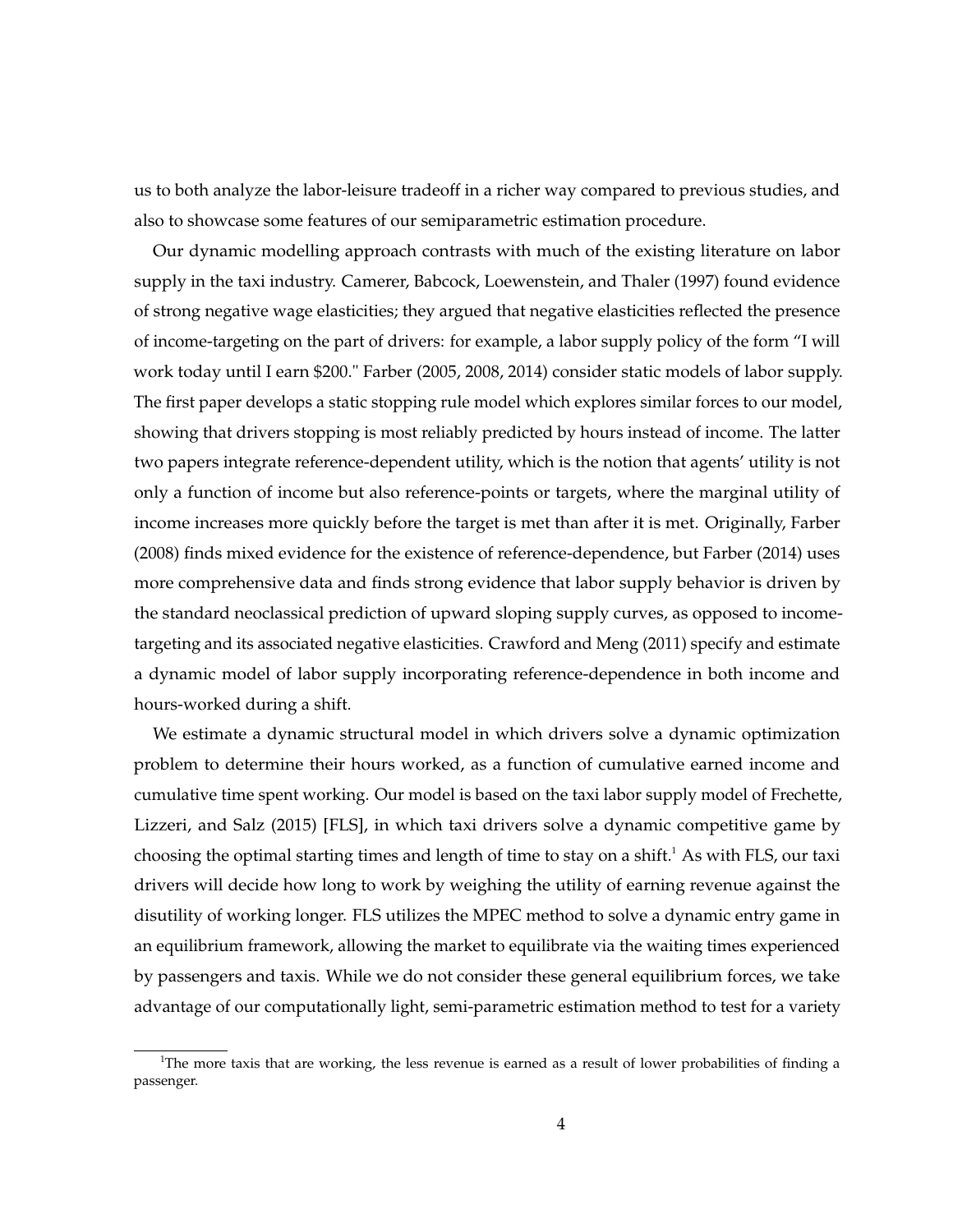of taxi driver stopping behaviors posited by previous authors. Thus our approach is partial equilibrium, as agents in our model take the waiting times and arrival of customers as given rather than endogenously determined in a dynamic equilibrium.

Both models can also be viewed as a stopping rule framework akin to the classic paper by [Rust](#page-25-2) [\(1987\)](#page-25-2). Rust models the decision to replace bus engines, which weighs routine maintenance costs against full engine replacement, the latter option preventing higher probabilities of catastrophic engine failure. In this setting, after each trip given, a taxi driver must weigh the opportunity for additional fares against a rising cost of fatigue in each day. $^2$  For the remainder of this section, we provide a utility specification for taxicab drivers in our model. We will return to the model in Section 5 below, after introducing and discussing our new closed form estimator for dynamic discrete choice models.

Taxi drivers are assumed to have costs of effort that are increasing in hours-worked each day. Each period is a ride. After each ride given, drivers face a discrete decision to continue searching for passengers or quit for the day. In this sense, their labor supply decision boils down to a comparison between the expected profit of searching for an additional unit of time versus the disutility of driving for that much more time. The period payoff function for driver  $i$  depends on the decision to quit ( $y_{it} = 1$ ) or keep working ( $y_{it} = 0$ ), and takes the following form:

$$
u_i(s_{it}, h_{it}, y_{it}; \theta, X_t) = \begin{cases} \theta_u \cdot s_{it} + \varepsilon_i(1) & \text{if } y_{it} = 1 \\ \theta_{c,01} \cdot h_{it} + \theta_{c,02} \cdot h_{it}^2 + \varepsilon_i(0) & \text{if } y_{it} = 0 \end{cases} \tag{1}
$$

This dynamic labor supply model is an optimal stopping model, in which the taxi driver's dynamic problem ends once he decides to end his current shift. The terminal utility from ending the shift is given in the upper prong of the utility specification above. In this terminal utility, the term  $\theta_u \cdot s_{it}$  captures the utility from earnings enjoyed by the taxi driver after ending his shift, and  $\theta_{c,01}\cdot h_{it}+\theta_{c,02}\cdot h_{it}^2$  likewise captures the post-shift utility depending on the cumulative hours worked. When a driver continues to drive  $(y_{it} = 0)$ , our specification assumes that he receives (dis-)utility from doing so, which depends on the cumulative hours worked so far in

<sup>&</sup>lt;sup>2</sup>In other words, drivers experience increasingly large marginal utility of leisure as the remaining hours of leisure fall.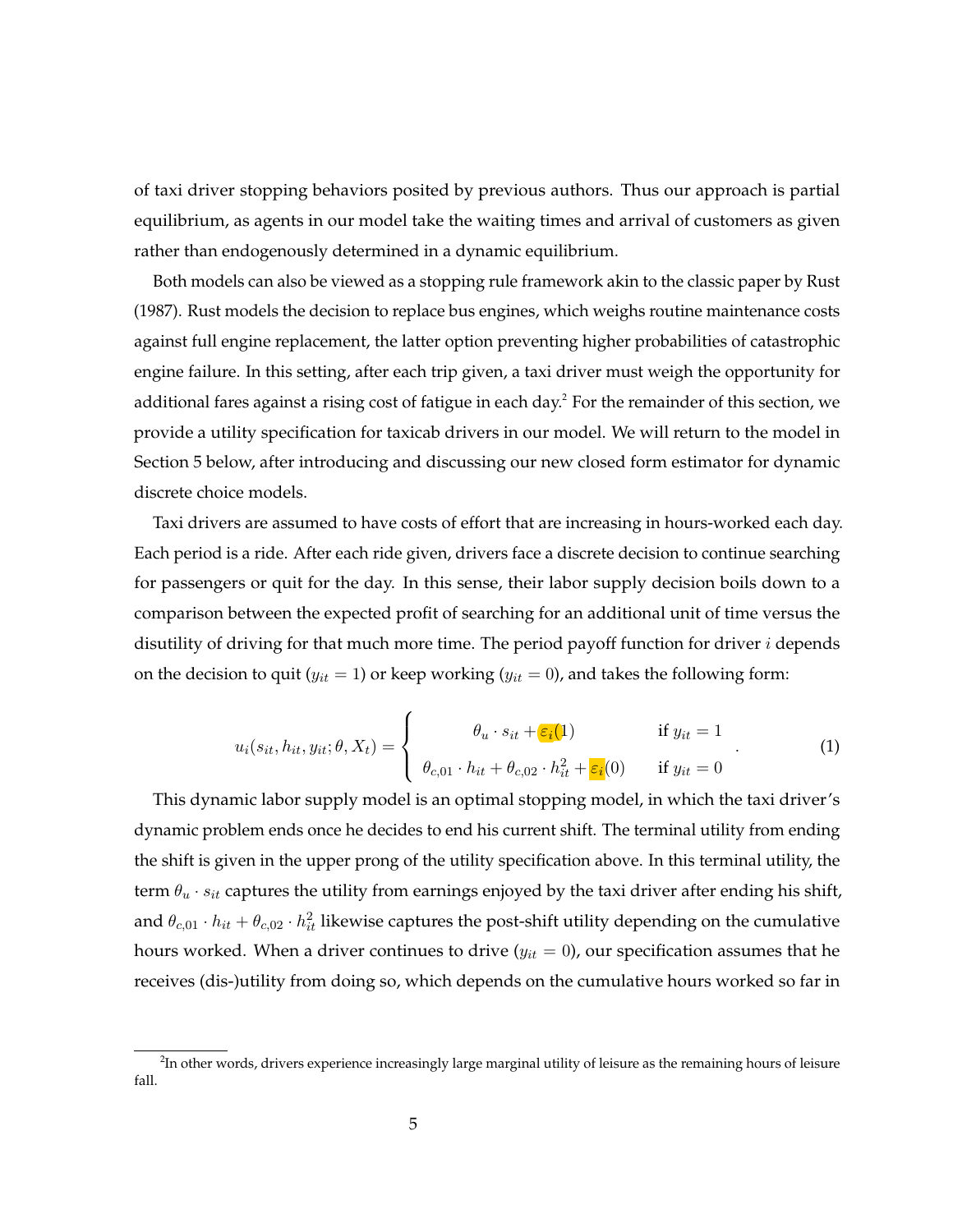this shift. This lower prong of the utility function measures the cost of the effort exerted by the working driver, which may change as the cumulative hours  $h_{it}$  increases.

## 3. SINGLE AGENT DYNAMIC DISCRETE CHOICE MODEL

In this section, we present our new closed-form estimator for dynamic discrete-choice models, which we will use for the estimation of the model parameters for the optimal stopping model from the previous section. For convenience, we will discuss our estimator in some degree of generality, instead of referring specifically to the taxicab labor supply model. Readers who wish to skip the econometric details may skip to Section X, where we discuss the results from the estimation of the taxicab driver optimal stopping model.

Following [Rust](#page-25-2) [\(1987\)](#page-25-2), we consider a single–agent infinite-horizon binary decision problem. At each time period  $t$ , the agent observes state variables  $X_t \in \mathscr{S}_x \subseteq \mathbb{R}^k$ , and chooses a binary decision  $Y_t \in \{0, 1\}$  to maximize her expected utility. The per–period utility is given by

<span id="page-5-0"></span>
$$
u_t(Y_t, X_t, \epsilon_t) = \begin{cases} W_1(X_t)^\intercal \theta_1 + \epsilon_{1t}, & \text{if } Y_t = 1; \\ W_0(X_t)^\intercal \theta_0 + \epsilon_{0t}, & \text{if } Y_t = 0. \end{cases}
$$
 (2)

In the above,  $W_0(X_t)\in \mathbb{R}^{k_0}$  (resp.  $W_1(X_t)\in \mathbb{R}^{k_1}$ ) denotes known transformations of the state variables  $X_t$  which affect the per-period utility from choosing  $Y_t = 0$  (resp.  $Y_t = 1$ ), and  $\epsilon_t \equiv (\epsilon_{0t}, \epsilon_{1t})^{\intercal} \in \mathbb{R}^2$  are the agent's action-specific payoff shocks. The structural parameters which are of interest are  $\theta_d \in \mathbb{R}^{k_d}$ , for  $d \in \{0,1\}$ . In what follows, let  $W(X) \equiv \{W_0(X), W_1(X)\}$ denote the full set of transformed state variables at  $X$ . For notational simplicity, we will use the shorthand  $W_d$  for  $W_d(X)$  ( $d = 0, 1$ ) and suppress the explicit dependence upon the state variables  $X$  when possible.

This specification of the per-period utility functions in eq. [\(2\)](#page-5-0), as single-indices of the transformed state variables  $W(X)$  encompasses a majority of the existing applications of dynamic discrete-choice models, and thus imposes little loss in generality. The utility of action 0 is not normalized to be zero for reasons discussed in [Norets and Tang](#page-24-2) [\(2014\)](#page-24-2). Moreover, let  $\beta \in (0,1)$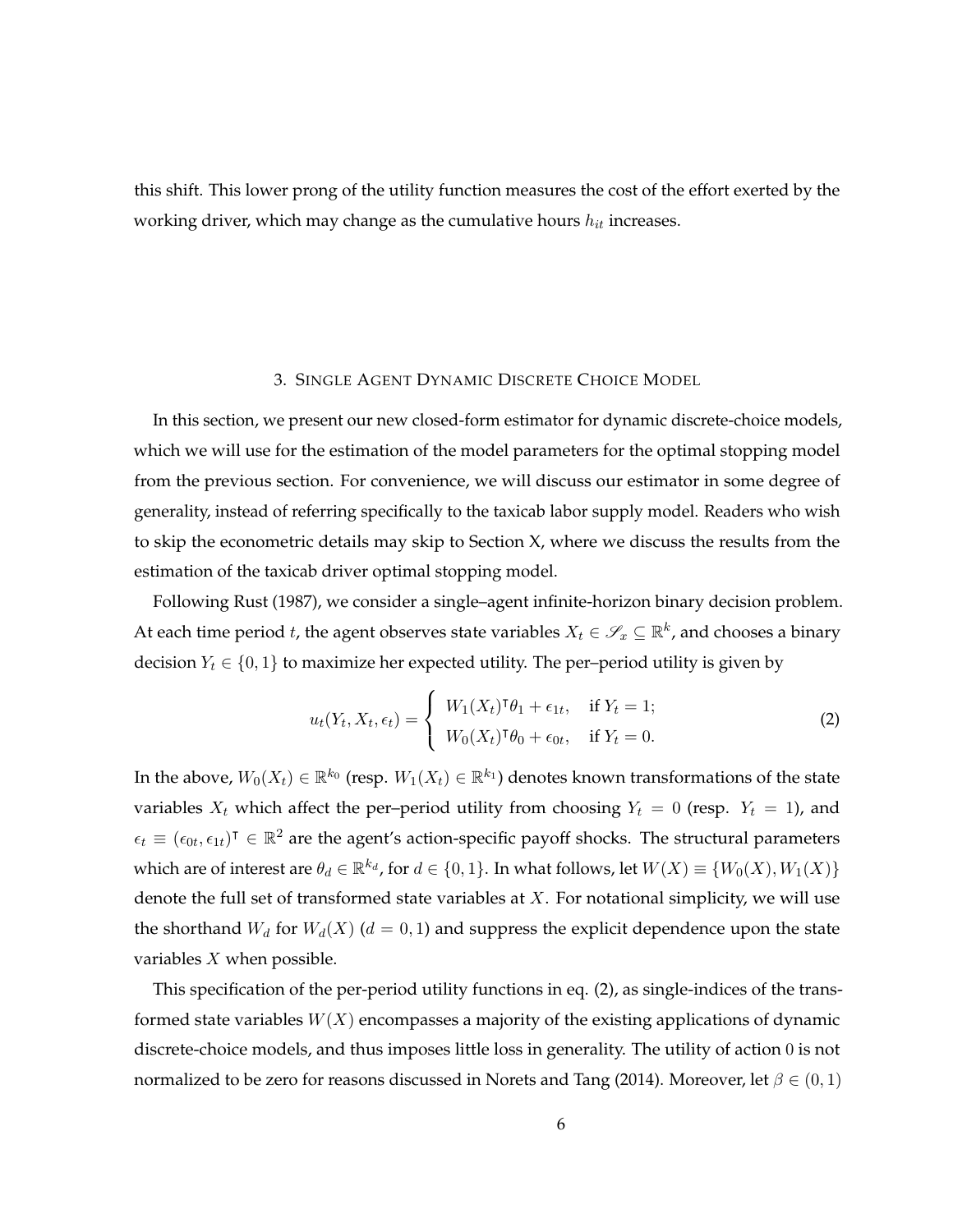be the discount factor (which is assumed to be known for purposes of identification and estimation) $^3$  and  $f_{X_{t+1},\epsilon_{t+1}|X_t,\epsilon_t,Y_t}$  be the Markov transition probability density function that depends on the state variable as well as the decision.

The agent maximizes the expected discounted sum of the per-period payoffs:

$$
\max_{\{y_t, y_{t+1}, \ldots\}} \mathbb{E}\left\{\sum_{s=t}^{\infty} \beta^{s-t} u_s(y_s, X_s, \epsilon_s) | X_t, \epsilon_t\right\}, \quad \text{s.t.} \quad f_{X_{s+1}, \epsilon_{s+1} | X_s, \epsilon_s, Y_s}.
$$

We assume stationarity of the problem, which implies that the problem is invariant to the period t. Because of this, we can omit the t subscripts and use primes ( $\prime$ ) to denote next period values. Let  $V(X, \epsilon)$  be the value function given X and  $\epsilon$ . By Bellman's equation, the value function can be written as

$$
V(X,\epsilon) = \max_{y \in \{0,1\}} \left\{ \mathbb{E}[u(y,X,\epsilon)|X,\epsilon] + \beta \mathbb{E}[V(X',\epsilon')|X,\epsilon,Y=y] \right\},\,
$$

and then the agent's optimal decision is given by

$$
Y = \operatorname{argmax}_{y \in \{0,1\}} \left\{ \mathbb{E}[u(y, X, \epsilon) | X, \epsilon] + \beta \mathbb{E}[V(X', \epsilon') | X, \epsilon, Y = y] \right\}
$$

.

Unlike much of the existing literature, we do not assume the distribution of the utility shocks  $(\epsilon_{0t}, \epsilon_{1t})$  to be known, but treat their distribution as a nuisance element for the estimation of  $\theta$ . In a static setting, such flexibility may not be necessary, as a flexible specification of  $u(X, Y)$  may be able to accommodate any observed pattern in the choice probabilities even when the distribution of utility shocks is parametric.<sup>4</sup> However, in a dynamic setting, the distribution of utility shocks also plays the role of agents' beliefs about the future evolution of state variables (i.e. they are a component in the transition probabilities  $f_{X',\epsilon'|X,\epsilon,Y}$  and hence parametric assumptions on this distribution are not innocuous.

To our knowledge, only a handful of papers consider estimation of dynamic models in which the error distribution is left unspecified. [Norets and Tang](#page-24-2) [\(2014\)](#page-24-2) focus on the discrete state case, and derive (joint) bounds on the error distribution and per-period utilities which are consistent with an observed vector of choice probabilities. We consider the case with continuous state

<sup>&</sup>lt;sup>3</sup>The assumption that  $\beta$  is known is commonplace in the applied DDC literature. See [Magnac and Thesmar](#page-24-3) [\(2002\)](#page-24-3) and [Fang and Wang](#page-23-6) [\(2015\)](#page-23-6), among others, for discussion on the identifiability of  $\beta$ .

<sup>&</sup>lt;sup>4</sup>[McFadden and Train](#page-24-4) [\(2000\)](#page-24-4) show such properties for the mixed logit specification of static multinomial choice models.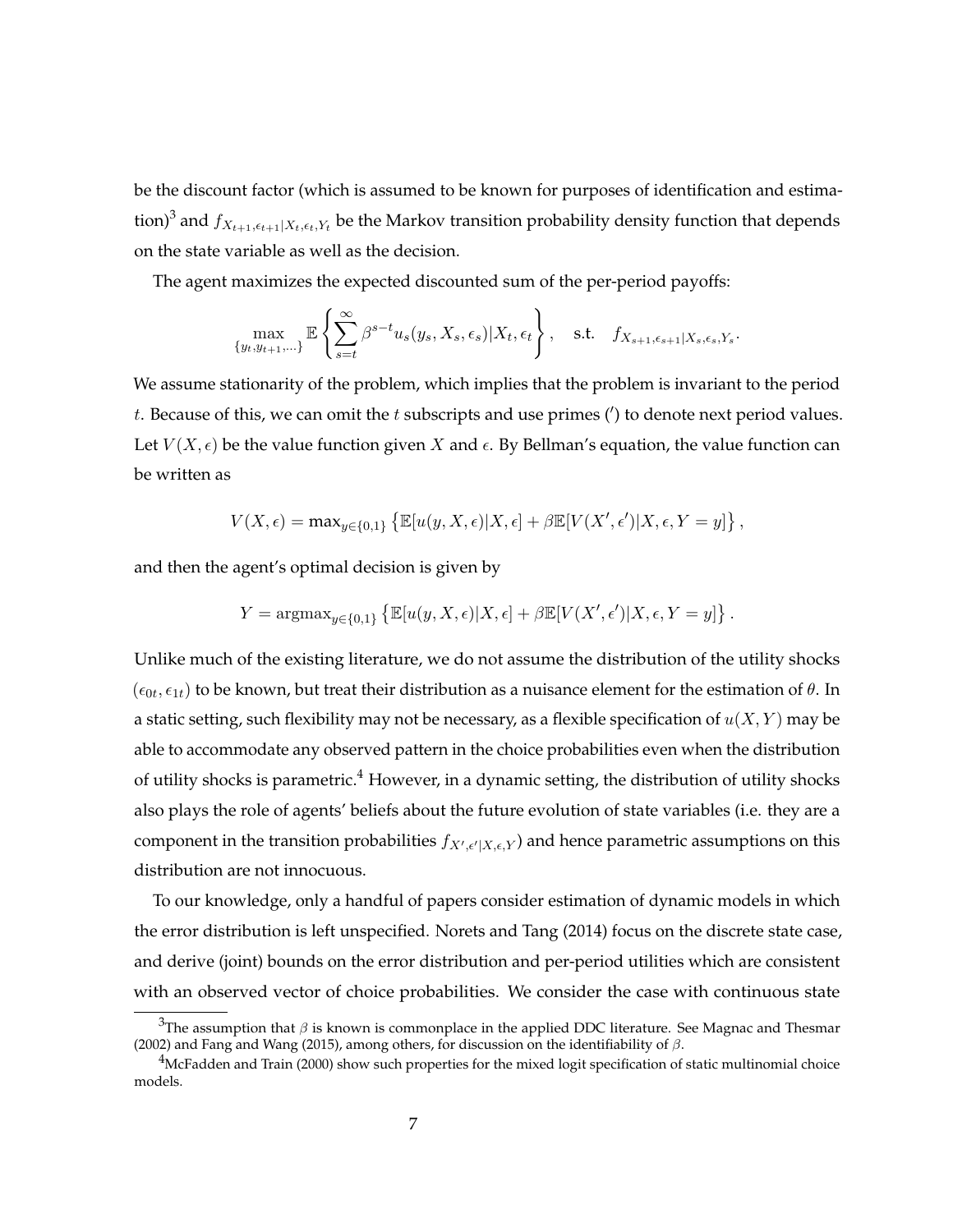variables, and discuss nonparametric identification and estimation. With a discrete state space, there can never be point identification when the error distribution has continuous support. When the state space is continuous, however, point identification is possible under some support conditions and a location–scale normalization on the error distribution, as we show.

[Aguirregabiria](#page-22-0) [\(2010\)](#page-22-0) shows the joint nonparametric identification of utilities and the shock distribution in a class of finite-horizon dynamic binary choice models. His identification argument relies on the existence of a final period in the decision problem, and hence may not apply to infinite-horizon models as considered in this paper. [Chen](#page-23-7) [\(2014\)](#page-23-7) considers the identification of dynamic models, and, as we do here, obtains estimators for the model parameters which resemble familiar estimators in the semiparametric discrete choice literature. His approach exploits exclusion restrictions (that is, that a subset of the state variables affect only current utility, but not agents' beliefs about future utilities). [Blevins](#page-23-8) [\(2014\)](#page-23-8) considers a very general class of dynamic models in which agents can make both discrete and continuous choices, and the shock distribution can depend on some of the state variables. Under exclusion restrictions, he shows the nonparametric identification of both the per-period utility functions as well as the error distribution. Unlike these papers, we do not use exclusion restrictions for identification, but rather exploit the optimality conditions to derive a new recursive representation of the quantile function for the unobserved shocks which allows us to identify and estimate both the model parameters as well as the shock distribution.

The semiparametric static binary choice literature (e.g. [Manski](#page-24-5) [\(1975,](#page-24-5) [1985\)](#page-24-6), [Powell, Stock,](#page-25-4) [and Stoker](#page-25-4) [\(1989\)](#page-25-4), [Ichimura and Lee](#page-24-7) [\(1991\)](#page-24-7), [Horowitz](#page-24-8) [\(1992\)](#page-24-8), [Klein and Spady](#page-24-9) [\(1993\)](#page-24-9), and [Lewbel](#page-24-10) [\(1998\)](#page-24-10), among many others) is an important antecedent to our work. There is an important substantive difference, however: because these papers focus on a static model, the shock distribution is treated as a nuisance element. As such, estimation of these shocks is not considered. In contrast, the shock distribution in a dynamic model must be estimated since it affects the beliefs that decision makers have regarding their future payoffs. Hence, the need to estimate both the utility parameters as well as the shock distribution represents an important point of divergence between our paper and the previous semiparametric discrete choice literature; nevertheless, as we will point out, the estimators we propose take a very similar form to the estimators in these papers.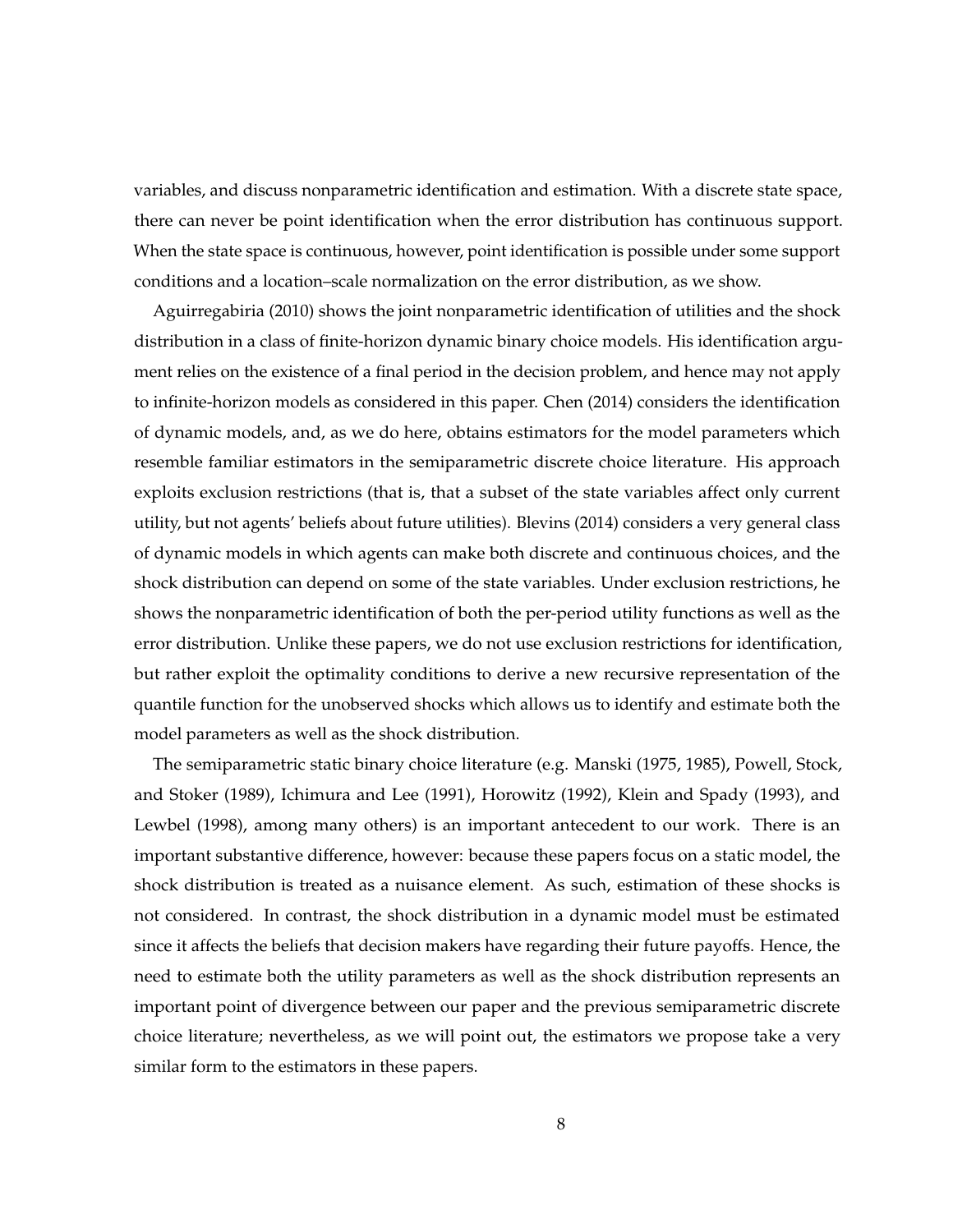3.1. **Characterization of the value function.** In this subsection, we characterize the value function  $V(X, \epsilon)$  and the expected value function given X, i.e.,  $V^e(X) \equiv \mathbb{E}[V(X, \epsilon)|X]$ . Both value functions are useful to characterize the equilibrium in our dynamic model. Let  $F_A$  and  $F_{A|B}$ denote the CDF and the conditional CDF for generic random variables  $A$  and  $B$ , respectively.

<span id="page-8-0"></span>**Assumption A** (Conditional Independence Assumption)**.** *The transition density satisfies the fol*lowing condition:  $F_{X',\epsilon'|X,\epsilon,Y} = F_{\epsilon'} \times F_{X'|X,Y}$ . Moreover,  $F_{\epsilon'} = F_{\epsilon}$ .

Assumption [A](#page-8-0) is strong, as it establishes that the shocks  $\epsilon$  are fully independent of the observed state variables X. This rules out heteroskedasticity in the unobserved shocks, which is accommodated in other papers in the DDC literature (eg. [Magnac and Thesmar](#page-24-3) [\(2002\)](#page-24-3), [Aguir](#page-22-0)[regabiria](#page-22-0) [\(2010\)](#page-22-0), among others). It is possible, as in [Blevins](#page-23-8) [\(2014\)](#page-23-8), to relax the independence assumption to one where the state variables can be divided into two groups  $X = (X_A, X_B)$ such that  $\epsilon \perp X_B|X_A$  ( $\epsilon$  is independent of  $X_B$  given  $X_A$ ), which allows for some degree of heteroskedasticity in  $\epsilon$ . The identification and estimation procedure described in this paper follow through, with the additional conditioning on  $X_A$  at every step.

Under assumption [A,](#page-8-0) the value function can be written as

$$
V(X,\epsilon) = \max\left\{W_1^{\mathsf{T}}\theta_1 + \epsilon_1 + \beta \mathbb{E}[V(X',\epsilon')]X, Y = 1], W_0^{\mathsf{T}}\theta_0 + \epsilon_0 + \beta \mathbb{E}[V(X',\epsilon')]X, Y = 0]\right\}.
$$

Let  $\eta = \epsilon_0 - \epsilon_1$ . Then the equilibrium decision maximizing the value function can be written as

$$
Y = \mathbb{1}\{\eta \le \eta^*(X)\},
$$

where the cutoff  $\eta^*(X)$  is defined as

<span id="page-8-2"></span>
$$
\eta^*(X) \equiv W_1^{\sf T} \theta_1 - W_0^{\sf T} \theta_0 + \beta \left\{ \mathbb{E}[V(X', \epsilon')]X, Y = 1] - \mathbb{E}[V(X', \epsilon')]X, Y = 0] \right\}.
$$
 (3)

Moreover, let  $u^e(X)$  be the expected per–period utility conditional on X, i.e.,

<span id="page-8-3"></span>
$$
u^e(X) \equiv \mathbb{E}(\epsilon_0) + W_1^{\mathsf{T}} \theta_1 \cdot F_{\eta}(\eta^*(X)) + W_0^{\mathsf{T}} \theta_0 \cdot [1 - F_{\eta}(\eta^*(X))] - \mathbb{E}\{\eta \cdot \mathbb{I}[\eta \le \eta^*(X)]\},\tag{4}
$$

where  $F_{\eta}$  is the CDF of  $\eta$ . Thus, the Bellman equation can be rewritten as

<span id="page-8-1"></span>
$$
V^{e}(X) = u^{e}(X) + \beta \cdot \mathbb{E}[V^{e}(X')|X].
$$
\n<sup>(5)</sup>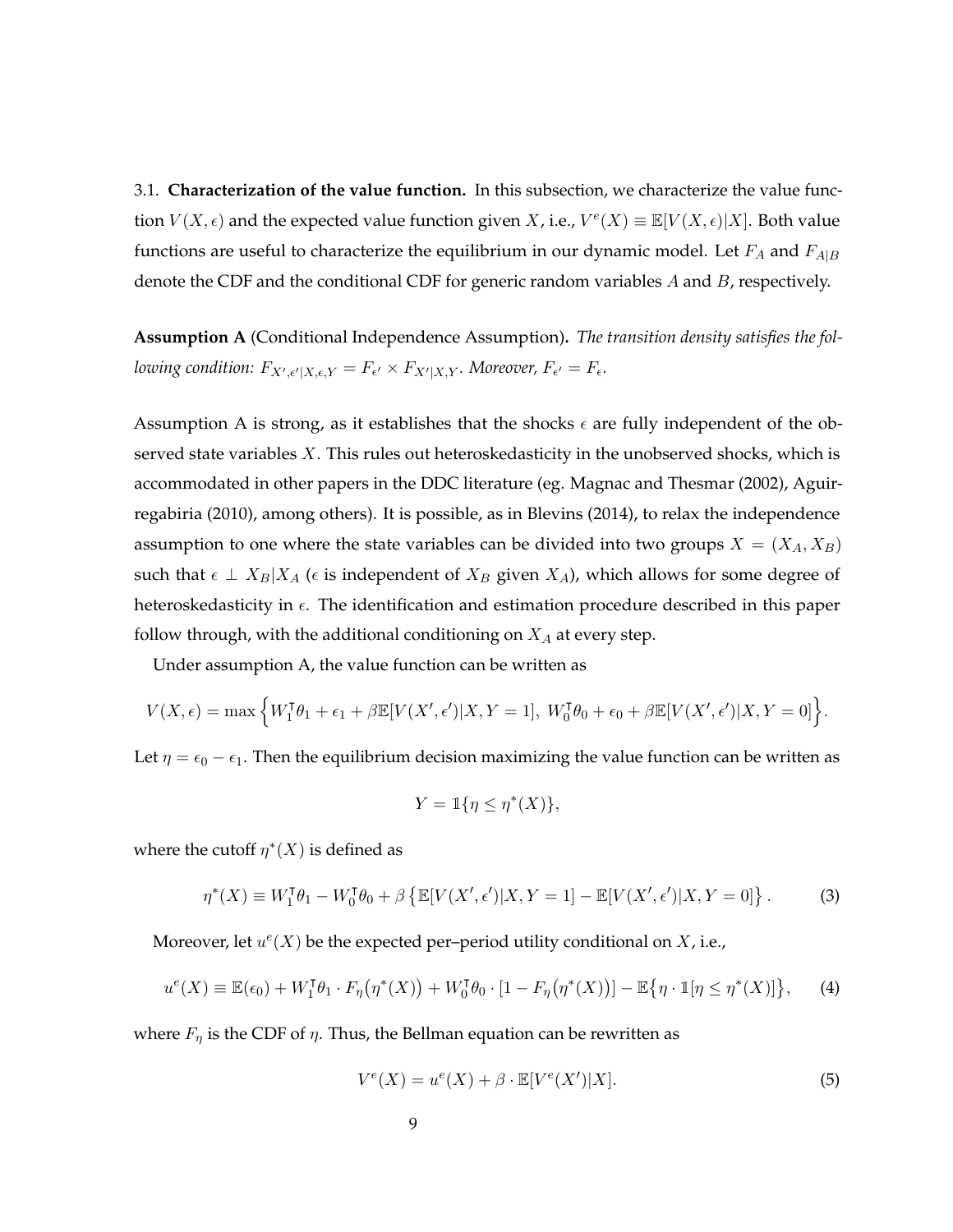It is worth pointing out that eq. [\(5\)](#page-8-1) is essentially a Fredholm Integral Equation of the second kind (FIE–2); See e.g. [Zemyan](#page-25-5) [\(2012\)](#page-25-5). Essentially, FIE–2 is a linear equation system in functional space, which is well–known to have a unique analytic solution under some sufficient and necessary conditions.

<span id="page-9-0"></span>**Assumption B.** For all  $s \geq 1$ , we have  $\mathbb{E}(\|W_d^{[s]})$  $\frac{d}{d}$   $\|X\| < \infty$  a.s., where  $({}^{\left[s\right]})$  denotes the next  $s$  period *values.*

Assumption [B](#page-9-0) holds when  $W_d(\cdot)$  are bounded functions.

[Srisuma and Linton](#page-25-6) [\(2012\)](#page-25-6) pioneered the use of tools for solving type 2 integral equations for estimating dynamic discrete-choice models, and the following Lemma builds on their findings.

<span id="page-9-3"></span>**Lemma 1.** *Suppose assumptions [A](#page-8-0) and [B](#page-9-0) hold. Then, we have*

<span id="page-9-1"></span>
$$
V^{e}(x) = u^{e}(x) + \beta \int_{\mathcal{S}_X} R^*(x', x; \beta) \cdot u^{e}(x') dx', \ \forall x \in \mathcal{S}_X,
$$
 (6)

where  $R^*(x',x;\beta)=\sum_{s=1}^\infty\beta^{s-1}f_{X^{[s]}|X}(x'|x)$  is the resolvent kernel generated by the FIE eq. [\(5\)](#page-8-1).

More succinctly, eq. [\(6\)](#page-9-1) can be rewritten as

<span id="page-9-2"></span>
$$
V^{e}(X) = u^{e}(X) + \sum_{s=1}^{\infty} \beta^{s} \cdot \mathbb{E}[u^{e}(X^{[s]})|X].
$$
 (7)

In operator notation, eq. [\(7\)](#page-9-2) denotes exactly the "forward integration" representation of the value function, which is familiar from many two-step procedures for estimating dynamic discrete choice models (see e.g. [Hotz and Miller, 1993;](#page-24-11) [Bajari, Benkard, and Levin, 2007;](#page-23-9) [Hong and Shum,](#page-23-10)  $2010$ ).<sup>5</sup>

3.2. **Optimality Condition.** To characterize the optimum, the key of our approach is to solve for the cutoff value  $\eta^*$  that depends on the state variables X (through the transformations  $W_1(X)$ and  $W_0(X)$ ). By using eq. [\(7\)](#page-9-2), along with Lemma [1,](#page-9-3) eq. [\(3\)](#page-8-2) becomes

$$
\eta^*(X) = W_1^{\mathsf{T}} \theta_1 - W_0^{\mathsf{T}} \theta_0 + \sum_{s=1}^{\infty} \beta^s \left\{ \mathbb{E}[u^e(X^{[s]})|X,Y=1] - \mathbb{E}[u^e(X^{[s]})|X,Y=0] \right\}.
$$
 (8)

 $^5$ In the special case when the state variables  $X$  are finite and discrete-valued (taking  $k<\infty$  values), the Bellman equation is a system of linear equations which can be solved for the value function (cf. [Aguirregabiria and Mira,](#page-23-11) [2007;](#page-23-11) [Pesendorfer and Schmidt-Dengler, 2008\)](#page-25-7) and in that case, the resolvent kernel is just the inverse matrix  $(I - \beta F_{X'|X})^{-1}$  where  $F_{X'|X}$  denotes the  $k \times k$  transition matrix for X.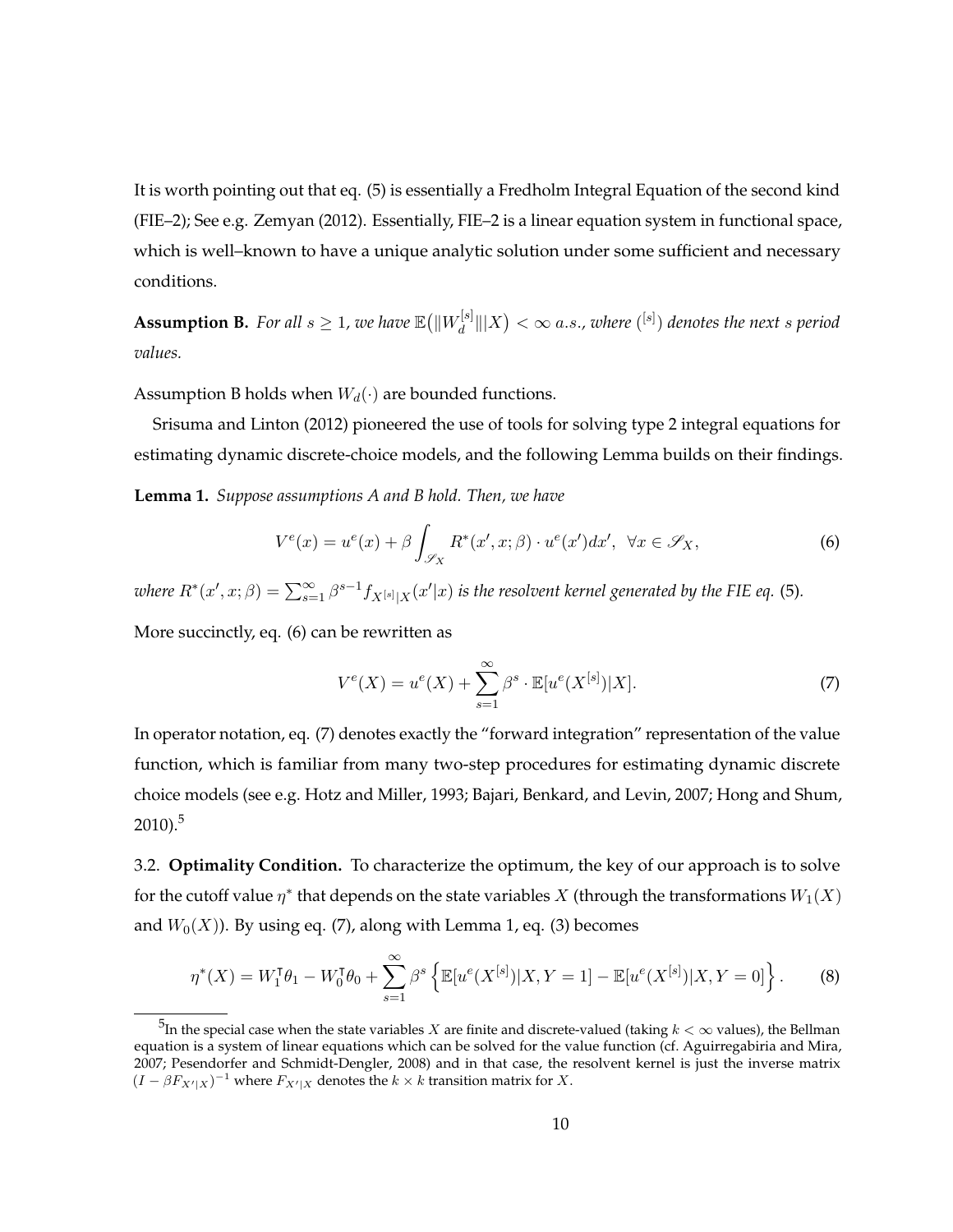Moreover, let  $\phi_d(X) \equiv (-1)^{d+1} W_d + \sum_{s=1}^{\infty} \beta^s \Big\{ \mathbb{E} \big[ W_d^{[s]} \big]$  $\frac{d}{d}\mathbb{1}_{Y^{[s]}=d}|X,Y=1\big]-\mathbb{E}\big[W^{[s]}_d\big]$  $\frac{d}{d} \mathbb{1}_{Y^{[s]}=d} | X, Y =$ 0]  $\}$ . Then, it follows from [\(4\)](#page-8-3),

$$
\eta^*(X) = \phi^{\mathsf{T}}(X) \cdot \theta
$$
  
 
$$
- \sum_{s=1}^{\infty} \beta^s \left\{ \mathbb{E}[\eta^{[s]} \mathbb{1}(\eta^{[s]} \le \eta^*(X^{[s]})) | X, Y = 1] - \mathbb{E}[\eta^{[s]} \mathbb{1}(\eta^{[s]} \le \eta^*(X^{[s]})) | X, Y = 0] \right\}, \tag{9}
$$

where  $\phi(X) = (\phi_0^{\dagger})$  $\mathcal{J}_0^{\mathsf{T}}(X), \phi_1^{\mathsf{T}}(X))^{\mathsf{T}}$  and  $\theta = (\theta_0^{\mathsf{T}})$  $(0, \theta_1^{\intercal})^{\intercal}$ . As a matter of fact, eq. [\(9\)](#page-10-0) characterizes the optimal decision rule in the single–agent infinite-horizon binary decision problem.

### <span id="page-10-0"></span>4. CLOSED-FORM ESTIMATOR FOR MODEL PARAMETERS

To begin with, we introduce the following assumption.

## <span id="page-10-1"></span>**Assumption C.** Let  $\eta$  be continuously distributed with the full support  $\mathbb{R}$ .

Assumption [C](#page-10-1) is a weak condition widely used in semiparametric binary response models (see e.g. [Horowitz, 2009\)](#page-24-12). Under assumption [C,](#page-10-1)  $F_n(\cdot)$  is strictly increasing on its support R. Let  $Q(\cdot)$ be the quantile function of  $F_{\eta}(\cdot)$ , i.e.,  $Q(\cdot) = F_{\eta}^{-1}(\cdot)$ .

Let  $p(x) = \mathbb{P}(Y = 1 | X = x)$ , which obtains directly from the data. Under assumption [C,](#page-10-1)  $0 < p(x) < 1$  for all  $x \in \mathscr{S}_X$  and  $\eta^*(x) = Q(p(x))$ . Moreover, using the substitution  $\tau \to Q(\tau)$ , we have

$$
\mathbb{E}[\eta \cdot \mathbb{1}(\eta \le Q(p)] = \int \tau \cdot \mathbb{1}(\tau \le Q(p)) dF_{\eta}(\tau) = \int_0^p Q(\tau) d\tau.
$$

From the above discussion, it is straightforward that we obtain the following lemma.

**Lemma 2.** *Suppose assumptions [A](#page-8-0) to [C](#page-10-1) hold. Then we have*

<span id="page-10-2"></span>
$$
Q(p(X)) + \sum_{s=1}^{\infty} \beta^s \left\{ \mathbb{E} \Big[ \int_0^{p(X^{[s]})} Q(\tau) d\tau \Big| X, Y = 1 \Big] - \mathbb{E} \Big[ \int_0^{p(X^{[s]})} Q(\tau) d\tau \Big| X, Y = 0 \Big] \right\} = \phi^{\mathsf{T}}(X) \cdot \theta.
$$
\n(10)

When  $Q(\cdot)$  is known, then everything in [\(10\)](#page-10-2) is known except for  $\theta$ . If, in addition, the matrix  $\mathbb{E}[\phi(X)\phi^{\intercal}(X)]$  is invertible, then θ can be estimated using nonlinear least-squares on eq. [\(10\)](#page-10-2). This approach is related to [Pesendorfer and Schmidt-Dengler](#page-25-7) [\(2008\)](#page-25-7).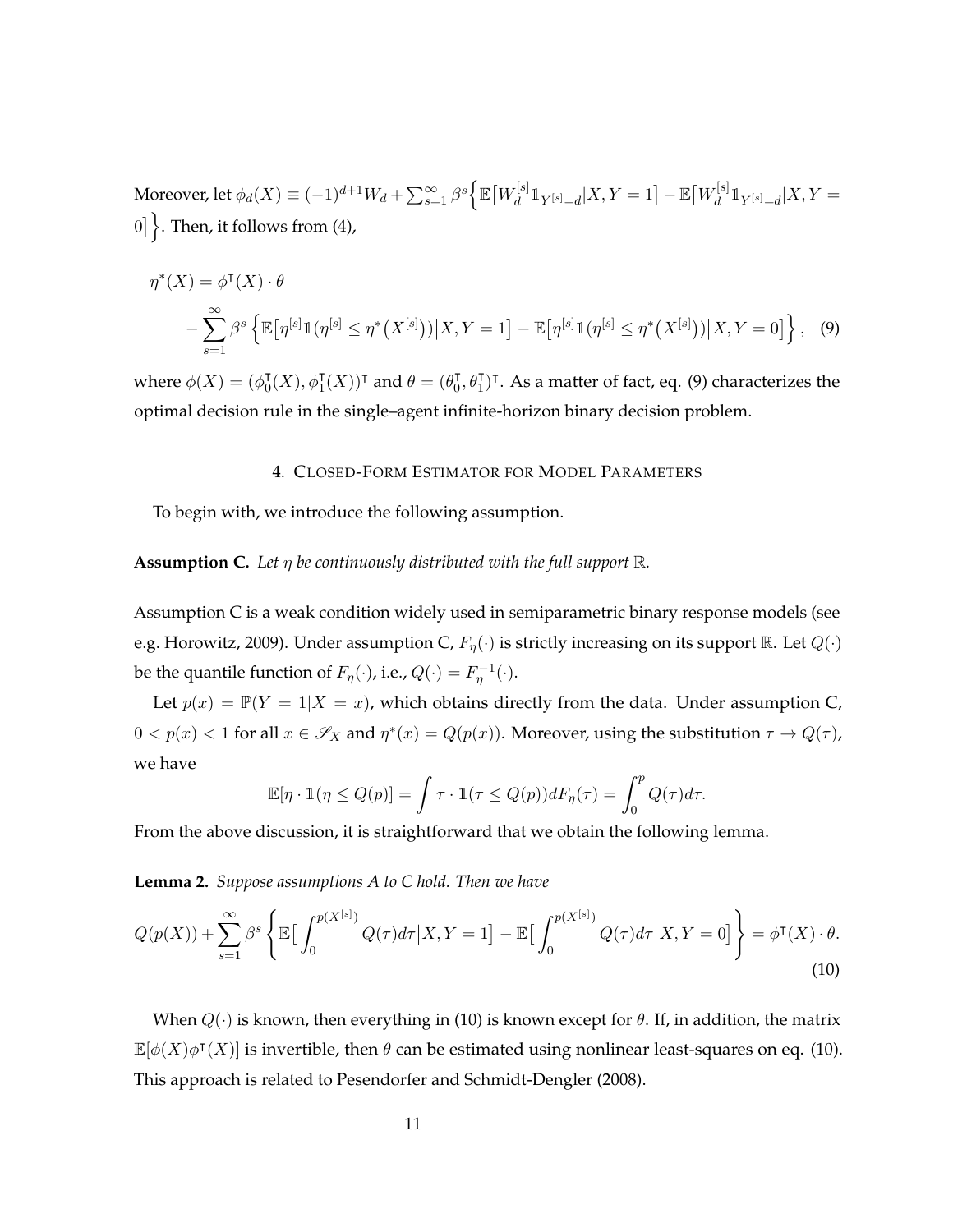However, in this paper,  $Q(\cdot)$  is not specified, and we focus here on identifying  $\theta$  even without knowledge of  $Q(\cdot)$ . For notational simplicity, we assume the choice probability  $p(X)$  is continuously distributed on a closed interval.<sup>6</sup>

<span id="page-11-0"></span>**Assumption D.** *(i)* Let  $p(X)$  be continuously distributed; *(ii)* let the support of  $p(X)$  be a closed interval, *i.e.,*  $[p, \overline{p}] \subseteq [0, 1]$ *.* 

This assumption requires the state variables  $X$  to contain some continuous components. Letting  $X^D$  (resp.  $X^C$ ) denote the discrete (resp. continuous) components of X, a more primitive statement of Assumption [D](#page-11-0) would be that, for fixed values of the discrete components (say)  $X^D = x^d$ , the support of  $p(X^C, x^d)$  is a closed interval in [0, 1]. As is well–known, the continuity of covariates is crucial for the semiparametric identification in the static binary response model; this is still the case in our dynamic binary decision model.<sup>7</sup>

For each  $p \in [p, \overline{p}]$ , let  $z(p) = \mathbb{E}[\phi(X)|p(X) = p]$ . We now take the conditional expectation given  $p(X) = p$  on both sides of eq. [\(10\)](#page-10-2). Applying the law of iterated expectation yields the following Lemma:

**Lemma 3.** *Suppose assumptions [A](#page-8-0) to [D](#page-11-0) hold. Then we have*

<span id="page-11-1"></span>
$$
Q(p) + \beta \int_{\underline{p}}^{\overline{p}} \int_{\underline{p}}^{p'} Q(\tau) d\tau \cdot \pi(p', p; \beta) dp' = z(p)^{\mathsf{T}} \cdot \theta, \ \ \forall p \in [\underline{p}, \overline{p}], \tag{11}
$$

 $where \ \pi(p', p; \beta) = \sum_{s=1}^{\infty} \beta^{s-1} [f_{p(X^{[s]})|p(X), Y}(p'|p, 1) - f_{p(X^{[s]})|p(X), Y}(p'|p, 0)].$ 

By definition,  $\pi(p', p; \beta)$  is the difference of the discounted aggregate densities of the future choice probabilities, conditional on the current choice probability and (exogenously given) action, which can be obtained directly from the data.

Note that eq. [\(11\)](#page-11-1) is also an FIE-2. To see this, let  $\Pi(\tau,p;\beta) \equiv \int_0^1 \mathbb{1}(p' \leq \tau) \pi(p',p;\beta) dp' =$  $\sum_{s=1}^{\infty}\beta^{s-1}[F_{p(X^{[s]})|p(X),Y}(\tau|p,1)-F_{p(X^{[s]})|p(X),Y}(\tau|p,0)].$  Then, the second term of eq. [\(11\)](#page-11-1) can

<sup>&</sup>lt;sup>6</sup>This interval–support restriction can be relaxed at expositional expense. For instance, suppose  $\mathscr{S}_{p(X)}$  is a non–degenerate compact subset of [0, 1]. All of our identification arguments below still hold by replacing the integral region  $[p, \overline{p}]$  with  $\mathscr{S}_{p(X)}$ .

 $^7$ In contrast, when  $p(X)$  only has discrete variation (which typically arises when the state variables  $X$  themselves have only discrete variation), [Norets and Tang](#page-24-2) [\(2014\)](#page-24-2) show that the distribution of  $\eta$ , even if it is continuous, is typically only identified at a set of isolated points.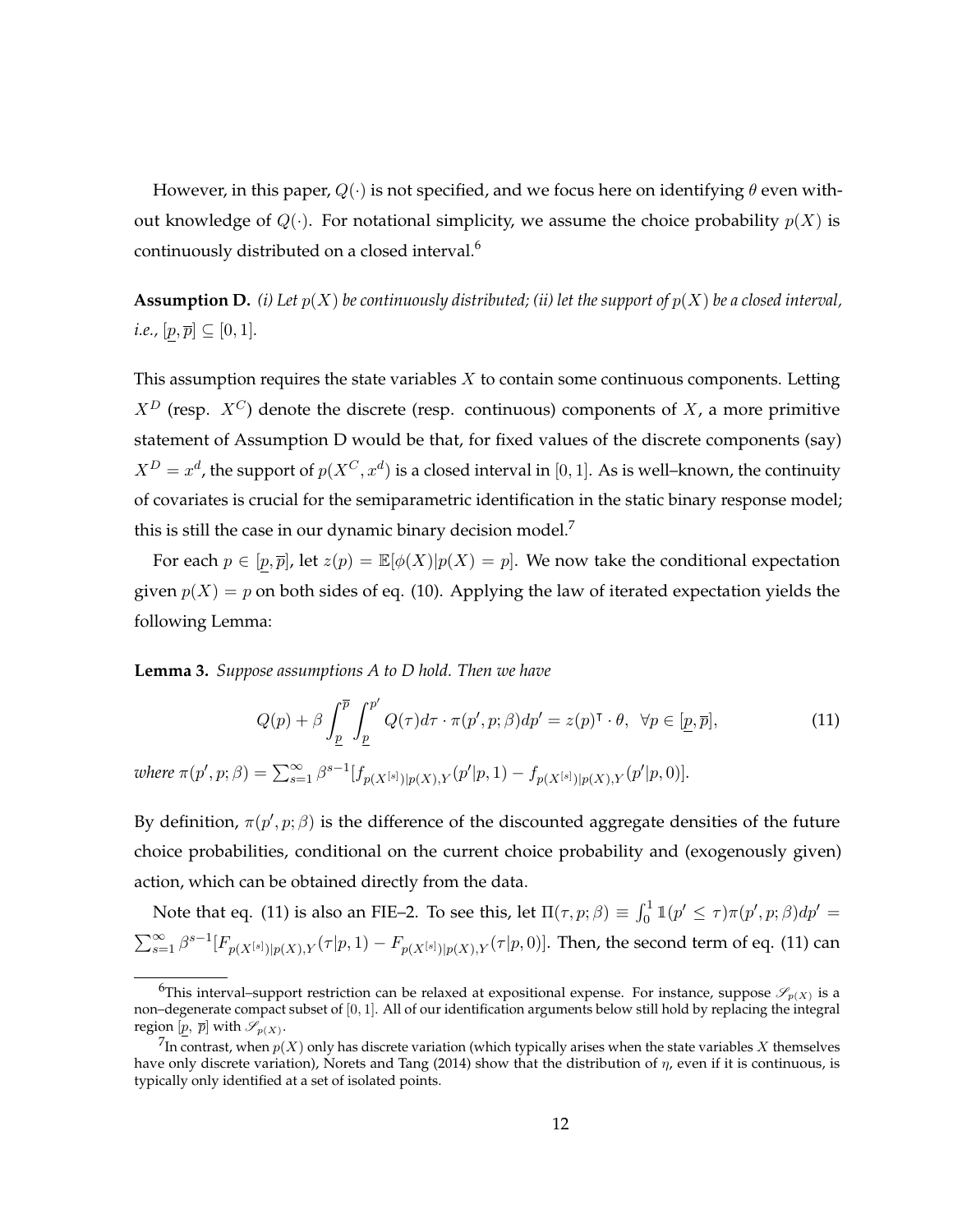be rewritten as

$$
\int_{\underline{p}}^{\overline{p}} \int_0^{p'} Q(\tau) d\tau \cdot \pi(p', p; \beta) dp' = \int_0^1 Q(\tau) \cdot \int_{\underline{p}}^{\overline{p}} \mathbb{1}(\tau \le p') \cdot \pi(p', p; \beta) dp' d\tau
$$

$$
= -\int_{\underline{p}}^{\overline{p}} Q(\tau) \cdot \Pi(\tau, p; \beta) d\tau,
$$

where the second step comes from the fact  $\int_p^{\overline{p}} \pi(p', p; \beta) dp' = 0$  and  $\Pi(p', p, \beta) = 0$  for all  $p' \not\in [p, \overline{p}]$ . Hence, we obtain the following FIE–2:

<span id="page-12-1"></span>
$$
Q(p) - \beta \int_{\underline{p}}^{\overline{p}} Q(\tau) \cdot \Pi(\tau, p; \beta) d\tau = z(p)^{\mathsf{T}} \cdot \theta, \ \forall p \in [\underline{p}, \overline{p}]. \tag{12}
$$

The solution of this equation requires the following assumption:

# <span id="page-12-0"></span>**Assumption E.** Let  $\beta^2 \cdot \int_p^{\overline{p}} \int_p^{\overline{p}} \Pi^2(p', p; \beta) dp' dp < 1$ .

Assumption [E](#page-12-0) ensures that the mapping in eq. [\(12\)](#page-12-1) is a contraction, so that the solution is unique. Note that this assumption is note a model restriction, but an identification condition, involving both structural primitives as well as variations of observed state variables. Though high-level, it is testable in principle as it depends only on data.

<span id="page-12-3"></span>**Lemma 4.** *Suppose assumptions* [A](#page-8-0) *to* [E](#page-12-0) *hold.* Then,  $Q(\cdot)$  *is point identified on*  $[p, \overline{p}]$  *up to the finite dimensional parameter* θ*:*

<span id="page-12-2"></span>
$$
Q(p) = \left\{ z(p) - \beta \int_{\underline{p}}^{\overline{p}} R(p', p; \beta) \cdot z(p') dp' \right\}^{\mathsf{T}} \cdot \theta, \quad \forall \ p \in [\underline{p}, \overline{p}] \tag{13}
$$

 $where R(p',p;\beta)=\sum_{s=1}^{\infty}(-\beta)^{s-1}K_s(p',p;\beta)$ , in which  $K_s(p',p;\beta)=\int_0^1K_{s-1}(p',\tilde{p};\beta)\cdot\Pi(\tilde{p},p;\beta)d\tilde{p}$ and  $K_1(p', p; \beta) = \Pi(p', p; \beta)$ *.* 

The solution [\(13\)](#page-12-2) is proportional to  $\theta$ , which is due to the linearity of the FIE system. Therefore, [\(13\)](#page-12-2) can also be represented by a sequence of "basis" solutions. To see this, let  $z_{\ell}(p)$  be the  $\ell$ –th argument of  $z(p)$ . For  $\ell = 1, \cdots, k_{\theta}$ , let  $b_{\ell}^{*}(\cdot)$  be the (unique) solution to the following equation

<span id="page-12-4"></span>
$$
b_{\ell}(p) + \beta \int_{\underline{p}}^{\overline{p}} \int_{\underline{p}}^{p'} b_{\ell}(\tau) d\tau \cdot \pi(p', p; \beta) dp' = z_{\ell}(p).
$$
 (14)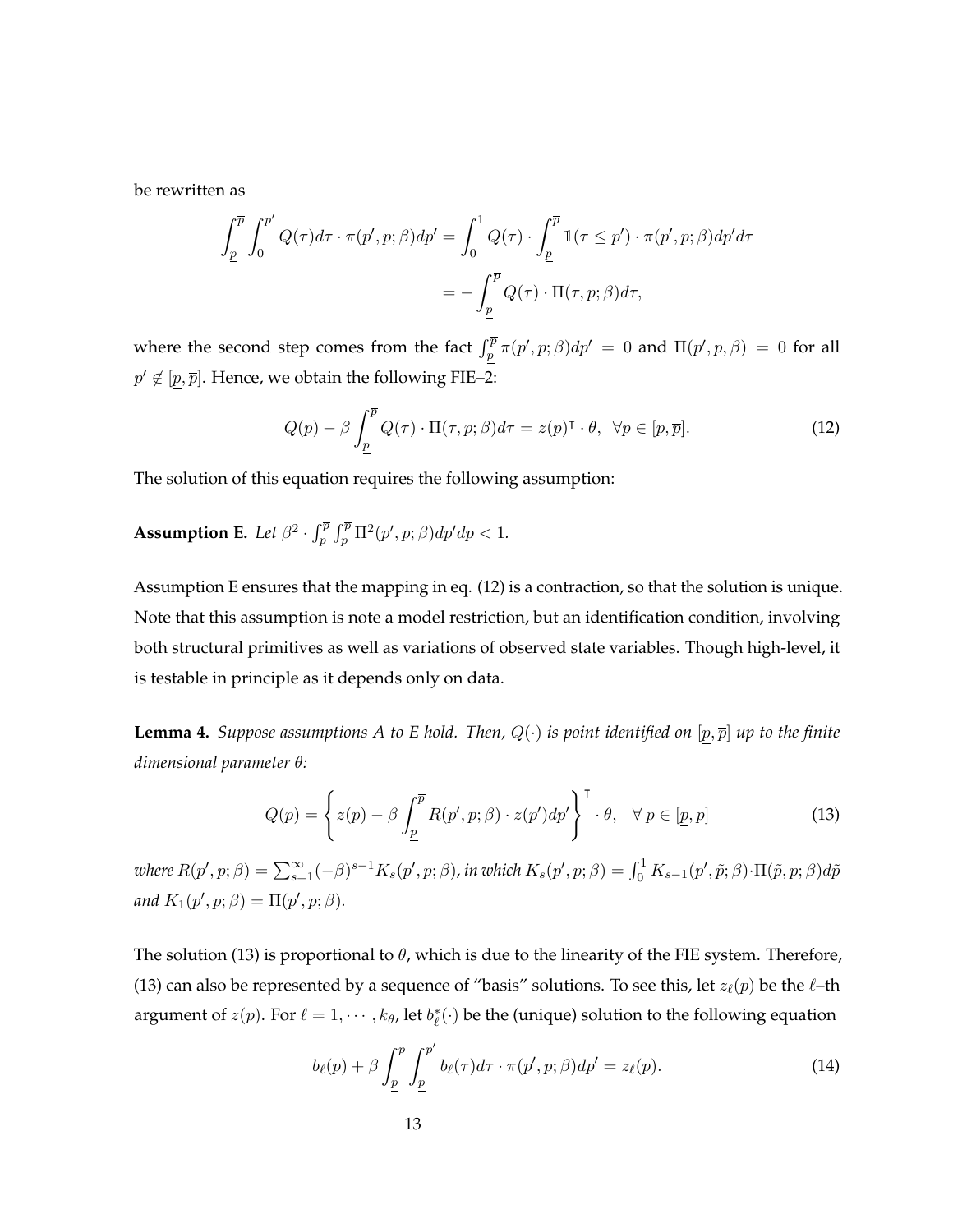By a similar argument to Lemma [4,](#page-12-3) we have

$$
b_{\ell}^{*}(p) = z_{\ell}(p) - \beta \int_{\underline{p}}^{\overline{p}} R(p', p; \beta) \cdot z_{\ell}(p') dp', \quad \forall p \in [\underline{p}, \overline{p}]
$$

as the unique solution to [\(14\)](#page-12-4). Let  $\mathcal{B}(\cdot) \equiv (b_1^*(\cdot), \cdots, b_{k_\theta}^*(\cdot))^{\dagger}$  be the sequence of solutions supported on  $[p, \overline{p}]$ . Thus, the solution in eq. [\(13\)](#page-12-2) can be written as

<span id="page-13-1"></span>
$$
Q(p) = \mathcal{B}(p)^{\mathsf{T}} \cdot \theta, \ \forall \, p \in [p, \overline{p}]. \tag{15}
$$

By Lemmas [1](#page-9-3) to [4,](#page-12-3) we obtain a single–index representation of the semiparametric dynamic decision model, which is stated in the following theorem.

<span id="page-13-0"></span>**Theorem 1.** *Suppose assumptions [A](#page-8-0) to [E](#page-12-0) hold. Then, the agent's dynamic decision can be represented by a static single–index model:*

$$
\mathbb{P}(Y=1|X) = F_{\eta}(m(X)^{\mathsf{T}} \cdot \theta)
$$

*where*

$$
m(X) = \phi(X) - \sum_{s=1}^{\infty} \beta^s \left\{ \mathbb{E} \Big[ \int_{\underline{p}}^{p(X^{[s]})} \mathcal{B}(\tau) d\tau \Big| X, Y = 1 \Big] - \mathbb{E} \Big[ \int_{\underline{p}}^{p(X^{[s]})} \mathcal{B}(\tau) d\tau \Big| X, Y = 0 \Big] \right\},
$$

*or alternatively,*  $m(X) = B(p(X))$ *.* 

Note that  $\mathbb{P}(Y=1|X) = F_{\eta}(Q(p(X)))$ . Then, Theorem [1](#page-13-0) obtains by combining eqs. [\(10\)](#page-10-2) and [\(15\)](#page-13-1). By a similar argument as in the static semiparametric binary choice literature ((e.g. [Horowitz,](#page-24-12) [2009\)](#page-24-12)), the index parameter  $\theta$  is identified up to location and scale. For notational simplicity, hereafter we assume the state vector  $X$  does not include a constant term in the semiparametric setting.<sup>8</sup> Moreover, we will introduce a scale normalization on  $\theta$  which is also standard in the literature.

<span id="page-13-2"></span>**Assumption F.** *Let* m(X) *be continuously distributed with a joint probability density function, denoted* by  $f_m(\cdot)$ . Let further the matrix  $\mathbb{E}[m(X)m(X)^{\intercal}]$  be invertible.

In Assumption [F,](#page-13-2) the first half condition requires at least one argument of  $X$  to be continuously distributed, and the second half is a testable rank condition.

 $8$ Any constant term in the utility function will be absorbed by the error term since the distribution of the latter is left unspecified.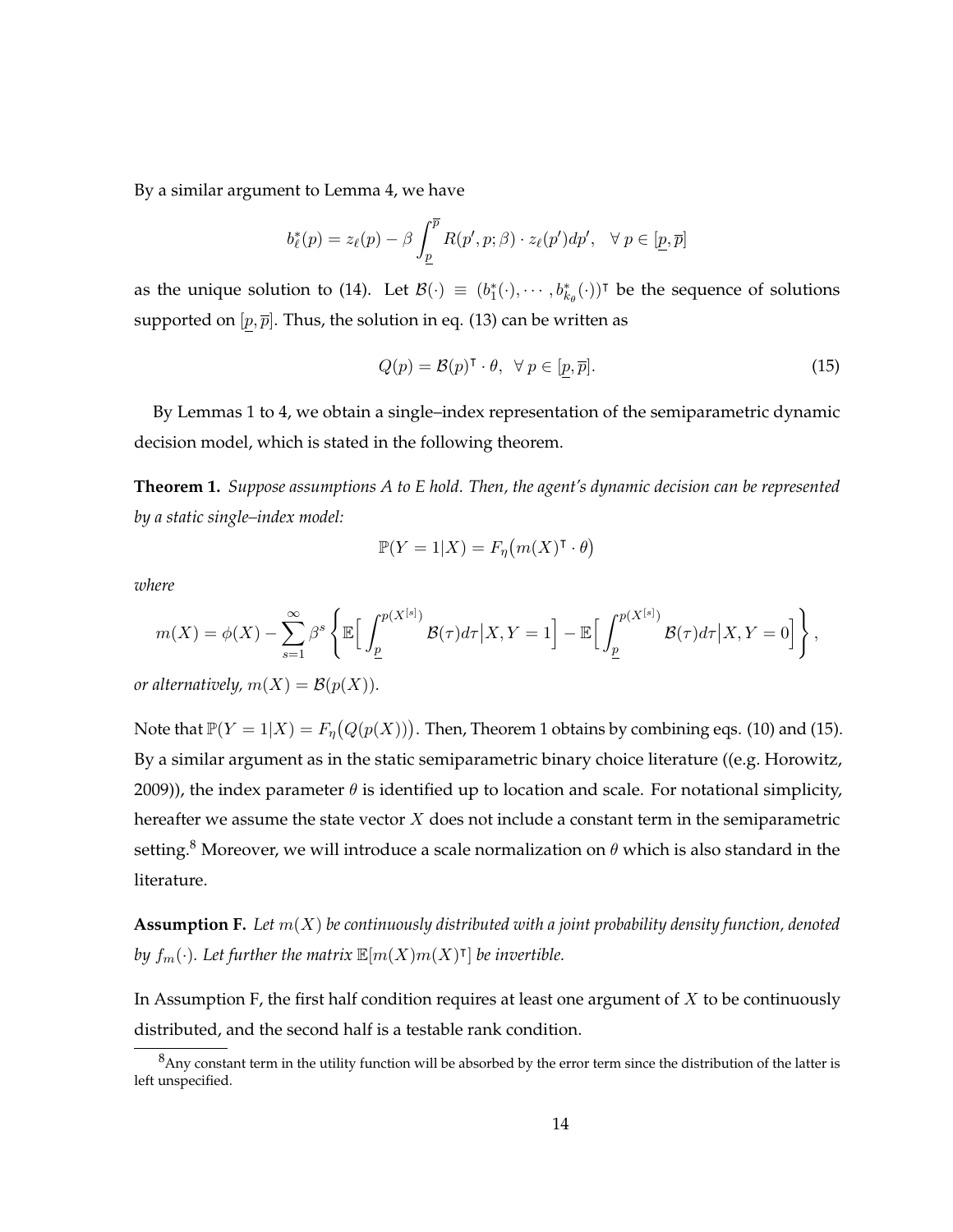# <span id="page-14-0"></span>**Assumption G.** *Let*  $\|\theta\| = 1$ *.*

The scale normalization in Assumption [G](#page-14-0) is commonplace.

# <span id="page-14-1"></span>**Theorem 2.** *Suppose assumptions [A](#page-8-0) to [G](#page-14-0) hold. Then, the structural parameter* θ *is point identified.*

Given Theorem [1,](#page-13-0) the proof of Theorem [2](#page-14-1) follows e.g. [Ichimura](#page-24-13) [\(1993\)](#page-24-13).

For estimation, the structure of the DDC model as given in Theorem 1 is the same as a binary choice model with unknown distribution of the error term, thus making available the wide array of semiparametric estimators for this model which have been proposed in the econometrics literature. We utilize the [Powell, Stock, and Stoker](#page-25-4) [\(1989\)](#page-25-4) estimator, as it enjoys the important advantage of providing a closed-form (non-iterative) estimator for  $\theta$ . The PSS estimator is defined as: Specifically, our closed-form estimator is:

<span id="page-14-2"></span>
$$
\hat{\theta} = -\frac{2}{T(T-1)} \sum_{t=1}^{T} \sum_{s \neq t} \left[ \frac{1}{h_{\theta}^{k_{\theta}+1}} \times \nabla K_{\theta} \left( \frac{\hat{m}(X_t) - \hat{m}(X_s)}{h_{\theta}} \right) \times Y_s \right].
$$
 (16)

where  $\hat{m}(X)$  denotes a nonparametric estimate of the  $m(X)$  functions, and  $K_{\theta}$  and  $h_{\theta}$  denote, respectively, a kernel function and bandwidth. The definition of these objects, and full details of the estimation procedure, are provided in Appendix A. There, we also derive the asymptotic normality for this estimator of  $\theta$ , which justifies the use of bootstrap in computing the standard errors in our empirical work below.

4.1. **Monte Carlo.** For the remainder of this section, we provide some Monte Carlo results on the performance of our estimator. In our experiments, let  $u_t(0, X_t, \epsilon_t) = \theta_0 + \epsilon_{0t}$  and  $u_t(1, X_t, \epsilon_t) =$  $X_{1t}\theta_1+X_{2t}\theta_2+\epsilon_{1t}$ , where  $X_{1t}, X_{2t}$  are random variables and  $\theta_0, \theta_1, \theta_2 \in \mathbb{R}$ . Moreover, we set the conditional distribution of  $X_{t+1}$  given  $X_t$  and  $Y_t$  as follows: for  $k = 1, 2$ 

$$
X_{k,t+1} = \begin{cases} X_{kt} + \nu_{kt}, & \text{if } Y_t = 0 \\ \nu_{kt} & \text{if } Y_t = 1 \end{cases}
$$

where  $\nu_{kt}$  conforms to  $\ln \mathcal{N}(0,1)$  and  $\nu_{1t}\perp \nu_{2t}$ . Moreover, let  $\epsilon_{dt}$  be i.i.d. across  $d=0,1$  and t, and conform to an extreme value distribution with the density function  $f(e) = \exp(-e) \exp[-\exp(-e)].$ We set  $\beta = 0.9$  and the parameter value as follows:  $\theta_0 = -5$ ,  $\theta_1 = -1$  and  $\theta_2 = -2$ .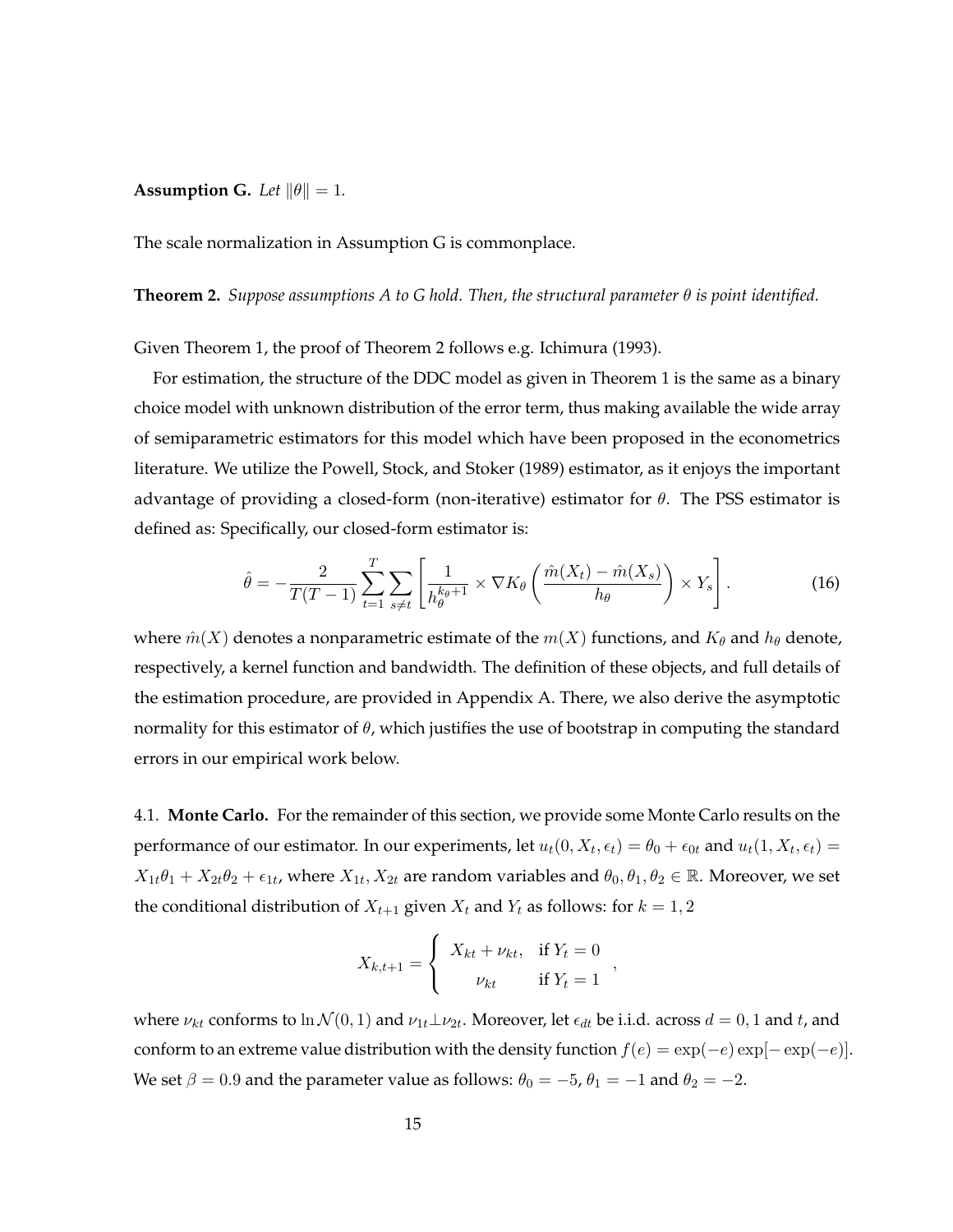<span id="page-15-0"></span>

| Sample Obs. Parameter True Value Estimate Std. Dev. |                       |      |           |        | Bias      |
|-----------------------------------------------------|-----------------------|------|-----------|--------|-----------|
| 1000                                                | $\theta_1$            | $-1$ | $-1.0182$ | 0.3636 | 0.0182    |
|                                                     | $\theta$ <sub>2</sub> | $-2$ | $-1.9457$ | 0.2158 | $-0.0543$ |
| 2000                                                | $\theta_1$            | $-1$ | $-1.0163$ | 0.2913 | 0.0163    |
|                                                     | $\theta_2$            | $-2$ | $-1.9618$ | 0.1854 | $-0.0382$ |
| 4000                                                | $\theta_1$            | $-1$ | $-0.9985$ | 0.2344 | $-0.0015$ |
|                                                     | $\theta$ <sub>2</sub> | $-2$ | $-1.9836$ | 0.1176 | $-0.0164$ |

TABLE 1. Monte Carlo Results

This table presents Monte Carlo results for different sample sizes. For each sample size, reported estimates, standard deviations and bias are computed as the mean across 150 simulation draws. Estimation takes on average 6, 12, and 25 seconds respectively for each replication on a 4Ghz i7 computer.

Because we cannot estimate the constant  $\theta_0$  in the semiparametric framework, then we treat  $\theta_0$ as a nuisance parameter. Let  $\theta = (\theta_1, \theta_2)^{\intercal}$ . As a matter of fact,  $\theta$  is only identified up to scale in the semiparametric setting. To compare the performance of the semiparametric estimators, we assume the scale of  $\theta$  is known, i.e.,  $\|\theta\| =$ √ 5, rather than imposing a different normalization, as assumption [G.](#page-14-0) We present in Table [1](#page-15-0) the bias and standard deviation of the semiparametric estimator.

# 5. ESTIMATES OF OPTIMAL STOPPING MODEL FOR NYC TAXI DRIVERS

In this section we return to the optimal stopping model of labor supply for taxicab drivers, introduced in Section 2 above. We first describe the data.

5.1. **Data.** In 2009, The Taxi and Limousine Commission of New York City (TLC) initiated the Taxi Passenger Enhancement Project, which mandated the use of upgraded metering and information technology in all New York medallion cabs. The technology includes the automated data collection of taxi trip and fare information. We use TLC trip data on all New York City medallion cab rides given in February, 2012. The sample analyzed here consists of 10,000 observations, or about 0.1% of the data. Each row in the data is information related to a single cab ride. Data include driver and medallion identifiers, the exact time and date of pickup and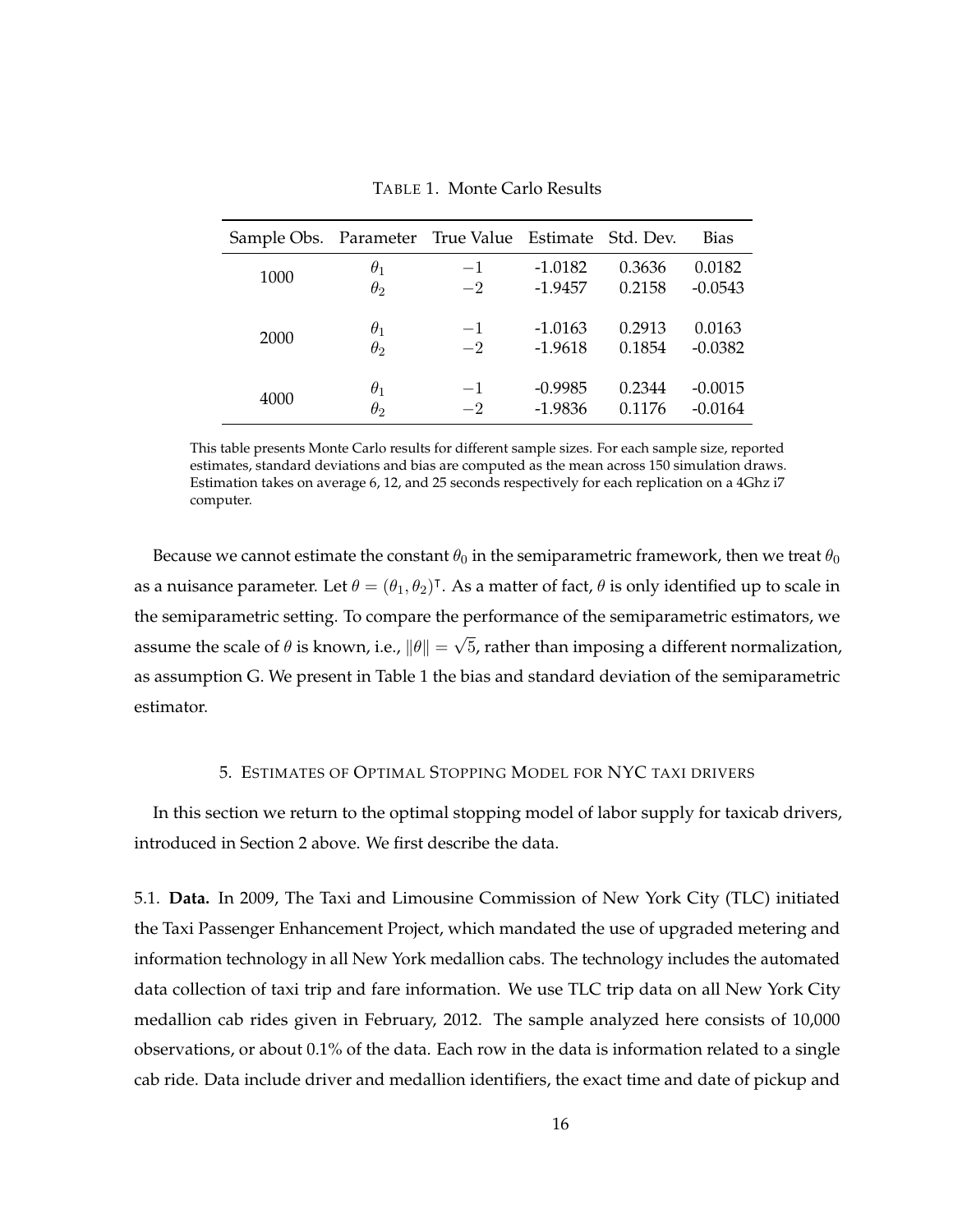<span id="page-16-0"></span>

| Trips/Shifts            | Variable                                       | Obs.       | 10%ile Mean 90%ile |                      |                             | S.D.         |
|-------------------------|------------------------------------------------|------------|--------------------|----------------------|-----------------------------|--------------|
| <b>Trip Statistics</b>  | Trip Revenue $(\$)$ 10,000<br>Trip Time (min.) | 10,000     | 5.88<br>4.00       | 12.47<br>11.72       | 21.80<br>22.0               | 8.86<br>8.17 |
| <b>Shift Statistics</b> | Shift Revenue (\$)<br>Shift Time (min.)        | 381<br>381 |                    | 368.00 559.39 730.17 | 210.49 327.34 446.62 105.49 | 204.90       |

TABLE 2. Taxi Trip and Fare Summary Statistics

Taxi trip and fare data come from New York Taxi and Limousine Commission (TLC) and refer to February 2012 data. The first set of statistics relates to individual taxi trips. The second set of statistics relate to cumulative earnings and time spent in individual driver shifts.

drop-offs, trip distance, and trip time for 10,000 individual taxi rides. Table [2](#page-16-0) provides summary statistics.

It is worth noting that this data is essentially a complete record of all trips operated by licensed New York medallion taxis. While recent work such as [Farber](#page-23-3) [\(2014\)](#page-23-3) makes use of this data, the earlier research (including the work devoted to explicitly measuring labor supply elasticities) employ much smaller and less reliable taxi trip data. While the debate about model specification and behavioral biases may persist, we can be sure that data quality is no longer a concern.

5.2. **Reduced-form results.** Table [3](#page-17-0) shows the results of elasticity regression of the form of [Camerer, Babcock, Loewenstein, and Thaler](#page-23-0) [\(1997\)](#page-23-0) and further analyzed (and critiqued) in [Farber](#page-23-1) [\(2005\)](#page-23-1). Each specification regresses  $log(hours)$  on  $log(wage)$ , where "hours" refers to the cumulative time worked by a driver upon quitting for the day, and "wage" refers to the average hourly earnings achieved through the day. In these regressions, we derive a measure of labor supply elasticity as the parameter on  $log(wage)$ . Specification (1) and (2) implement a simple OLS regression. As both of the above papers note, since wage is defined as cumulative revenue divided by cumulative hours worked, there will be a division bias by construction, as the variable *hours* appears in both the left- and right-hand sides of the regression. In the next two specifications, (3) and (4) we implement and instrumental variables regression (again mirroring the work of [Camerer, Babcock, Loewenstein, and Thaler](#page-23-0) [\(1997\)](#page-23-0)) which uses the 25th, 50th and 75th percentiles of average wages across all drivers in each day, along with day-ofweek indicators, as instruments for driver wages. Specifications (2) and (4) also control for driver-specific fixed effects.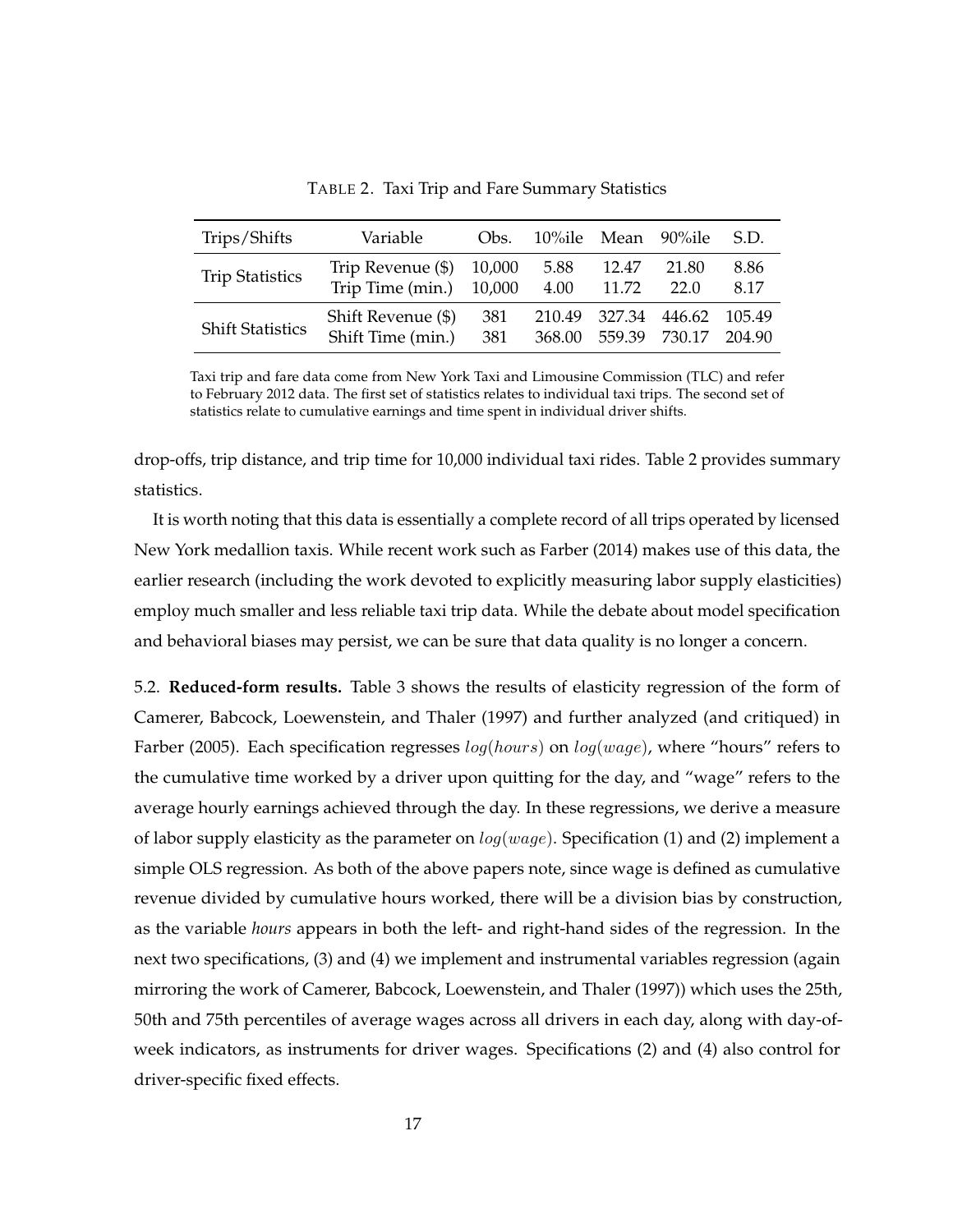<span id="page-17-0"></span>

|               | (1)        | (2)        | (3)        | (4)        |
|---------------|------------|------------|------------|------------|
|               | OLS        | <b>OLS</b> | IV         | IV         |
| Log Wage      | $-0.100**$ | $-0.098**$ | $0.499**$  | $0.486*$   |
|               | (0.011)    | (0.007)    | (0.019)    | (.247)     |
| Weekday Dummy | $-0.100**$ | $-0.099**$ | $-0.065**$ | $-0.058**$ |
|               | (0.002)    | (0.001)    | (0.002)    | (0.019)    |
| Day shift     | $-0.066$   | $-0.214$   | $0.117**$  | $-0.049$   |
|               | (0.003)    | (0.006)    | (0.004)    | (0.327)    |
| Driver FE     | X          | √          | X          |            |
| N             | 623,482    | 623,482    | 623,482    | 623,482    |

TABLE 3. Reduced Form Elasticity Regressions

Taxi trip and fare data come from New York Taxi and Limousine Commission (TLC) and refer to February 2012 data. Data record the final cumulative hours and average wage earned as of the last trip of each driver-shift. The IV specifications use the following instruments for wage: the 25th, 50th and 75th percentile across all driver wages each day, as well as a dummy for day-of-week. Standard Errors clustered at the driver-shift level.

We see from these regressions that, much like in the previous literature, the OLS specifications yield negative labor supply elasticities. By instrumenting for wages, however, the elasticities become positive, and more consistent with the standard models of labor supply.

5.3. **Choice Probabilities.** As [Farber](#page-23-1) [\(2005\)](#page-23-1) cautions, a conventional wage regression is somewhat inappropriate in settings where marginal wages are variable. The paper then formulates a hazard model of driver's stopping decisions on the basis of cumulative income and hours. We can take advantage of the granularity of our data to show the influence of hours and earnings non-parametrically in the form of empirical choice probabilities. Table [4](#page-18-0) provides a set of quitting probabilities by cumulative hours worked and cumulative earnings over a shift. This table reveals a broadly increasing pattern of increasing quit probabilities by both hour and income.<sup>9</sup> These patterns are similar to those revealed by the hazard model estimates of [Farber](#page-23-1) [\(2005\)](#page-23-1).

5.4. **Dynamic model results.** The estimation results are presented in Table [5.](#page-19-0) For estimation, we scaled the cumulative time variable to be in units of five-minutes. We find that the terminal utility upon ending a shift grows with earnings, which is weighed against a negative effect of cumulative hours worked, the latter accumulating in each period of continued work. It is

 $^{9}$ The pattern comes with a caveat that the more extreme off-diagonal cells have relatively few observations despite the abundance of data, as those depicted in gray shading.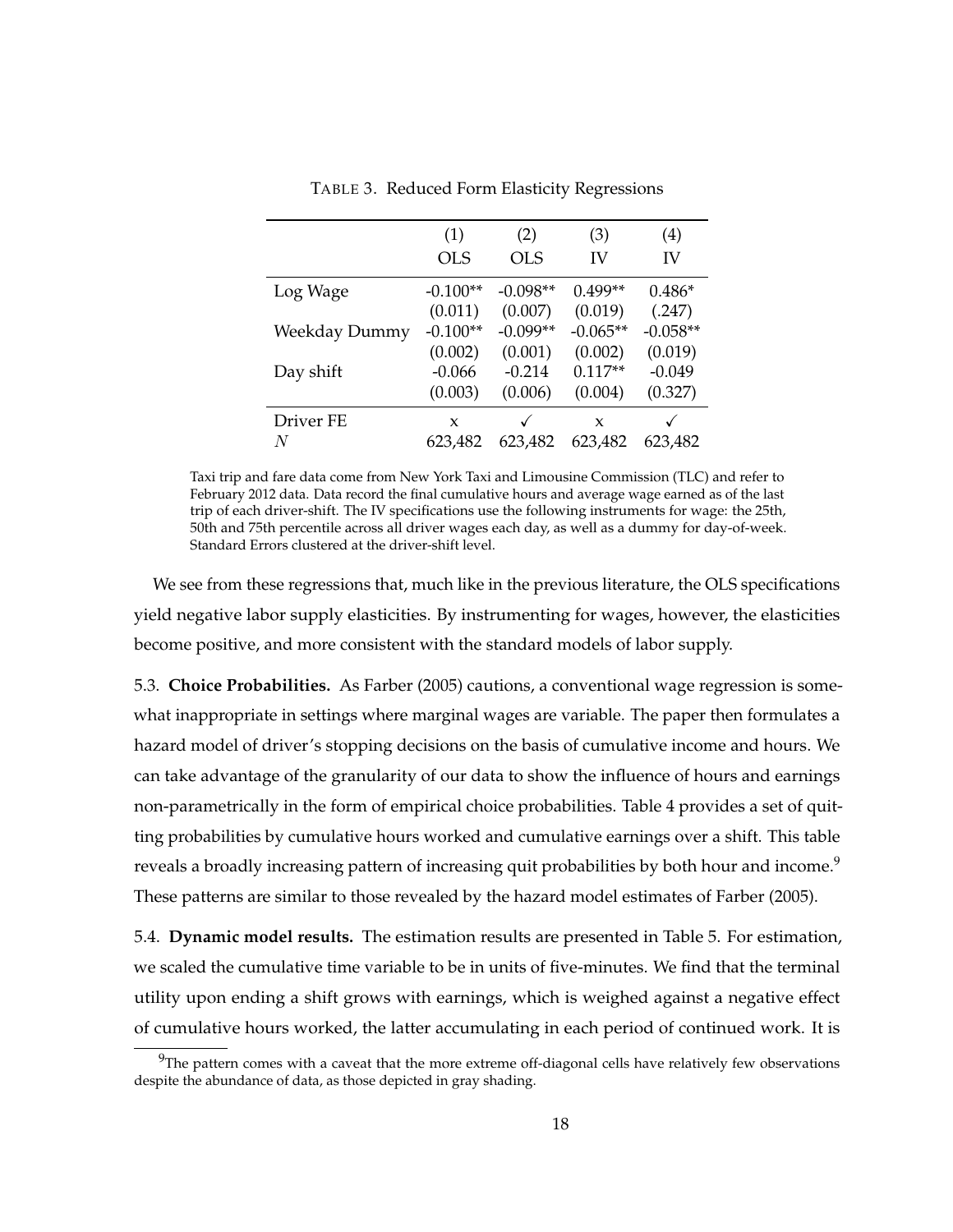<span id="page-18-0"></span>

| Cum. Hours       | Cumulative Income Earned |       |       |       |       |                           |       |           |                       |       |
|------------------|--------------------------|-------|-------|-------|-------|---------------------------|-------|-----------|-----------------------|-------|
| Worked           | \$0                      | \$50  | \$100 | \$150 | \$200 | \$250                     | \$300 | \$350     | \$400                 | \$450 |
| $\boldsymbol{0}$ | 0.005                    | 0.009 | 0.032 | 0.062 | 0.130 | 125<br>$\left( \right)$ . | 0.250 | 1.000     | 0.500                 | 0.400 |
| 1                | 0.006                    | 0.004 | 0.009 | 0.024 | 0.026 | 0.035                     | 0.050 | 0.250     | $( )_{.} ( ) ( ) ( )$ | 0.000 |
| $\overline{2}$   | 0.016                    | 0.006 | 0.006 | 0.013 | 0.028 | 0.060                     | 0.023 | (1)(1)(1) | 0.000                 | 0.000 |
| 3                | 0.033                    | 0.012 | 0.009 | 0.009 | 0.017 | 0.035                     | 0.078 | 0.089     | $( )_{.} ( ) ( ) ( )$ | 0.125 |
| 4                | 0.044                    | 0.020 | 0.014 | 0.014 | 0.016 | 0.027                     | 0.046 | 0.039     | 0.026                 | 0.118 |
| 5                | 0.075                    | 0.030 | 0.022 | 0.021 | 0.025 | 0.031                     | 0.044 | 0.060     | 0.054                 | 0.027 |
| 6                | 0.153                    | 0.041 | 0.036 | 0.034 | 0.044 | 0.052                     | 0.059 | 0.082     | 0.097                 | 0.054 |
| 7                | 0.232                    | 0.076 | 0.061 | 0.060 | 0.068 | 0.081                     | 0.083 | 0.090     | 0.106                 | 0.104 |
| 8                | 0.350                    | 0.104 | 0.094 | 0.097 | 0.112 | 0.124                     | 0.119 | 0.106     | 0.111                 | 0.151 |
| 9                | 0.304                    | 0.141 | 0.136 | 0.133 | 0.161 | 0.179                     | 0.177 | 0.154     | 0.145                 | 0.155 |
| 10               | 0.250                    | 0.213 | 0.173 | 0.178 | 0.176 | 0.208                     | 0.223 | 0.227     | 0.232                 | 0.254 |
| 11               | 0.400                    | 0.389 | 0.145 | 0.162 | 0.151 | 0.165                     | 0.184 | 0.201     | 0.242                 | 0.305 |

TABLE 4. Choice Probabilities by Cumulative Earnings and Hours

Data from TLC Data, February 2012. Each cell shows the fraction of time drivers in each category (of cumulative hours worked and income earned) quit for the day. Each category reflects values at or above the category label. For example, income category \$100 is read as "\$100-199.99" and hour category 1 is read as "1 hour 0 minutes - 1 hour 59 minutes". Gray entries denote cells with fewer than 100 observations.

important to note that the relatively small coefficient on hours-worked is to be expected, since this utility accrues in every period that a driver continues working, while the utility benefit of earned income is only received once, when the driver stops working for the day.

Given these parameter estimates, in Figure [1](#page-20-0) we graph the implied quantile function for the difference in utility shocks  $\eta\equiv \epsilon_1-\epsilon_0. ^{10}$  The density of  $\hat{p}$  is plotted as well, which highlights a range over which choice probabilities are actually observed. Outside of this range, we are unable to identify the corresponding quantile function, and in the figure the blue dotted lines represent possible values of the quantile function outside the identified range. Using the density of  $\hat{p}$  as a guide, we can recover the quantile function for the range of percentiles approximated by [0.05, 0.25]. A thin vertical dotted line depicts this range. The shocks take (even very large)

 $10$ This contrasts with much of the existing semiparametric estimation literature for discrete-choice models, in which the error distribution is treated as a completely nuisance component, and it is not straightforward to recover estimates of it even given estimates of the model parameters. Since we derive analytical expressions for the error distribution as part of our identification argument, we are able to estimate it once we have estimated the model parameters.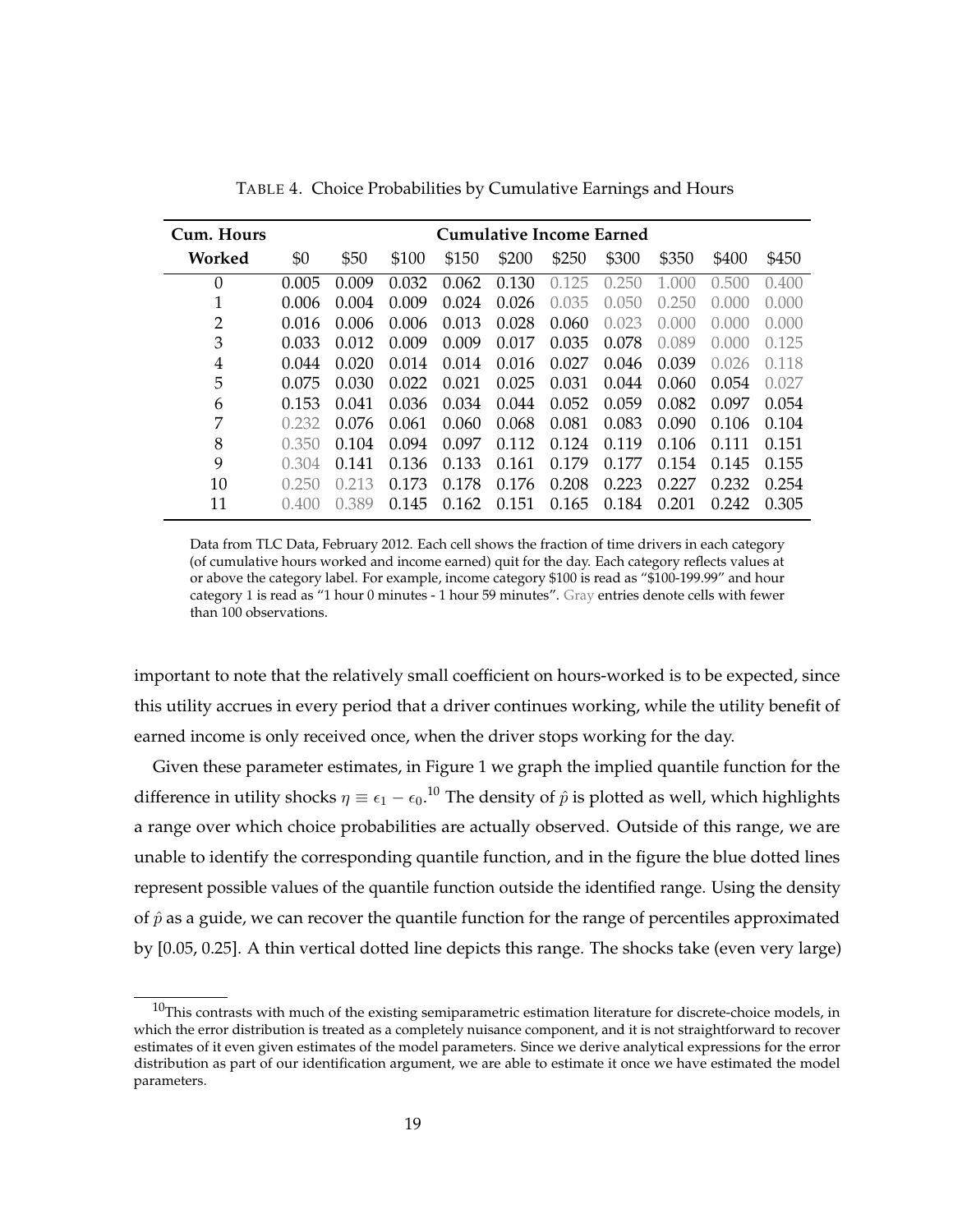positive values, with magnitudes in the hundreds; this may imply that there is a large fixed positive component to the terminal utility from quitting.<sup>11</sup>

This feature that, as shown in Figure [1,](#page-20-0) our approach only yields an incomplete estimate of the error distribution, may be problematic for evaluating some counterfactual policies. For certain counterfactuals, knowledge of the entire distribution of the utility shocks is required, as this distribution feeds agents' beliefs about the future. In ongoing work, we are exploring ways for extrapolating this distribution beyond the range identified by our approach.

<span id="page-19-0"></span>

|                 | Parameter Description                |           | Estimate Std. Error |
|-----------------|--------------------------------------|-----------|---------------------|
| $\theta_u$      | Earnings (upon quitting)             | 0.9907    | 0.0118              |
| $\theta_{c,01}$ | Cumul. hours (while working)         | $-0.1359$ | 0.0759              |
| $\theta_{c,02}$ | Cumul. hours squared (while working) | $-0.0004$ | 0.0002              |

TABLE 5. Parameter Estimates

Note: Standard errors are computed by first sampling, with replacement, from each driver-shift (on average there are roughly 24 observations per driver-shift) to generate 200 resamples of approximately identical size to our original sample. We re-estimate the model for each resample and report the standard deviation of estimates.

While the empirical specification in Table [5](#page-19-0) is simple, the behavioral implications of the dynamic model, which we illustrate in Figure [2,](#page-21-0) are quite rich. Theorem [1](#page-13-0) shows that  $m(X)^{\prime}\theta$ corresponds to the difference in the choice-specific value functions for quitting and continuing,  $m(X)'\theta = V_1(X) - V_0(X)$ , at each value of the state variables  $X = (hours\ worked, income)$ . Hence, in Figure [2,](#page-21-0) we plot the estimated  $m(X)$ ' $\theta$  function at different levels of hours-worked. Clearly, the  $m(X)$ ' $\theta$  curves are increasing in both income and hours-worked (except at hoursworked equal to ten). That is, for most values of the state variables  $X$ , the continuation benefits from quitting,  $V_1(X)$ , are increasing faster than the continuation benefits from continuing to drive,  $V_0(X)$ , as income rises and hours-worked increases. This implies that, holding hoursworked fixed, drivers are more likely to quit as their income increases; similarly, holding income fixed, drivers are more likely to quit as their hours-worked increases.

 $11$ Note that in estimating the quantile function, we have not fixed the scale and location for the utility shock difference  $\eta$ ; we have this flexibility because we imposed a scale normalization on the parameter vector  $\beta$ . In contrast, parametric estimation approaches for DDC models typically do not impose normalization on the parameters, but implicitly the researcher must set the scale and location for the utility shocks (a common assumption is zero mean and unit variance).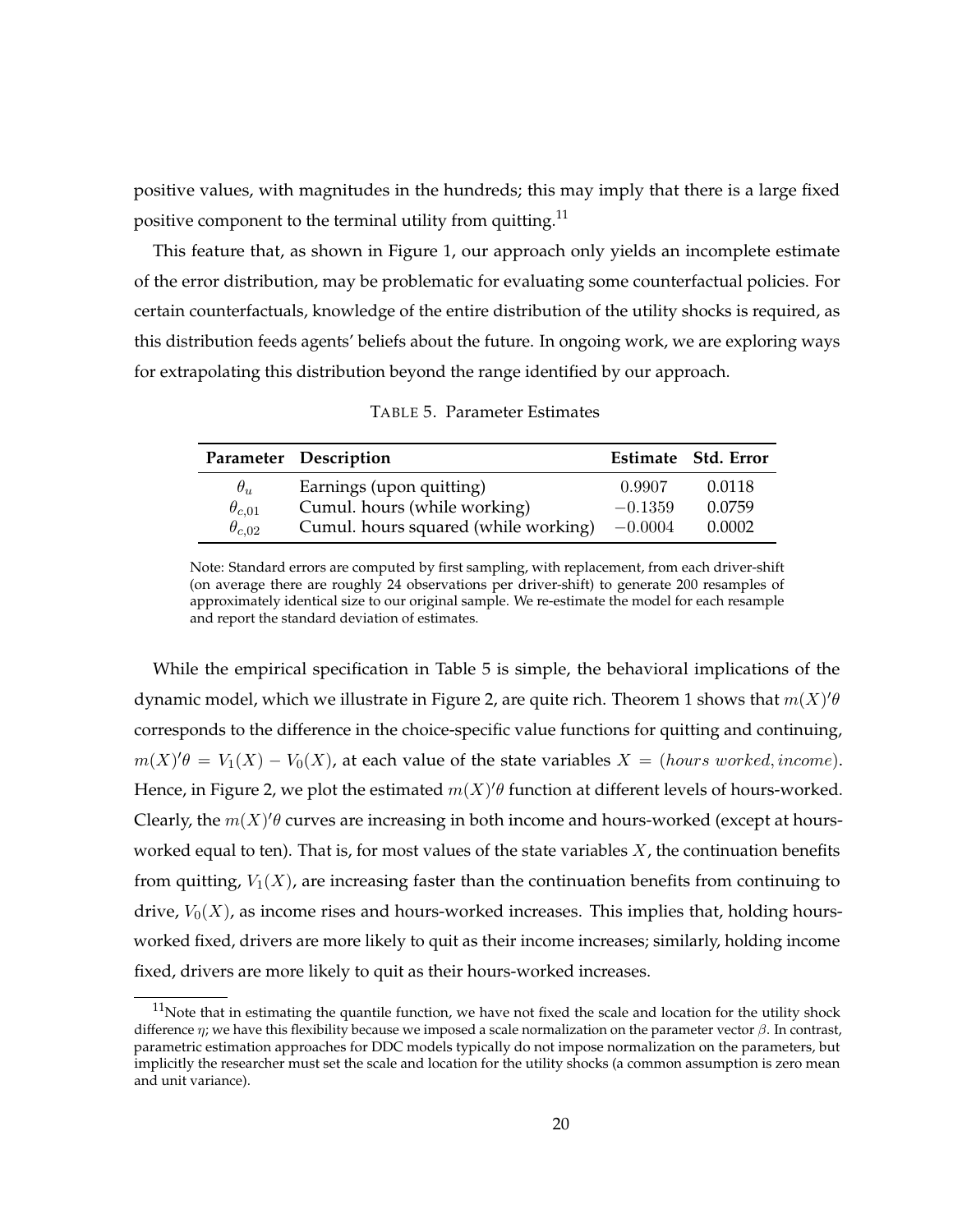FIGURE 1. Estimated Quantile Function

<span id="page-20-0"></span>

*Student Version of MATLAB* models, the wage rate is taken to be exogenous by the drivers and unchanging throughout the As we described above, much of the existing empirical literature on taxicab driver behavior has focused on testing whether drivers' wage elasticities are positive or negative, where positive elasticities are viewed as a corroboration of the classic model of labor-leisure choice, and negative elasticities are taken as evidence of a behavioral "income targeting" model. In both types of course of the day. Drivers then decide how many hours to work for each given wage rate.

In our model, however, income evolves stochastically; drivers' "wage rates" are random and vary across the shift. Accordingly, a driver reconsiders the decision to end the shift after each fare. Hence, implied wage elasticities are not straightforward to compute in our modelling framework and, depending on how fast income accumulates during a shift, our optimal stopping rules can imply both negative or positive income elasticities.And indeed, our data shows substantial intra-day variability in the rate of income accumulation, which perhaps explains the instability of the wage coefficients in the reduced-form regressions, given in Table [3](#page-17-0) above. At the same time, a point of emphasis here is that once taxi drivers' quitting decision are (correctly, we argued) modeled in a dynamic optimal stopping framework, there is no need to add non-standard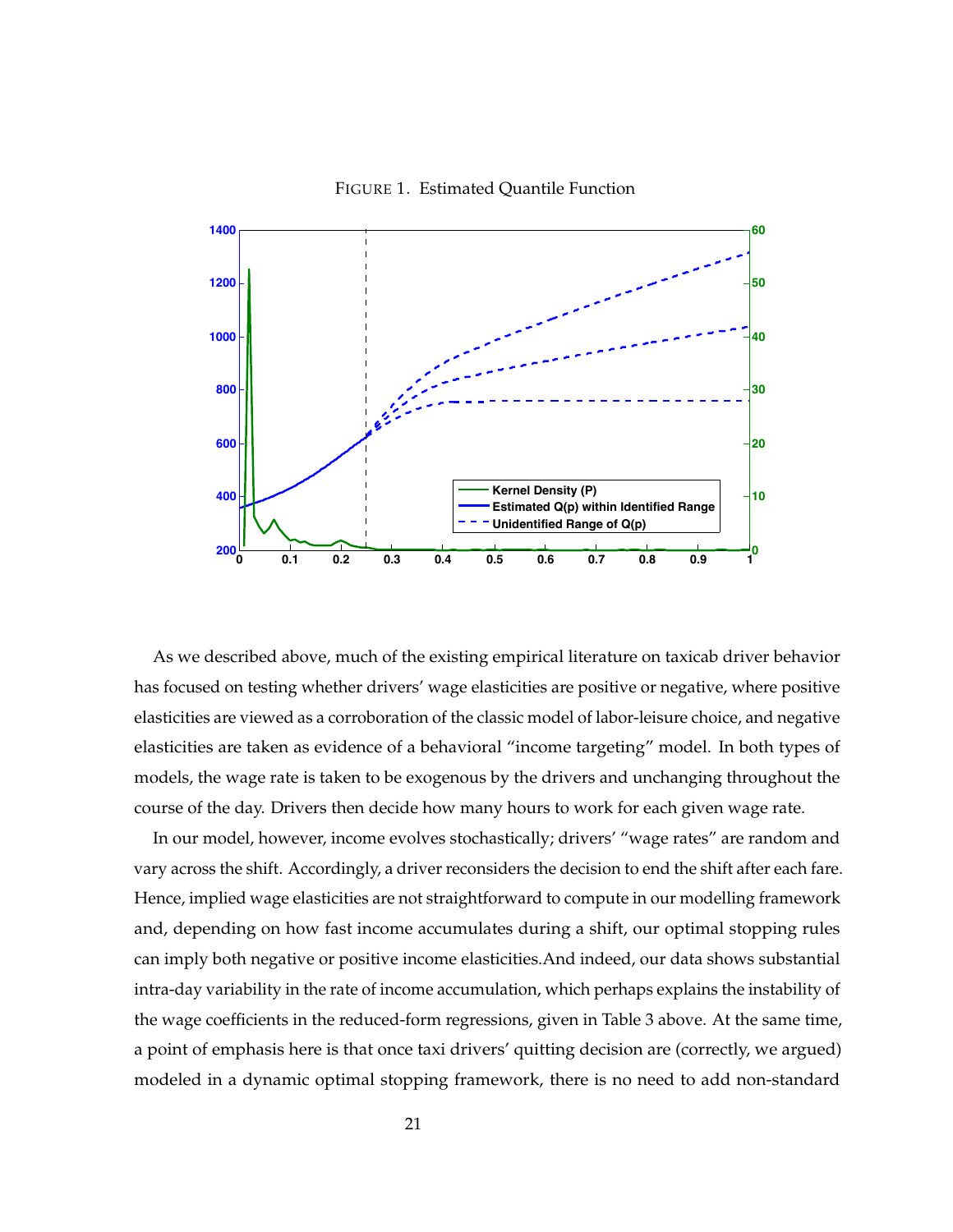<span id="page-21-0"></span>

We report the estimates of the  $m(X)$ ' $\theta$  function, as in Theorem [1,](#page-13-0) for  $X = (hours\ worked, income)$ . For fixed values of hours-worked, we graph  $m(X)^{\prime}\theta$  as a function of income. Stars (\*) mark average income earned by drivers for a given hours-worked, as observed in the raw data.

behavioral parameters to the model to explain their quitting behavior – it emerges as an outcome along the optimal dynamic decision-making path.

# 6. CONCLUSIONS

semiparametric setting, in which the per-period utility functions are parameterized as single-In this paper we consider the estimation of dynamic binary discrete choice models in a index functions, but the distribution of the utility shocks is left unspecified and treated as nuisance components of the model. This setup differs from most of the existing work on estimation and identification of dynamic discrete choice models. For identification, we derive a new recursive representation for the unknown quantile function of the utility shocks; our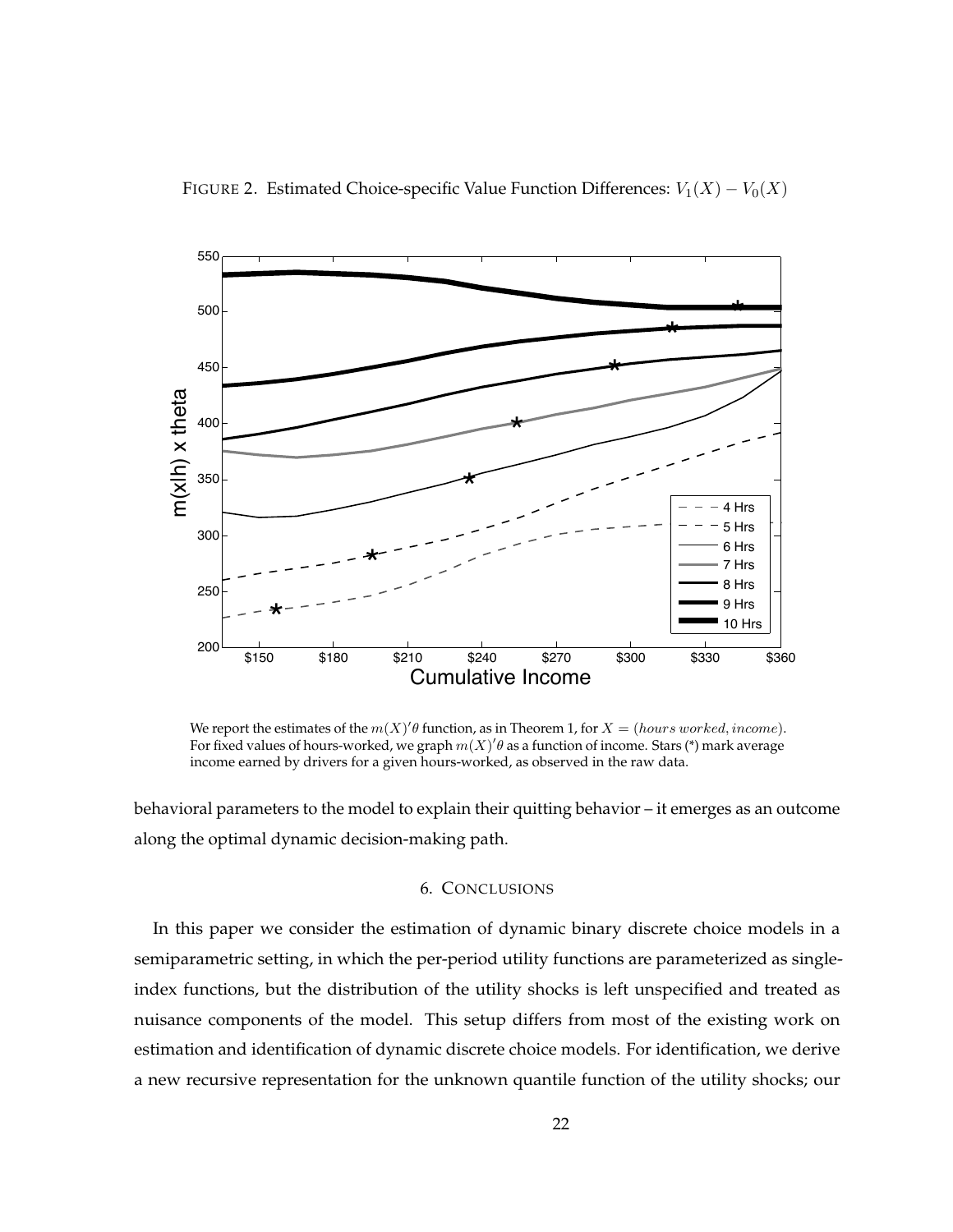argument requires no additional exclusion restrictions beyond the conditional independence conditions assumed in the typical parametric dynamic-discrete choice literature (e.g. [Rust,](#page-25-2) [1987,](#page-25-2) [1994\)](#page-25-3). Accordingly, we obtain a single-index representation for the conditional choice probabilities in the model, which permits us to estimate the model using classic estimators from the existing semiparametric binary choice literature.

In particular, we use Powell, Stock and Stoker's [\(1989\)](#page-25-4) kernel-based estimator to estimate the dynamic discrete choice model. We show that the estimator has the same asymptotic properties as PSS's original estimator (for static discrete-choice models), under mild conditions. Significantly, the computational procedure is quite simple, because the estimator for the parameters can be expressed in closed-form. Monte Carlo simulations show that the estimator works well even in moderately-sized samples.

We apply this estimator to a new and comprehensive dataset of New York City taxi drivers (the largest single taxicab market in the United States). We take a new approach to a long-running question of drivers' wage elasticities by modelling taxicab drivers' labor supply decisions as emerging from a dynamic *optimal stopping* problem. Our results reconcile debates in the previous literature to a certain extent. Estimates of drivers' optimal stopping rules show that, holding hours worked, drivers are more likely to quit at higher levels of cumulative income. In reduced-form, such quitting rules can generate both "positive" and "negative" wage elasticities, depending on the specifics of the stochastic fare process. More broadly, these findings suggest that once the inherent dynamic optimization aspect of taxicab drivers' labor supply decisions are accounted for, there is no need to add non-standard behavioral parameters to the model to explain their quitting behavior.

More broadly, the analysis in this paper has opened possibilities for the use of classic closedform estimators from the semiparametric literature, which were proposed for estimation of static models, to dynamic models. We will continue exploring these possibilities in future work.

# **REFERENCES**

<span id="page-22-0"></span>AGUIRREGABIRIA, V. (2010): "Another Look at the Identification of Dynamic Discrete Decision Processes: An Application to Retirement Behavior," *Journal of Business and Economic Statistics*, 28(2), 1795–1843.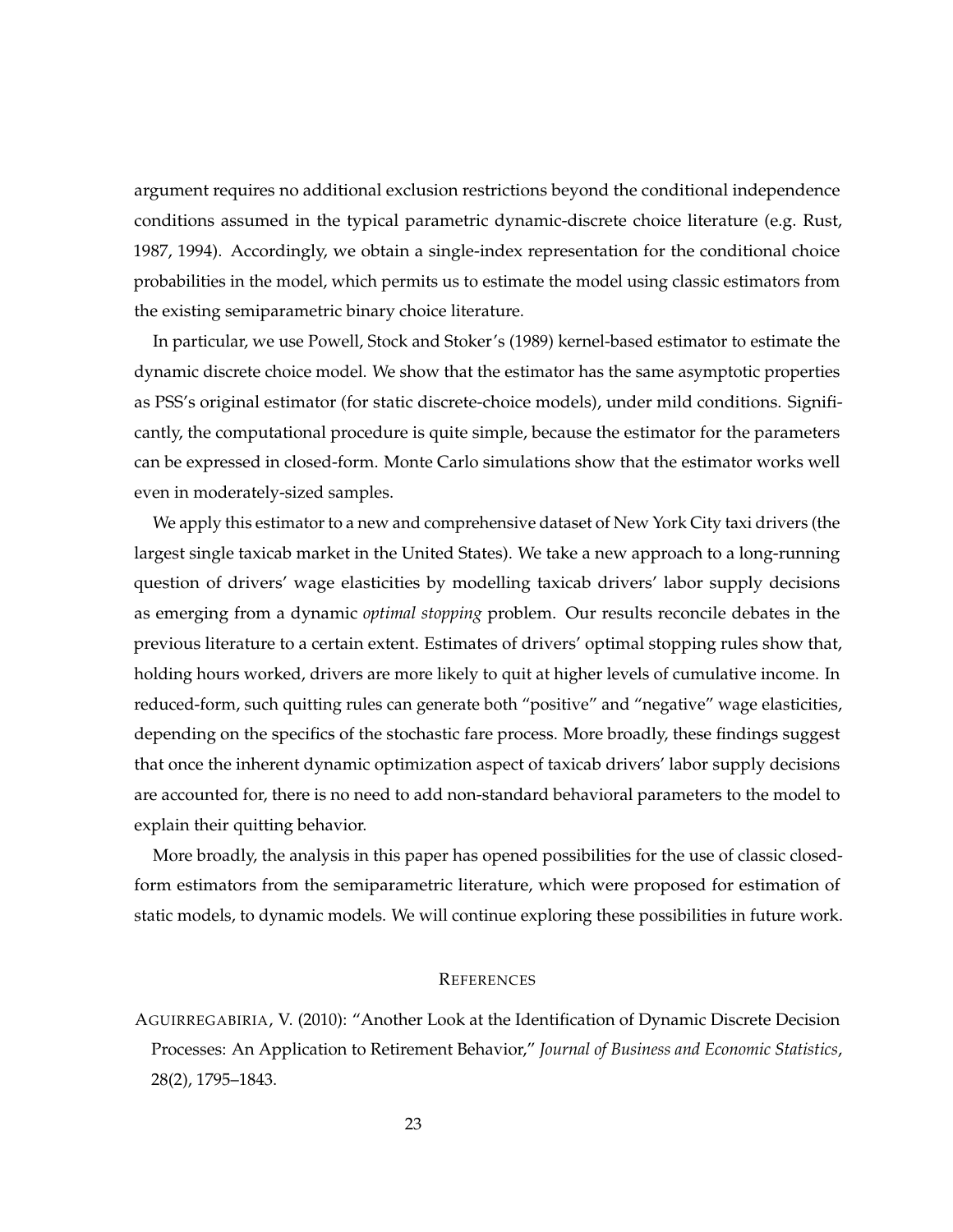- <span id="page-23-11"></span>AGUIRREGABIRIA, V., AND P. MIRA (2007): "Sequential estimation of dynamic discrete games," *Econometrica*, pp. 1–53.
- <span id="page-23-13"></span>AI, C., AND X. CHEN (2003): "Efficient estimation of models with conditional moment restrictions containing unknown functions," *Econometrica*, 71(6), 1795–1843.
- <span id="page-23-9"></span>BAJARI, P., L. BENKARD, AND J. LEVIN (2007): "Estimating Dynamic Models of Imperfect Competition," *Econometrica*, 75(5), 1331–1370.
- <span id="page-23-8"></span>BLEVINS, J. (2014): "Nonparametric identification of dynamic decision processes with discrete and continuous choices," *Quantitative Economics*, 5, 531–554.
- <span id="page-23-0"></span>CAMERER, C., L. BABCOCK, G. LOEWENSTEIN, AND R. THALER (1997): "Labor supply of New York City cabdrivers: One day at a time," *Quarterly Journal of Economics*, 112(2), 407–441.
- <span id="page-23-7"></span>CHEN, L.-Y. (2014): "Identification of Discrete Choice Dynamic Programming Models with Nonparametric Distribution of Unobservables," Working Paper, Academia Sinica.
- <span id="page-23-4"></span>CRAWFORD, V. P., AND J. MENG (2011): "New york city cab drivers' labor supply revisited: Reference-dependent preferences with rational expectations targets for hours and income," *American Economic Review*, 101(5), 1912–1932.
- <span id="page-23-6"></span>FANG, H., AND Y. WANG (2015): "Estimating Dynamic Discrete Choice Models with Hyperbolic Discounting, with an Application to Mammography Decisions," *International Economic Review*, 56(2), 565–596.
- <span id="page-23-1"></span>FARBER, H. S. (2005): "Is Tomorrow Another Day? The Labor Supply of New York City Cabdrivers," *Journal of Political Economy*, 113(1), 46–82.
- <span id="page-23-2"></span>(2008): "Reference-dependent preferences and labor supply: The case of New York City taxi drivers," *American Economic Review*, 98(3), 1069–1082.
- <span id="page-23-3"></span>(2014): "Why You Can't Find a Taxi in the Rain and Other Labor Supply Lessons from Cab Drivers," Discussion paper, National Bureau of Economic Research.
- <span id="page-23-5"></span>FRECHETTE, G., A. LIZZERI, AND T. SALZ (2015): "Frictions in a Competitive, Regulated Market: Evidence from Taxis," Working Paper, New York University.
- <span id="page-23-12"></span>GUERRE, E., I. PERRIGNE, AND Q. VUONG (2000): "Optimal Nonparametric Estimation of First-Price Auctions," *Econometrica*, 68, 525–74.
- <span id="page-23-10"></span>HONG, H., AND M. SHUM (2010): "Pairwise-difference estimation of a dynamic optimization model," *Review of Economic Studies*, 77(1), 273–304.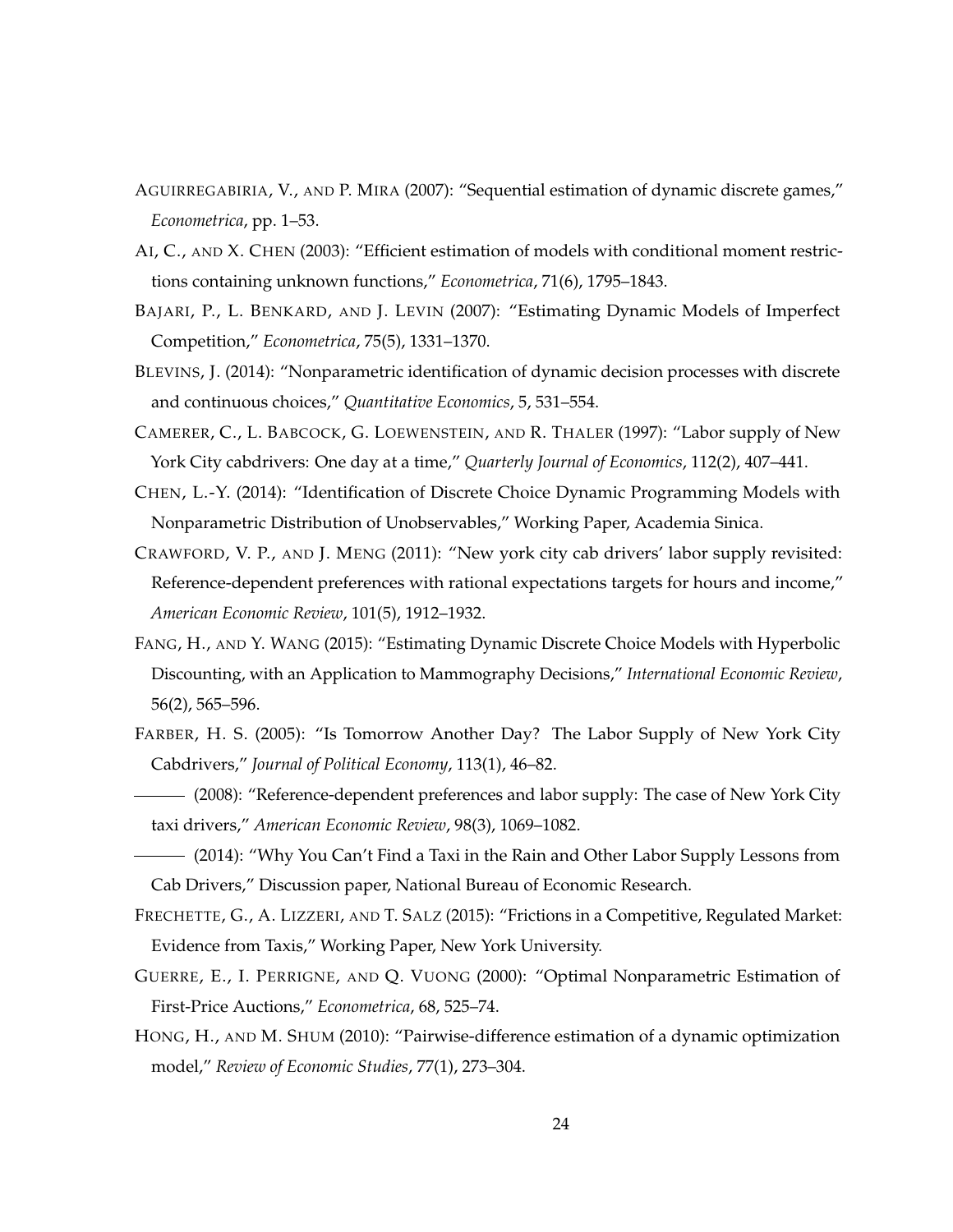<span id="page-24-8"></span>HOROWITZ, J. L. (1992): "A smoothed maximum score estimator for the binary response model," *Econometrica*, pp. 505–531.

<span id="page-24-12"></span>(2009): *Semiparametric and nonparametric methods in econometrics*. Springer.

- <span id="page-24-11"></span>HOTZ, V. J., AND R. A. MILLER (1993): "Conditional choice probabilities and the estimation of dynamic models," *Review of Economic Studies*, 60(3), 497–529.
- <span id="page-24-13"></span>ICHIMURA, H. (1993): "Semiparametric least squares (SLS) and weighted SLS estimation of single-index models," *Journal of Econometrics*, 58(1), 71–120.
- <span id="page-24-7"></span>ICHIMURA, H., AND L.-F. LEE (1991): "Semiparametric least squares estimation of multiple index models: single equation estimation," in *Nonparametric and semiparametric methods in econometrics and statistics: Proceedings of the Fifth International Symposium in Economic Theory and Econometrics. Cambridge*, pp. 3–49.
- <span id="page-24-9"></span>KLEIN, R., AND R. SPADY (1993): "An efficient semiparametric estimator for binary response models," *Econometrica*, 61(2), 387–421.
- <span id="page-24-10"></span>LEWBEL, A. (1998): "Semiparametric latent variable model estimation with endogenous or mismeasured regressors," *Econometrica*, pp. 105–121.
- <span id="page-24-3"></span>MAGNAC, T., AND D. THESMAR (2002): "Identifying dynamic discrete decision processes," *Econometrica*, 70(2), 801–816.
- <span id="page-24-5"></span>MANSKI, C. (1975): "Maximum score estimation of the stochastic utility model of choice," *Journal of Econometrics*, 3(3), 205–228.
- <span id="page-24-6"></span>(1985): "Semiparametric analysis of discrete response:: Asymptotic properties of the maximum score estimator," *Journal of Econometrics*, 27(3), 313–333.
- <span id="page-24-0"></span>MCFADDEN, D. (1978): *Modelling the choice of residential location*. Institute of Transportation Studies, University of California.
- <span id="page-24-1"></span>(1980): "Econometric models for probabilistic choice among products," *Journal of Business*, pp. S13–S29.
- <span id="page-24-4"></span>MCFADDEN, D., AND K. TRAIN (2000): "Mixed MNL models for discrete response," *Journal of Applied Econometrics*, 15, 447–470.
- <span id="page-24-2"></span>NORETS, A., AND X. TANG (2014): "Semiparametric Inference in dynamic binary choice models," *Review of Economic Studies*, 81(3), 1229–1262.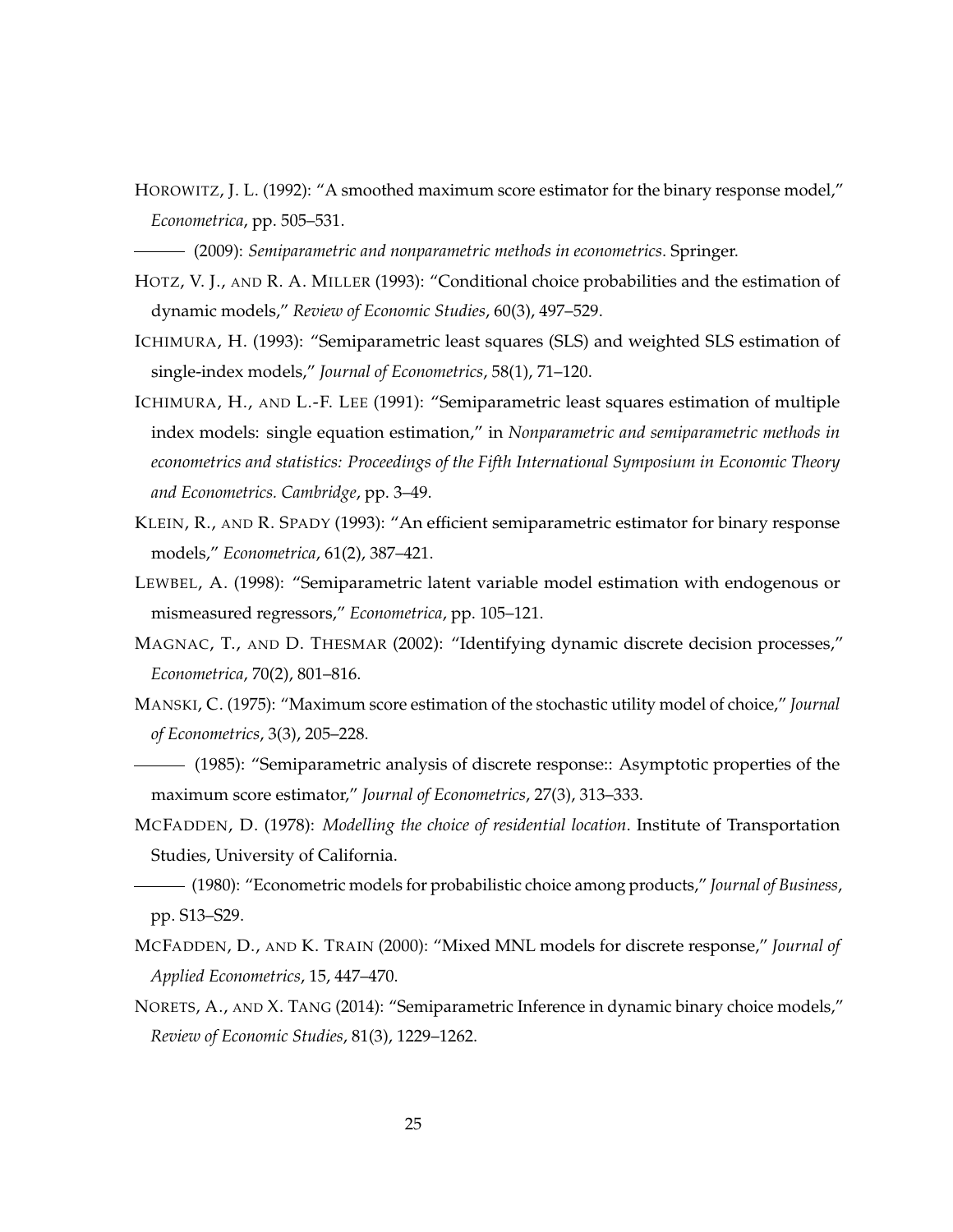- <span id="page-25-1"></span>PAKES, A. (1986): "Patents as Options: Some Estimates of the Value of Holding European Patent Stocks," *Econometrica*, 54(4), 755–84.
- <span id="page-25-7"></span>PESENDORFER, M., AND P. SCHMIDT-DENGLER (2008): "Asymptotic least squares estimators for dynamic games," *Review of Economic Studies*, 75(3), 901–928.
- <span id="page-25-4"></span>POWELL, J., J. STOCK, AND T. STOKER (1989): "Semiparametric estimation of index coefficients," *Econometrica*, pp. 1403–1430.
- <span id="page-25-2"></span>RUST, J. (1987): "Optimal replacement of GMC bus engines: An empirical model of Harold Zurcher," *Econometrica*, pp. 999–1033.
- <span id="page-25-3"></span>(1994): "Structural estimation of Markov decision processes," *Handbook of econometrics*, 4(4), 3081–3143.
- <span id="page-25-6"></span>SRISUMA, S., AND O. LINTON (2012): "Semiparametric estimation of Markov decision processes with continuous state space," *Journal of Econometrics*, 166(2), 320–341.
- <span id="page-25-0"></span>WOLPIN, K. I. (1984): "An estimable dynamic stochastic model of fertility and child mortality," *Journal of Political Economy*, pp. 852–874.
- <span id="page-25-5"></span>ZEMYAN, S. M. (2012): *The classical theory of integral equations: a concise treatment*. Springer Science & Business Media.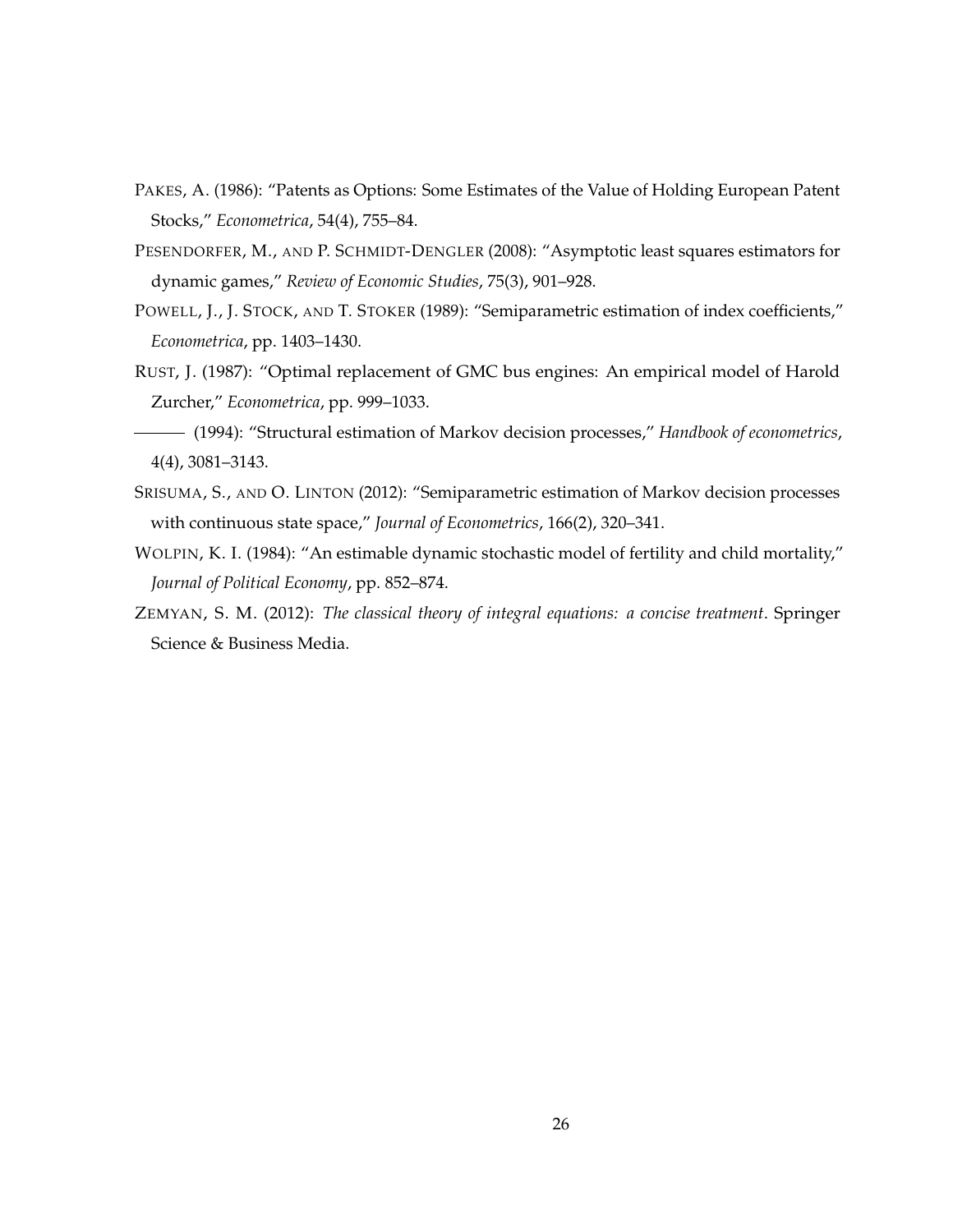#### APPENDIX A. SEMIPARAMETRIC ESTIMATION: FULL DETAILS

In this section, we providew full details and asymptotic results for our closed-form estimator for  $\theta$ as defined in Eq. [\(16\)](#page-14-2) of the main text. For expositional simplicity, we assume all variables in  $X$  are continuously distributed. A mixture of continuous and discrete regressors can be accommodated at the expense of notation. Let  $\{(Y_t, X_t^{\intercal})^{\intercal} : t = 1, \cdots, T\}$  be our sample of the Markov decision process. Our estimation procedure parallels the identification strategy, which takes multiple steps. Throughout, we use  $K$  and  $h$  to denote a Parzen–Rosenblatt kernel and a bandwidth, respectively.

First, we nonparametrically estimate the choice probabilities  $p(\cdot)$  and the generated regressor  $\phi(\cdot)$ . In particular, let

$$
\hat{p}(X_s) = \frac{\sum_{t=1}^T Y_t \times K_p\left(\frac{X_t - X_s}{h_p}\right)}{\sum_{t=1}^T K_p\left(\frac{X_t - X_s}{h_p}\right)}, \ \ \forall s = 1, \cdots, T.
$$

As is standard, we choose an optimal bandwidth, i.e.,  $h_p=1.06\times \hat{\sigma}(X)\times T^{-\frac{1}{2\iota+k}}$ , where  $\hat{\sigma}(X)$  is the sample standard deviation of  $X_t$  and  $\iota(\iota \geq 2)$  is the order of the kernel function  $K_p$ . For example, if we choose  $K_p$  to be the pdf of the standard normal distribution, then  $\iota = 2$ . In addition, the support  $[p, \overline{p}]$  of  $p(X)$  can be estimated by  $[\min_{1 \leq s \leq T} \hat{p}(X_s), \max_{1 \leq s \leq T} \hat{p}(X_s)].$ 

Moreover, recall that the transformed state variables  $W_d(X)$  ( $d = 0,1$ ) are known. Then, for  $s =$ 1,  $\cdots$ ,  $S_T$ , where  $S_T = T - \ell_T$  for some integer  $\ell_T$  satisfying  $\ell_T \to +\infty$  and  $S_T \to +\infty$  as  $T \to +\infty$ , let  $\delta_{dt}=\sum_{s=1}^{\ell_T}\beta^s\cdot W_d(X_{t+s})Y_{t+s}^d(1-Y_{t+s})^{1-d}.$  For  $s=1,\cdots,T$ , let further

$$
\hat{\phi}_d(X_s) = (-1)^{d+1} W_d(X_s) + \frac{\sum_{t=1}^{S_T} \delta_{dt} \cdot K_{\phi} \left( \frac{X_t - X_s}{h_{\phi}} \right) \mathbb{1}(Y_t = 1)}{\sum_{t=1}^{S_T} K_{\phi} \left( \frac{X_t - X_s}{h_{\phi}} \right) \mathbb{1}(Y_t = 1)} - \frac{\sum_{t=1}^{S_T} \delta_{dt} \cdot K_{\phi} \left( \frac{X_t - X_s}{h_{\phi}} \right) \mathbb{1}(Y_t = 0)}{\sum_{t=1}^{S_T} K_{\phi} \left( \frac{X_t - X_s}{h_{\phi}} \right) \mathbb{1}(Y_t = 0)}.
$$

Similarly, we can choose  $h_{\phi}$  in an optimal way. In above expression, the summation includes only the first  $S_T$  observations. This is because  $\delta_{dt}$  is not well defined for all  $t > S_T$ . In practice, we choose  $\ell_T$ in a way such that  $\delta_{dt}-\sum_{s=1}^{+\infty}\beta^sW_d(X_{t+s})Y_{t+s}^d(1-Y_{t+s})^{1-d}$  is negligible relative to the sampling error, which is feasible because the former converges to zero at an exponential rate.

In the second stage, we estimate  $z(\cdot)$  and  $\mathcal{B}(\cdot)$  on the support  $[p, \overline{p}]$ . First, let

$$
\hat{z}(p) = \frac{\sum_{t=1}^T \hat{\phi}(X_t) \cdot K_z\left(\frac{\hat{p}(X_t) - p}{h_z}\right)}{\sum_{t=1}^T K_z\left(\frac{\hat{p}(X_t) - p}{h_z}\right)}, \ \ \forall \ p \in [\min_{1 \le s \le T} \hat{p}(X_s), \max_{1 \le s \le T} \hat{p}(X_s)].
$$

According to [Guerre, Perrigne, and Vuong](#page-23-12) [\(2000,](#page-23-12) Theorem 2), we choose an oversmoothing bandwidth  $h_z$ , since  $p(X)$  is nonparametrically estimated. Specifically,  $h_z = 1.06 \times \hat{\sigma}(p(X)) \times T^{-\frac{1}{2\iota+3}}$ .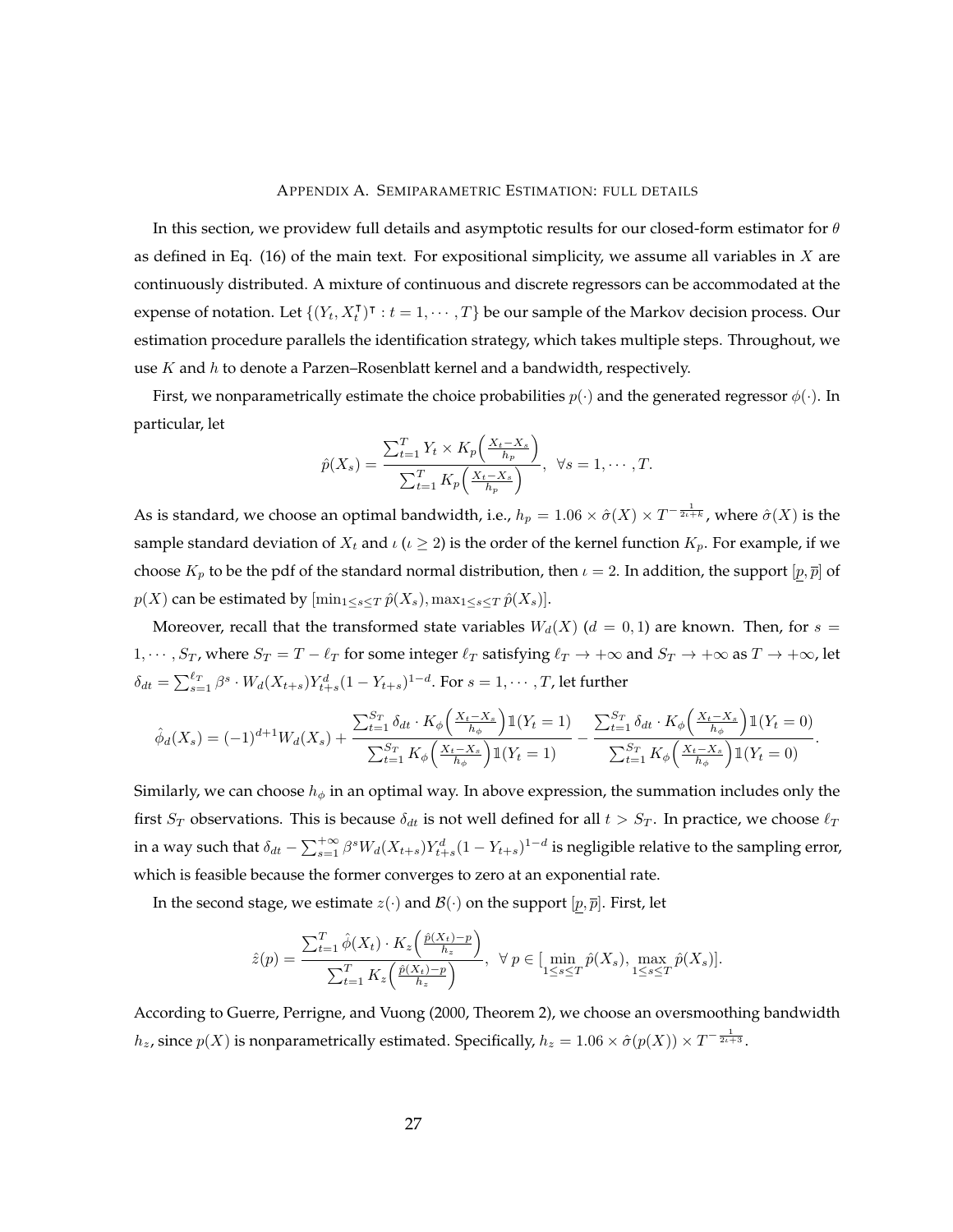To estimate  $b_{\ell}^{*}(\cdot)$  on the support  $[\underline{p},\overline{p}]$ , we note that eq. [\(14\)](#page-12-4) can be rewritten as

$$
b_{\ell}(p) + \sum_{s=1}^{\infty} \beta^s \cdot \mathbb{E} \Big[ \int_{\underline{p}}^{p(X^{[s]})} b_{\ell}(\tau) d\tau \Big| p(X) = p, Y = 1 \Big] - \sum_{s=1}^{\infty} \beta^s \cdot \mathbb{E} \Big[ \int_{\underline{p}}^{p(X^{[s]})} b_{\ell}(\tau) d\tau \Big| p(X) = p, Y = 0 \Big] = z_{\ell}(p).
$$

This suggests an estimator  $\hat{b}^*_\ell(\cdot)$  that solves

$$
\hat{b}_{\ell}^{*}(p) + \frac{\sum_{t=1}^{S_{T}} \xi_{t}(\hat{b}_{\ell}^{*}) \times K_{\xi} \left(\frac{\hat{p}(X_{t}) - p}{h_{\xi}}\right) \times Y_{t}}{\sum_{t=1}^{S_{T}} K_{\xi} \left(\frac{\hat{p}(X_{t}) - p}{h_{\xi}}\right) \times Y_{t}} - \frac{\sum_{t=1}^{S_{T}} \xi_{t}(\hat{b}_{\ell}^{*}) \times K_{\xi} \left(\frac{\hat{p}(X_{t}) - p}{h_{\xi}}\right) \times (1 - Y_{t})}{\sum_{t=1}^{S_{T}} K_{\xi} \left(\frac{\hat{p}(X_{t}) - p}{h_{\xi}}\right) \times (1 - Y_{t})} = \hat{z}_{\ell}(p),
$$

where  $\xi_t(b_\ell) = \sum_{s=1}^{\ell_T} \beta^s \int_p^{\hat{p}(X_{t+s})} b_\ell(\tau) d\tau$  for which the integration can be computed by numerical integration. Similarly,  $h_z=1.06\times\hat\sigma(p(X))\times T^{-\frac{1}{2\iota+3}}$  is chosen sub-optimally. A numerical solution of  $\hat b_\ell^*$  can obtain using the iteration method: Let  $\hat{b}^{[0]}_\ell = \hat{z}^\intercal_\ell$  $\overline{\ell}(p)$ . Then we set

$$
\hat{b}_{\ell}^{[1]}(p) = \hat{z}_{\ell}^{\mathsf{T}}(p) - \left\{ \frac{\sum_{t=1}^{S_{T}} \xi_{t}(\hat{b}_{\ell}^{[0]}) \times K_{\xi}\left(\frac{\hat{p}(X_{t}) - p}{h_{\xi}}\right) \times Y_{t}}{\sum_{t=1}^{S_{T}} K_{\xi}\left(\frac{\hat{p}(X_{t}) - p}{h_{\xi}}\right) \times Y_{t}} - \frac{\sum_{t=1}^{S_{T}} \xi_{t}(\hat{b}_{\ell}^{[0]}) \times K_{\xi}\left(\frac{\hat{p}(X_{t}) - p}{h_{\xi}}\right) \times (1 - Y_{t})}{\sum_{t=1}^{S_{T}} K_{\xi}\left(\frac{\hat{p}(X_{t}) - p}{h_{\xi}}\right) \times (1 - Y_{t})} \right\}.
$$

Repeat such an iteration until it converges. Then we obtain  $\hat{b}^*_\ell(\cdot)=\hat{b}^{[\infty]}_\ell$  $\widehat{\mathbb{R}}^{[\infty]}_{{\ell}}(\cdot)$  on  $[\hat{\underline{p}},\ \hat{\overline{p}}].$ 

Next, we obtain the single–index variables  $m(X_s)$  by: for  $\ell = 1, \cdots, k_\theta$ ,

$$
\hat{m}_{\ell}(X_s) = \hat{\phi}_{\ell}(X_s) - \left\{ \frac{\sum_{t=1}^{S_T} \xi_t(\hat{b}_{\ell}^*) \times K_m\left(\frac{X_t - X_s}{h_m}\right) \times Y_t}{\sum_{t=1}^{S_T} K_m\left(\frac{X_t - X_s}{h_m}\right) \times Y_t} - \frac{\sum_{t=1}^{S_T} \xi_t(\hat{b}_{\ell}^*) \times K_m\left(\frac{X_t - X_s}{h_m}\right) \times (1 - Y_t)}{\sum_{t=1}^{S_T} K_m\left(\frac{X_t - X_s}{h_m}\right) \times (1 - Y_t)} \right\}.
$$

In particular,  $h_m = 1.06 \times \hat{\sigma}(X) \times T^{-\frac{1}{2\iota + k}}$  is chosen optimally.

Following the standard kernel regression literature, we can show our PSS-based estimator,  $\hat{\theta}$  (defined in Eq. [\(16\)](#page-14-2)) is consistent given that  $\sup_{x\in\mathscr{S}_X}|\hat{m}(x)-m(x)|=o_p(h_\theta)$ ,  $h_\theta\to 0$  and  $Th^{k_\theta+1}\to\infty$  as  $T\to\infty$ .

Similar to PSS, it is of particular interest to establish  $\sqrt{T}$ –consistency of  $\hat{\theta}$ . The argument follows closely to that in PSS. In particular, we need to choose a high order kernel  $K_{\theta}$  and an under-smoothed bandwidth  $h_{\theta}$ . However, it is more delicate in our setting because of the generated regressor  $\hat{m}(X)$ contained in the kernel function of our estimator [\(16\)](#page-14-2). Due to the first–stage estimation error, we must make the following additional assumptions on the convergence of  $\hat{m}(X)$  to  $m(X)$ :

<span id="page-27-0"></span>**Assumption H.**  $h_{\theta} = T^{-\frac{1}{\gamma}}$  where  $k_{\theta} + 2 < \gamma < k_{\theta} + 3 + \mathbb{1}(k_{\theta} \text{ is even}).$ 

<span id="page-27-1"></span> ${\bf Assumption~I.}$  *The support of the kernel function*  $K_\theta$  *is a convex subset of*  $\mathbb{R}^{k_\theta}$  *with nonempty interior, with the*  $\sigma$ rigin as an interior point.  $K_\theta$  is a bounded differentiable function that obeys:  $\int K_\theta(u)du=1$ ,  $K_\theta(u)=0$  for all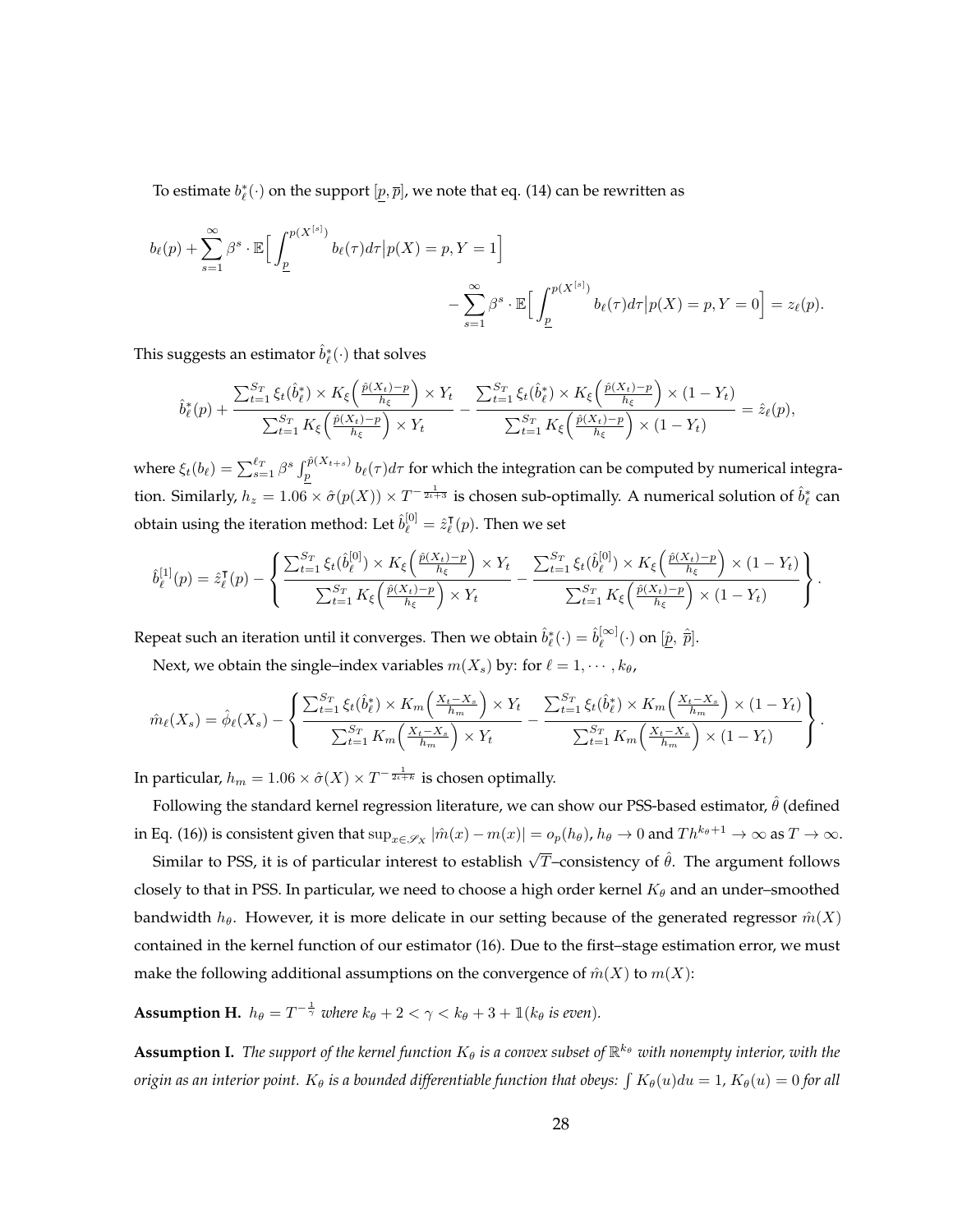*u* belongs to the boundary of its support,  $K_{\theta}(u) = K_{\theta}(-u)$  and

$$
\int u_1^{\ell_1} \cdots u_{k_\theta}^{\ell_{\rho'}} K_\theta(u) du = 0, \text{ for } \ell_1 + \cdots + \ell_{\rho'} < \frac{k_\theta + 3 + \mathbb{1}(k_\theta \text{ is even})}{2}, \text{ and}
$$

$$
\int u_1^{\ell_1} \cdots u_{k_\theta}^{\ell_{\rho'}} K_\theta(u) du \neq 0, \text{ for } \ell_1 + \cdots + \ell_{\rho'} = \frac{k_\theta + 3 + \mathbb{1}(k_\theta \text{ is even})}{2}.
$$

*where*  $u_{\ell}$  *is the*  $\ell$ *–th argument of*  $u$ *.* 

<span id="page-28-0"></span>**Assumption J.** *(i)*  $\mathbb{E} \|\hat{m}(X) - m(X)\|^2 = o(T^{-\frac{1}{2}} h_\theta^3);$  $(iii) \mathbb{E} \|\mathbb{E}[\hat{m}(X)|X] - m(X)\| = o(T^{-\frac{1}{2}}h_\theta^2);$ (iii)  $\hat{m}(X_t) - \hat{m}_{t,-s} = o_p(T^{-\frac{1}{2}}h_\theta^2)$ , where  $\hat{m}_{t,-s}$  is the nonparametric estimator  $\hat{m}(X_t)$ , except for leaving the s*–th observation out of the sample in its construction.*

Assumptions [H](#page-27-0) and [I](#page-27-1) are introduced by PSS for the choice of bandwidth and kernel, respectively, to control the bias term in the estimation of  $\theta$ .<sup>12</sup> The restriction on the bandwidth Assumption [H](#page-27-0) implies that  $h_{\theta}$  is not an optimal bandwidth sequence (rather it is undersmoothed) such that the bias of estimating  $\theta$ goes to zero faster than  $\sqrt{T}$ .

Moreover, Assumption [J](#page-28-0) encompasses high–level conditions that could be further established under primitive conditions. In particular, Assumption [J\(](#page-28-0)i) requires  $\hat{m}(\cdot)$  to converge to  $m(\cdot)$  faster than  $T^{-\frac{1}{4}}.$ By Assumption [J\(](#page-28-0)ii), the bias term in the estimation of  $m$  uniformly converges to zero faster than  $T^{-\frac{1}{2}}.$ Hence, we need to use a higher order kernel in the estimation of  $m(\cdot)$ . Assumption [J\(](#page-28-0)iii) is not essential, which could be dropped if we exclude both t-th and s–th observations in the argument  $\hat{m}(X_t) - \hat{m}(X_s)$ of the kernel function in [\(16\)](#page-14-2). Assumption [J](#page-28-0) is standard in the literature for the regular convergence of finite–dimensional parameters in semiparametric models (e.g. [Ai and Chen, 2003\)](#page-23-13), except for the polynomial terms of  $h_\theta$  in the  $o(\cdot)$  or  $o_p(\cdot)$  which arises due to the average derivate estimator in the second stage.

Given these assumptions, we can show the following result (the proof is in the appendix):

<span id="page-28-1"></span>**Theorem 3.** Suppose assumptions [H](#page-27-0) to [J](#page-28-0) hold. Then, for some scalar  $\lambda > 0$  specified below,  $\sqrt{T}(\hat{\theta} - \lambda \cdot \theta)$  has a *limiting multivariate normal distribution defined in [Powell, Stock, and Stoker](#page-25-4) [\(1989,](#page-25-4) Theorem 3.1):*

$$
\sqrt{T}(\hat{\theta} - \lambda \cdot \theta) \stackrel{d}{\rightarrow} N(0, \Sigma)
$$

 $where \ \Sigma \equiv 4 \ \mathbb{E}(\zeta \cdot \zeta^{\intercal}) - 4\lambda^2 \times \theta \cdot \theta^{\intercal}, \ \zeta = f_m(m(X)) \cdot f_\eta(\eta^*(X)) \cdot \theta - \left[ Y - F_\eta(\eta^*(X)) \right] \cdot f'_m(m(X))$  and  $\lambda = \mathbb{E} \big[ f_m(m(X)) \times f_\eta(m(X)^\intercal \cdot \theta) \big].$ 

 $12$ Note that we implicitly assume that Assumptions  $1 - 3$  in PSS hold, which impose smoothness conditions on  $f_m$  and  $\mathbb{P}(Y_t = 1 | m(\tilde{X}_t) = m)$  as well as other regularity conditions.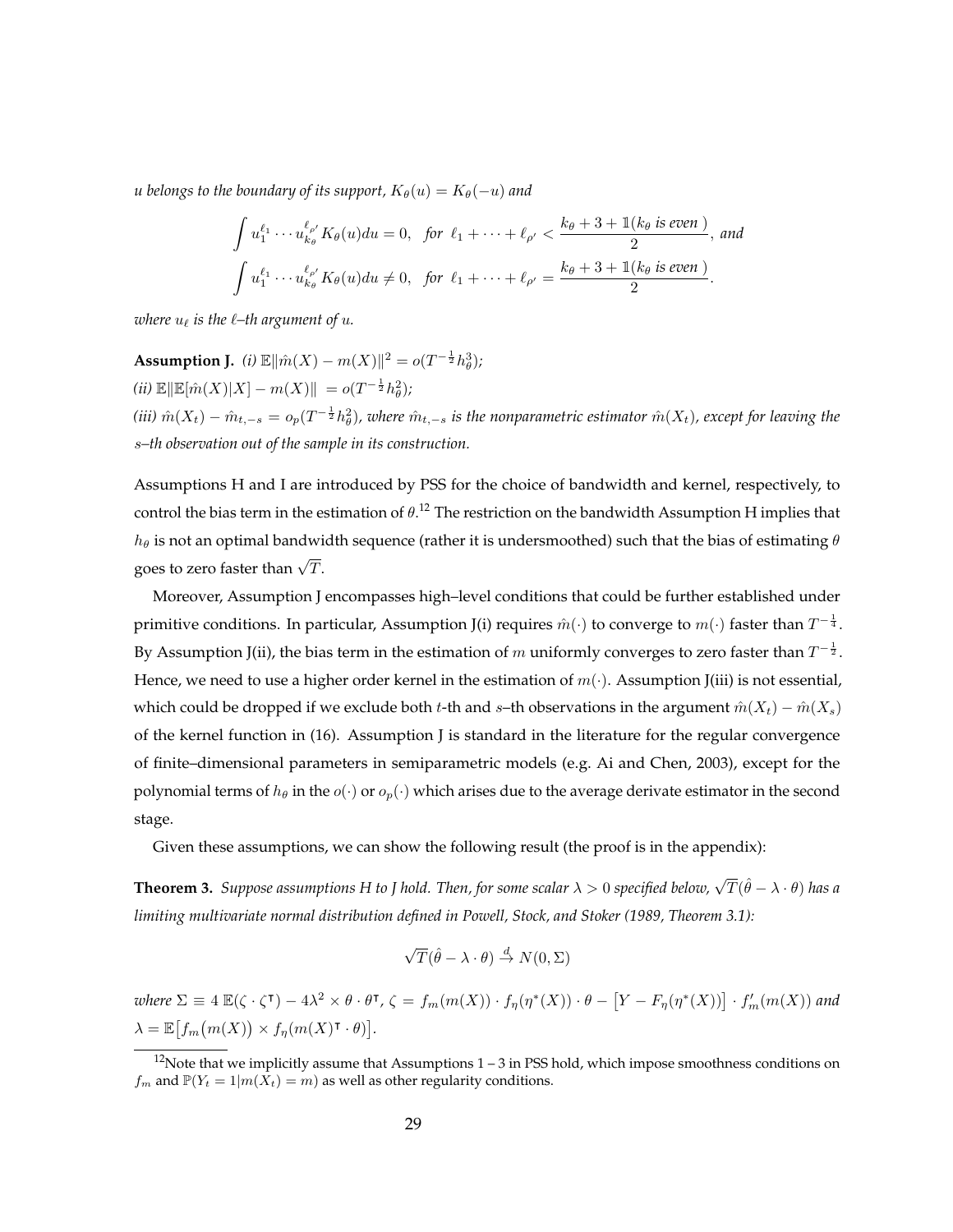In the above theorem, recall  $\mathbb{P}(Y = 1 | X) = F_{\eta}(\eta^*(X))$  and  $\eta^*(X) = m(X)^{\dagger} \cdot \theta$  by Theorem [1.](#page-13-0) Our estimator  $\hat{\theta}$  (as defined in Eq. [\(16\)](#page-14-2)) has not imposed the scale restriction in Assumption [G;](#page-14-0) thus  $\lambda \in \mathbb{R}$  in the above theorem denotes the probability limit of  $\|\hat{\theta}\|$ ; i.e.,  $\|\hat{\theta}\| = \lambda + O_p(T^{-1/2})$ . Therefore, by rescaling our estimator  $\hat{\theta}$  as  $\hat{\theta}^*=\hat{\theta}/\lambda$ , we obtain that

$$
\sqrt{T}(\hat{\theta}^* - \theta) \stackrel{d}{\rightarrow} N(0, \Sigma/\lambda^2).
$$

Given  $\hat{\theta}^*$ , a nonparametric estimator of  $Q(\cdot)$  directly follows from Eq. [\(13\)](#page-12-2). Namely, let

$$
\hat{Q}(p) = \hat{z}^{\mathsf{T}}(p) \times \hat{\theta}^*, \ \ \forall \ p \in [\min_{1 \leq s \leq T} \hat{p}(X_s), \max_{1 \leq s \leq T} \hat{p}(X_s)].
$$

Because of the  $\sqrt{T}-$ consistency of  $\hat{\theta}^*$ , the estimator  $\hat{Q}(p)$  is asymptotically equivalent to  $\hat{z}^\intercal(p)\times\theta$ , which converges at a nonparametric rate.<sup>13</sup> Given the asymptotic normality established in this section, bootstrap inference is valid and we will use it for constructing standard errors in our empirical application below.

#### APPENDIX B. PROOFS

#### B.1. **Proof of Lemma [1.](#page-9-3)**

*Proof.* First, note that the resolvent kernel  $R^*$  is well–defined. This is because  $\beta^{s-1}f_{X^{[s]}|X}(x'|x)\to 0$  as  $s \rightarrow +\infty$ . Under assumption [B,](#page-9-0) the solution  $V^e(x)$  is also well defined.

Because it is straightforward to verify that the solution in the lemma solves eq. [\(5\)](#page-8-1), Hence, it suffices to show the uniqueness of the solution. Eq. [\(5\)](#page-8-1) can be rewritten as

$$
V^{e}(x) = u^{e}(x) + \beta \cdot \int V^{e}(x') \cdot f_{X'|X}(x'|x) dx', \ \ \forall \ x \in \mathscr{S}_{X},
$$

which is an FIE–2. Then, we apply the method of Successive Approximation (see e.g. [Zemyan, 2012\)](#page-25-5). Specifically, let  $V^*(\cdot)$  be an alternative solution to [\(5\)](#page-8-1). Then, we have

$$
V^*(x) = u^e(x) + \beta \int_{\mathscr{S}_X} V^*(x') \cdot f_{X'|X}(x'|x) dx'.
$$

Let  $\nu(x) = V^e(x) - V^*(x)$ . Then  $\nu(x)$  satisfies the following equation:

$$
\nu(x) = \beta \int_{\mathscr{S}_X} \nu(x') \cdot f_{X'|X}(x'|x) dx'.
$$

<sup>&</sup>lt;sup>13</sup>The asymptotic properties of  $\hat{z}^{\intercal}(p)$  can be established by following [Guerre, Perrigne, and Vuong](#page-23-12) [\(2000\)](#page-23-12), who use nonparametrically estimated pseudo private values to construct a kernel estimator for the density function of bidders' private values in an independent private value auction model.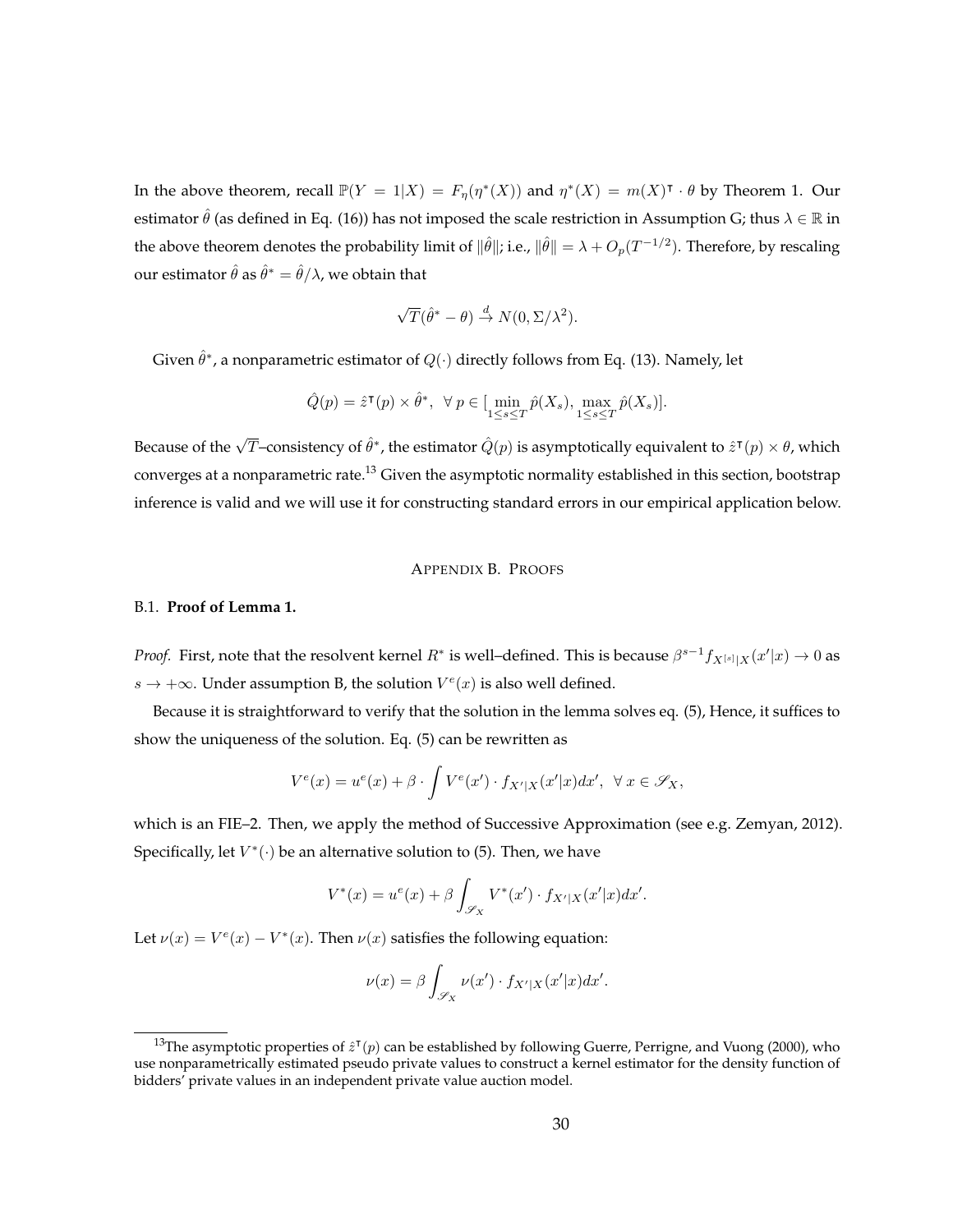It suffices to show that  $\nu(\cdot)$  has the unique solution:  $\nu(x) = 0$ . To see this, we substitute the left–hand side as an expression of  $\nu$  into the integrand:

$$
\nu(x) = \beta^2 \int_{\mathscr{S}_X} \int_{\mathscr{S}_X} \nu(\tilde{x}) \cdot f_{X'|X}(\tilde{x}|x') d\tilde{x} \cdot f_{X'|X}(x'|x) dx' = \beta^2 \int_{\mathscr{S}_X} \nu(x') \cdot f_{X^{[2]}|X}(x'|x) dx'.
$$

Repeating this process, then we have: for all  $t \geq 1$ 

$$
\nu(x) = \beta^t \int_{\mathscr{S}_X} \nu(x') \cdot f_{X^{[t]}|X}(x'|x) dx'.
$$

For the stationary Markov equilibrium,  $f_{X[t][X]}(x'|x)$  converges to  $f_X(x')$  as  $t\to\infty$ . Hence, the right–hand side converges to zero as t goes to infinity. It follows that  $\nu(x) = 0$  for all  $x \in \mathscr{S}_X$ .

#### B.2. **Proof of Lemma [4.](#page-12-3)**

*Proof.* The result follows the Theorem of Successive Approximation (see e.g. [Zemyan, 2012\)](#page-25-5). □

B.3. **Proof of Theorem [3.](#page-28-1)** The estimator is defined in [\(16\)](#page-14-2). For the consistency of  $\hat{\theta}$ , we need  $h_{\theta} \to 0$ ,  $Th_\theta^{k_\theta+1}\to\infty$  and  $\mathbb E|\hat m(X)-m(X)|=o(h_\theta)$  as  $T\to\infty.$  Note that the last condition ensures the estimation error in  $\hat{m}$  is negligible.

Let  $\tilde{\theta}$  be the infeasible estimator

$$
\tilde{\theta} = -\frac{2}{T(T-1)} \sum_{t=1}^{T} \sum_{s \neq t} \left[ \frac{1}{h_{\theta}^{k_{\theta}+1}} \times \nabla K_{\theta} \left( \frac{m(X_t) - m(X_s)}{h_{\theta}} \right) \times Y_s \right].
$$

The asymptotic analysis for  $\tilde{\theta}$  was done in [Powell, Stock, and Stoker](#page-25-4) [\(1989\)](#page-25-4). They show that the variance term in  $\tilde\theta$  has the order  $T^{-1}$  if  $Th^{k_\theta+2}_\theta\to\infty$ , while the bias term has the order  $h^P_\theta$  . Therefore, if  $T^{1/2}h^p_\theta\to 0$ , then the bias term disappear faster than  $T^{-1/2}.$  The leading term left is the variance term – the  $\tilde{\theta}$  converges at the rate  $T^{-1/2}.$  Our arguments piggybacks off of this argument, as we will show here that  $T^{1/2}(\hat{\theta}-\theta)$ is identical to  $T^{1/2}(\tilde{\theta}-\theta)$  by a negligible factor; that is, our estimator and the infeasible estimator have the same limiting distribution (corresponding to that derived in [Powell, Stock, and Stoker](#page-25-4) [\(1989\)](#page-25-4)).

By Taylor expansion, we have

$$
\hat{\theta} = \tilde{\theta} - \frac{2}{T(T-1)} \sum_{t=1}^{T} \sum_{s \neq t} \left[ \frac{1}{h_{\theta}^{k_{\theta}+2}} \nabla^2 K_{\theta} \left( \frac{m(X_t) - m(X_s)}{h_{\theta}} \right) \times Y_s \times \left( \hat{m}(X_t) - m(X_t) \right) \right] + \frac{2}{T(T-1)} \sum_{t=1}^{T} \sum_{s \neq t} \left[ \frac{1}{h_{\theta}^{k_{\theta}+2}} \nabla^2 K_{\theta} \left( \frac{m(X_t) - m(X_s)}{h_{\theta}} \right) \times Y_s \times \left( \hat{m}(X_s) - m(X_s) \right) \right] + O_p(h_{\theta}^{-3} \cdot \mathbb{E} || \hat{m}(X) - m(X) ||^2) \equiv \tilde{\theta} + \mathbb{A}_1 + \mathbb{A}_2 + \mathbb{B} \quad (17)
$$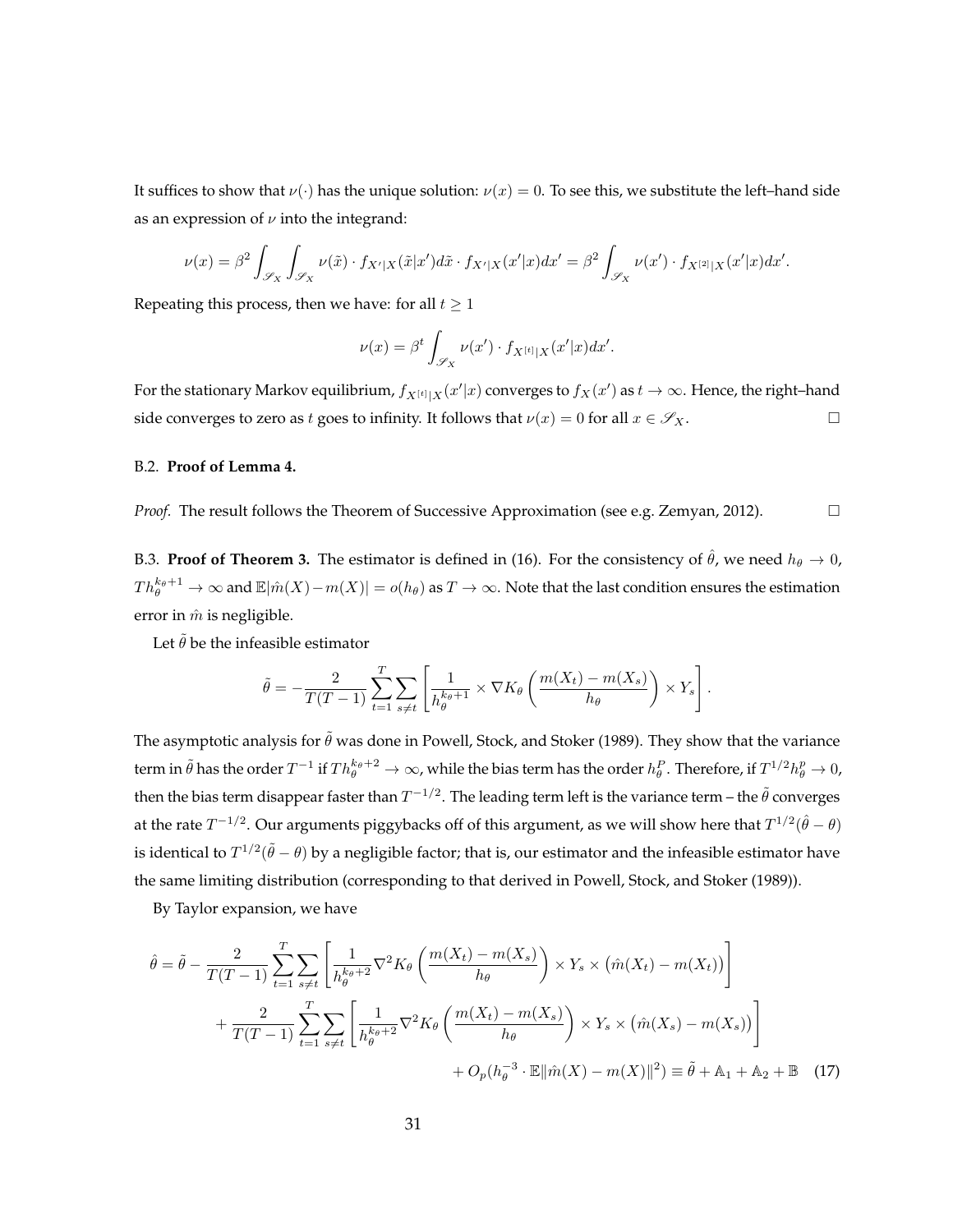We will show that  $\mathbb{A}_1+\mathbb{A}_2+\mathbb{B}_2$  are all  $o_p(T^{-1/2})$  implying  $T^{1/2}(\hat{\theta}-\tilde{\theta})$  is negligible. First, by Assumption [J\(](#page-28-0)i), we have

$$
h_{\theta}^{-3} \times \mathbb{E} \|\hat{m}(X) - m(X)\|^2 = h_{\theta}^{-3} \times o_p(T^{-1/2} h_{\theta}^3) = o_p(T^{-1/2}).
$$
\n(18)

Then,  $\mathbb{B} = o_p(T^{-1/2})$ .

Next we show  $\mathbb{A}_1$  and  $\mathbb{A}_2 = o_p(T^{-1/2})$ . For simplicity, we only provide an argument for  $\mathbb{A}_1$  (that for  $A_2$  is analogous).

Define

$$
\tilde{\mathbb{A}}_1 \equiv -\frac{2}{T(T-1)} \sum_{t=1}^T \sum_{s \neq t} \left[ \frac{1}{h_{\theta}^{k_{\theta}+2}} \nabla^2 K_{\theta} \left( \frac{m(X_t) - m(X_s)}{h_{\theta}} \right) Y_s \times \left[ \mathbb{E}[\hat{m}(X_t) | X_t, X_s] - m(X_t) \right] \right]
$$

Clearly  $\mathbb{E}(\mathbb{A}_1)=\mathbb{E}(\tilde{\mathbb{A}}_1)$ . Following [Powell, Stock, and Stoker](#page-25-4) [\(1989\)](#page-25-4), we now establish two properties:

(a) : 
$$
\tilde{A}_1 = o_p(T^{-1/2});
$$
  
\n(b) :  $T \times \text{Var}(A_1 - \tilde{A}_1) \to 0,$ 

which together imply  $\mathbb{A}_1 = o_p(T^{-1/2})$ .

For property (a), by Assumption [J\(](#page-28-0)iii),

$$
\mathbb{E}[\hat{m}(X_t)|X_t, X_s] = \mathbb{E}[\hat{m}_{t,-s}|X_t, X_s] + o_p(T^{-1/2}h_\theta^2) = \mathbb{E}[\hat{m}(X_t)|X_t] + o_p(T^{-1/2}h_\theta^2).
$$

Then, we have

$$
\tilde{A}_{1} = -\frac{2}{T(T-1)} \sum_{t=1}^{T} \sum_{s \neq t} \left[ \frac{1}{h_{\theta}^{k_{\theta}+2}} \nabla^{2} K_{\theta} \left( \frac{m(X_{t}) - m(X_{s})}{h_{\theta}} \right) Y_{s} \times \left[ \mathbb{E}[\hat{m}(X_{t}) | X_{t}] - m(X_{t}) \right] \right] + o_{p}(T^{-1/2})
$$
\n
$$
\equiv \mathbb{C}_{1} + o_{p}(T^{-1/2}).
$$

Because

$$
\mathbb{E}|\mathbb{C}_1| \leq 2\mathbb{E}\left|\frac{1}{h_{\theta}^{k_{\theta}+2}}\nabla^2 K_{\theta}\left(\frac{m(X_t) - m(X_s)}{h_{\theta}}\right) \times \left[\mathbb{E}[\hat{m}(X_t)|X_t] - m(X_t)\right]\right|
$$
  

$$
\leq 2\overline{C} \times \frac{1}{h_{\theta}^2} \mathbb{E}\left|\mathbb{E}[\hat{m}(X) - m(X)|X]\right|
$$

for some positive  $\overline{C} < \infty$ . Hence, by Assumption [J\(](#page-28-0)ii), property (a) obtains.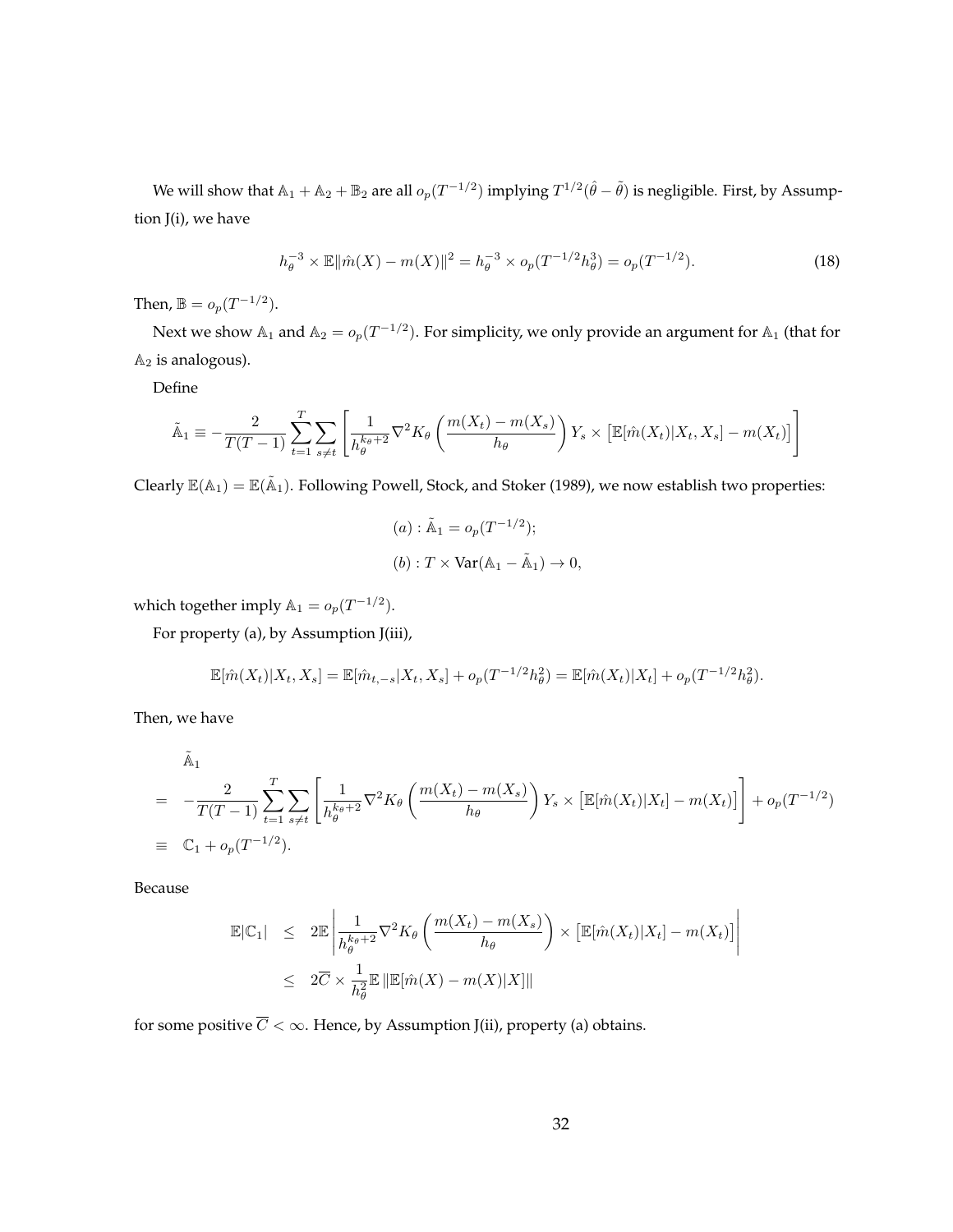For property (b), note that

$$
\mathbb{A}_1 - \tilde{\mathbb{A}}_1 \equiv -\frac{2}{T(T-1)} \sum_{t=1}^T \sum_{s \neq t} \phi_{T,s,t} \times \left[ \hat{m}(X_t) - \mathbb{E}[\hat{m}(X_t)|X_t] \right] + o_p(T^{-1/2}) \equiv \mathbb{C}_2 + o_p(T^{-1/2})
$$

where  $\phi_{T,s,t} = \frac{1}{t^k \theta}$  $\frac{1}{h_\theta^{k_\theta+2}} \nabla^2 K_\theta\left(\frac{m(X_t)-m(X_s)}{h_\theta}\right)$  $\frac{(-m(X_s)}{h_\theta}\Big)Y_s.$ Clearly,

$$
\begin{split}\n\text{Var}(\mathbb{C}_{2}) &= \frac{4}{T^{2}(T-1)^{2}} \sum_{t=1}^{T} \sum_{s \neq t} \text{Var}\Big(\phi_{T,s,t} \times \big[\hat{m}(X_{t}) - \mathbb{E}[\hat{m}(X_{t})|X_{t}]\big]\Big) \\
&+ \frac{4}{T^{2}(T-1)^{2}} \sum_{t=1}^{T} \sum_{s \neq t} \sum_{s' \neq t,s} \text{Cov}\Big(\phi_{T,s,t}\big[\hat{m}(X_{t}) - \mathbb{E}[\hat{m}(X_{t})|X_{t}]\big], \phi_{T,s',t}\big[\hat{m}(X_{t}) - \mathbb{E}[\hat{m}(X_{t})|X_{t}]\big]\Big) \\
&+ \frac{4}{T^{2}(T-1)^{2}} \sum_{t=1}^{T} \sum_{s \neq t} \sum_{t' \neq t,s} \sum_{s' \neq t,s,t'} \text{Cov}\Big(\phi_{T,s,t}\big[\hat{m}(X_{t}) - \mathbb{E}[\hat{m}(X_{t})|X_{t}]\big], \phi_{T,s',t'}\big[\hat{m}(X_{t'}) - \mathbb{E}[\hat{m}(X_{t'})|X_{t'}]\big]\Big) \\
&= O(T^{-2}h_{\theta}^{-k_{\theta}-4}) \times \mathbb{E}\big\{\hat{m}(X) - \mathbb{E}[\hat{m}(X)|X]\big\}^{2} \\
&+ \frac{4}{T} \text{Cov}\Big(\phi_{T,2,1}\big[\hat{m}(X_{1}) - \mathbb{E}[\hat{m}(X_{1})|X_{1}]\big], \phi_{T,3,1}\big[\hat{m}(X_{1}) - \mathbb{E}[\hat{m}(X_{1})|X_{1}]\big]\Big) \\
&+ 4 \text{Cov}\Big(\phi_{T,2,1}\big[\hat{m}(X_{1}) - \mathbb{E}[\hat{m}(X_{1})|X_{1}]\big], \phi_{T,4,3}\big[\hat{m}(X_{3}) - \mathbb{E}[\hat{m}(X_{3})|X_{3}]\big]\Big).\n\end{split}
$$

Note that

$$
Cov(\phi_{T,2,1}[\hat{m}(X_1) - \mathbb{E}[\hat{m}(X_1)|X_1]], \phi_{T,4,3}[\hat{m}(X_3) - \mathbb{E}[\hat{m}(X_3)|X_3]])
$$
  
= 
$$
\mathbb{E}\{\phi_{T,2,1}\phi_{T,4,3}[\hat{m}(X_1) - \mathbb{E}[\hat{m}(X_1)|X_1]] \times [\hat{m}(X_3) - \mathbb{E}[\hat{m}(X_3)|X_3]]\}
$$
  
- 
$$
\mathbb{E}\{\phi_{T,2,1}[\hat{m}(X_1) - \mathbb{E}[\hat{m}(X_1)|X_1]]\} \times \mathbb{E}\{\phi_{T,4,3}[\hat{m}(X_3) - \mathbb{E}[\hat{m}(X_3)|X_3]]\}.
$$

By Assumption [J\(](#page-28-0)iii),

$$
\mathbb{E}\left\{\phi_{T,2,1}\big[\hat{m}(X_1) - \mathbb{E}[\hat{m}(X_1)|X_1]\big]\right\}
$$
  
= 
$$
\mathbb{E}\left\{\phi_{T,2,1}\big[\hat{m}_{1,-2} - \mathbb{E}[\hat{m}_{1,-2}|X_1]\big]\right\} + O_p(h_\theta^{-2}) \times o_p(T^{-1/2}h_\theta^2) = o_p(T^{-1/2}).
$$

Furthermore, by the law of iterated expectation (conditioning on the sigma algebra:  $\mathscr{F}_2,\mathscr{F}_4,\mathscr{F}_{5,\cdots,n}$ ),

$$
\mathbb{E}\left\{\phi_{T,2,1}\phi_{T,4,3}\left[\hat{m}(X_1) - \mathbb{E}[\hat{m}(X_1)|X_1]\right] \times \left[\hat{m}(X_3) - \mathbb{E}[\hat{m}(X_3)|X_3]\right]\right\}
$$
  
=  $O_p(h_\theta^{-4}) \times o_p(T^{-1/2}h_\theta^2) \times o_p(T^{-1/2}h_\theta^2)$   
=  $o_p(T^{-1}),$